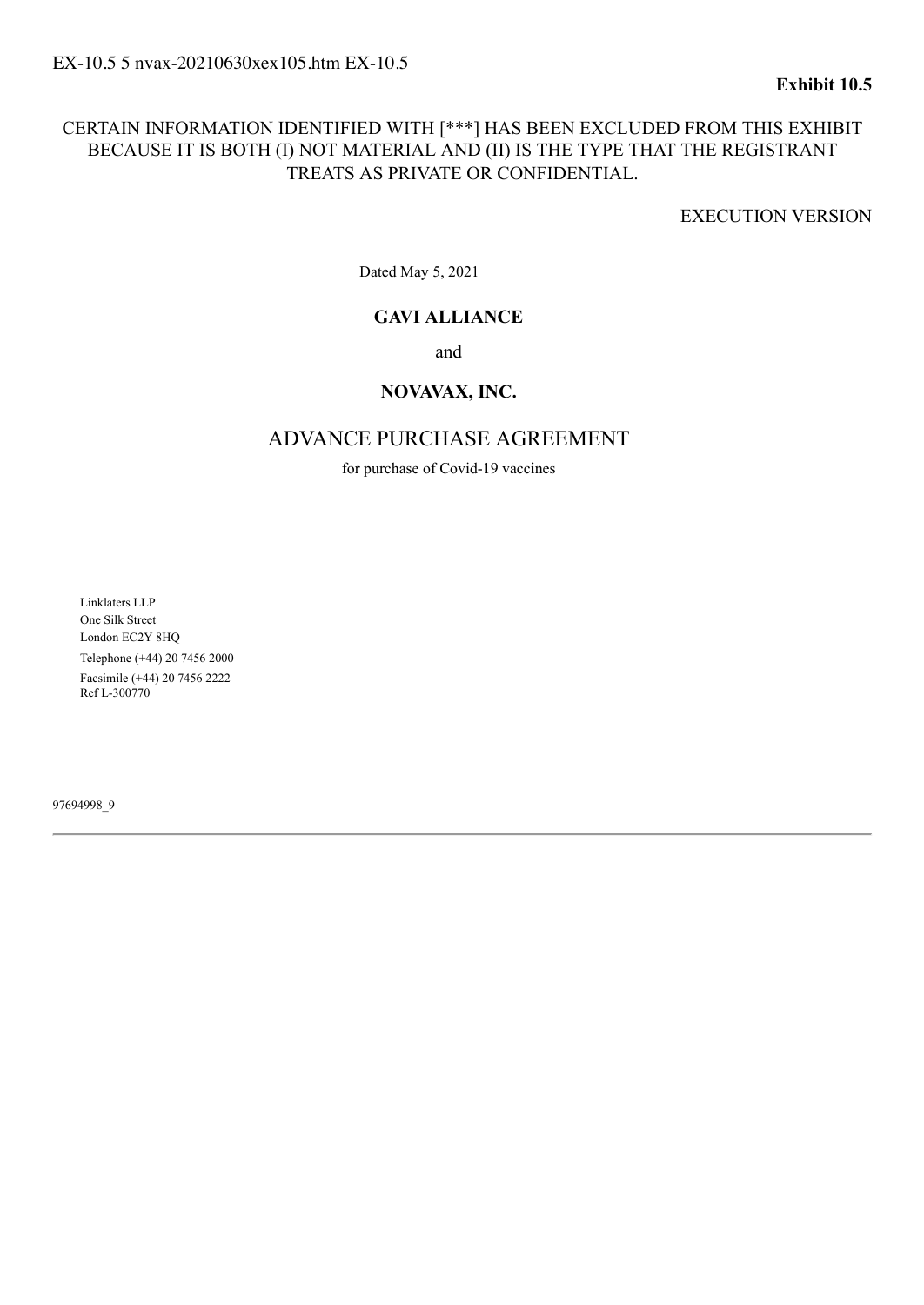#### **Table of Contents**

<span id="page-1-0"></span>

|                                                  | <b>Contents Page</b>                         |                 |
|--------------------------------------------------|----------------------------------------------|-----------------|
| $\mathbf{1}$                                     | Definitions                                  | $\overline{3}$  |
| 2                                                | Gavi Advance Purchase Commitment             | 11              |
| 3                                                | Vaccine Variation                            | 11              |
| 4                                                | Novavax Supply                               | 12              |
| 5                                                | Allocation of COVAX Doses                    | <u>14</u>       |
| 6                                                | Purchase Price and Balancing Payment         | 15              |
| 7                                                | Novavax Commitments                          | 17              |
| 8                                                | Order and Supply of COVAX Doses              | 20              |
| 9                                                | Provision of Information                     | 21              |
| 10                                               | Audit                                        | 22              |
| 11                                               | Representations, Warranties and Undertakings | 23              |
| 12                                               | Liability, Insurance, Indemnification        | 25              |
| 13                                               | Term and Termination                         | 26              |
| 14                                               | Disputes, Arbitration, Expert Determination  | 29              |
| 15                                               | Force Majeure                                | 30              |
| 16                                               | General                                      | 31              |
| Schedule 1 Price Tiers and Eligible Country List |                                              | 37              |
| Schedule 2 Interim Delivery Schedule             |                                              | 38              |
| Schedule 3 Pricing Tier                          |                                              | 39              |
|                                                  | Schedule 4 Supply Terms                      | 40              |
|                                                  | <b>Schedule 5 Information Requirements</b>   | 41              |
|                                                  | Schedule 6 $[***]$ Indemnity                 | 42              |
|                                                  |                                              | $[***]$         |
|                                                  |                                              | [***]           |
|                                                  |                                              | [***]           |
|                                                  |                                              | [***]           |
|                                                  |                                              | $[***]$         |
|                                                  |                                              | $[***]$         |
|                                                  | Schedule 7 - [***] Novavax Indemnity         | $\overline{43}$ |
|                                                  | Schedule 8 Covovax Schedule                  | 44              |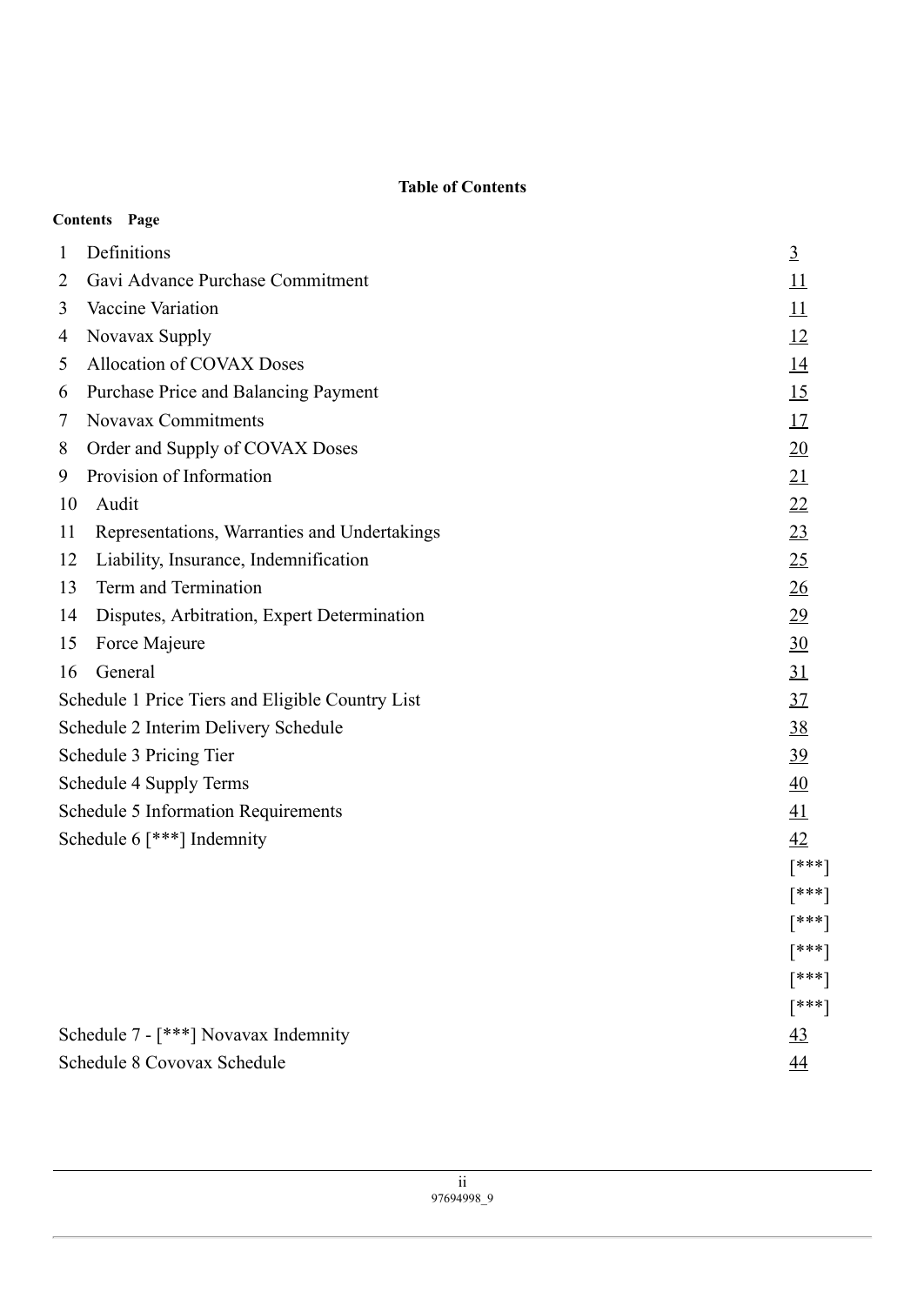This Advance Purchase Commitment Agreement (the "**Agreement**") is made as of May 5, 2021 (the "**Effective Date**") by and between:

- **(1) Gavi Alliance**, an independent non-profit foundation within the meaning of Articles 80 to 89 of the Swiss Civil Code with a registered office at Chemin du Pommier 40, 1218 Le Grand-Saconnex, Geneva, Switzerland ("**Gavi**"); and
- **(2) Novavax, Inc.**, an entity organized and doing business under the laws of Delaware, which maintains its headquarters at 21 Firstfield Road, Gaithersburg, MD 20878, U.S.A. ("**Novavax**"),

each a "**Party**" and, collectively, the "**Parties**".

## **Whereas**

- (A) Gavi's mission is to save lives and protect people's health by increasing the equitable use of vaccines globally, in particular in lower income and lower-middle income countries, by providing support to eligible countries to introduce new and underutilized vaccines and strengthen health systems to enable better delivery of vaccines.
- (B) Gavi, together with the Coalition for Epidemic Preparedness Innovations ("**CEPI**") and the World Health Organization (the "**WHO**") lead the vaccine pillar of the Access to COVID-19 Tools (ACT) Accelerator (the "**ACT Accelerator**"), a global collaboration of global health organisations created to accelerate the development, production and equitable access to new COVID-19 technologies.
- (C) The ACT Accelerator's vaccines pillar has created a Global COVID-19 Vaccine Facility (the "**COVAX Facility**") through which countries can work together to share risk by accessing a wide portfolio of vaccine candidates. The COVAX Facility is speeding up the search for effective vaccines for all countries and, at the same time, is supporting the building of manufacturing capabilities. By entering into various agreements that invest in vaccine production capacity across several candidates and secure their later supply, the COVAX Facility aims to ensure that two (2) billion doses can be distributed fairly in the places of greatest need, worldwide, by the end of 2021.
- (D) Novavax proposes to manufacture and clinically evaluate a vaccine against SARS-CoV-2 for the prevention of COVID-19 that incorporates NVX-CoV2373, which will be labelled as a two-dose regimen (and which, for the avoidance of doubt, does not include the Covovax Vaccine) (the "**Vaccine**").
- (E) The Parties acknowledge that Novavax and SII (as defined below) have entered into a Supply and License Agreement ("**SII License**") under which Novavax has licensed Novavax Intellectual Property Rights (as defined below) to SII and SII will thereafter produce the Vaccine, which SII intends to sell under SII's brand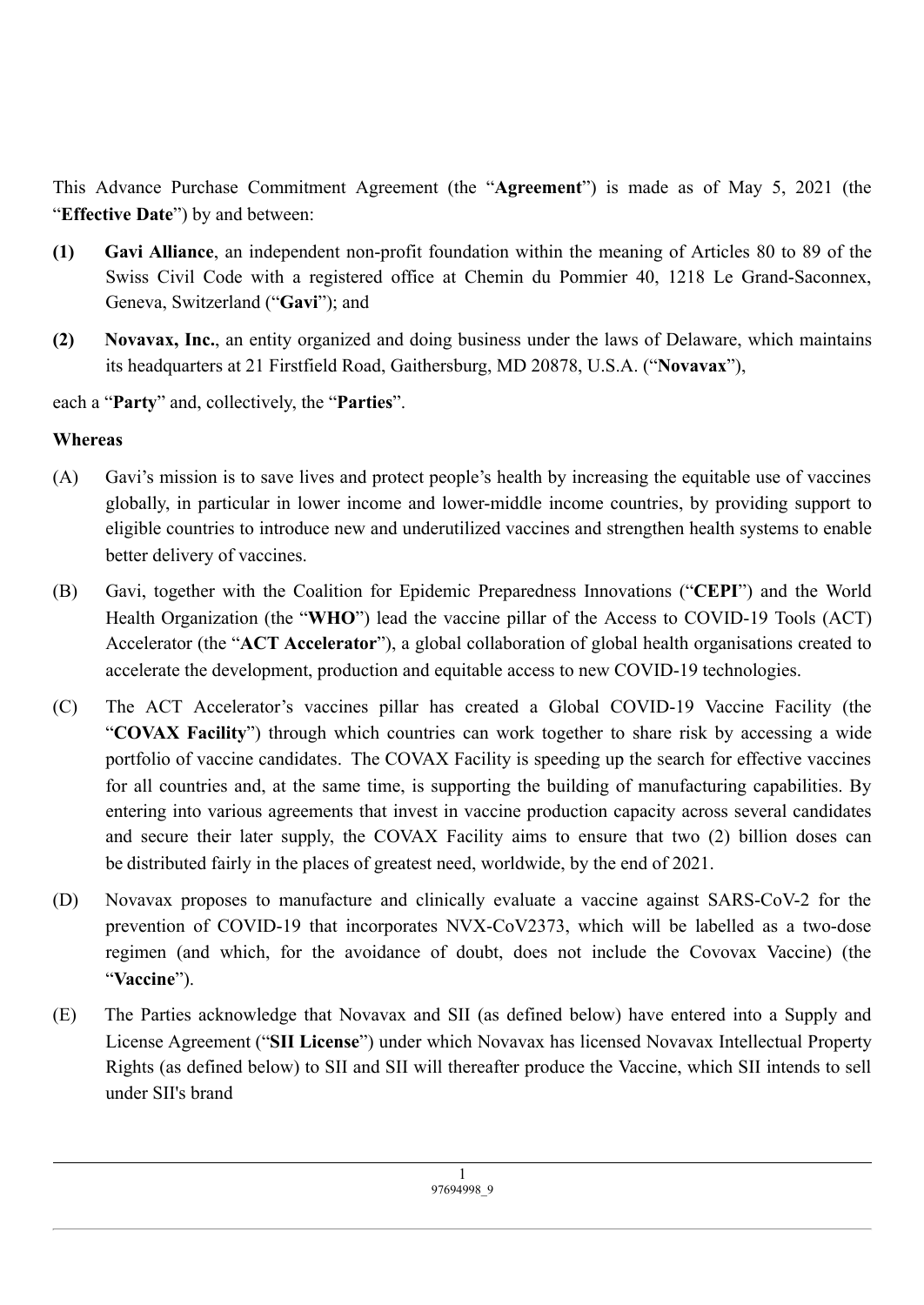name 'Covovax' (any such vaccine produced by SII under such rights, the "**Covovax Vaccine**"). Gavi acknowledges that, consistent with equitable access principles and Novavax's obligations under its agreement with CEPI, Novavax licensed its proprietary technology to SII with no traditional upfront or milestone benefit to Novavax (but with Novavax sharing in some of the revenue made by SII from Covovax Vaccine sales) and further that SII is well-suited to provide primary sale and distribution of the Covovax Vaccine into LICs, LMICs and UMICs, including through the COVAX Facility.

- (F) The Parties also acknowledge that Gavi has entered into the SII Procurement Prepayment Agreement (as defined below) which provides for purchase of Covovax Vaccines manufactured by SII (or its Affiliates) at a maximum price of \$[\*\*\*] per dose to be supplied to certain eligible countries. The Parties further acknowledge that an additional agreement is under discussion between Gavi and SII in relation to the procurement of additional doses of Covovax Vaccines (the "**Covovax APA**"). The Parties acknowledge that the total volume of Novavax Doses (as defined below) and Covovax Vaccine (to be provided pursuant to the SII Procurement Prepayment Agreement and the Covovax APA) is expected to equal the NVSN Cumulative Volume (as defined below).
- (G) Novavax, CEPI and Gavi aim to collaborate to ensure a fair allocation and distribution of the Vaccine around the world.
- (H) To this end, Novavax and CEPI entered into outbreak response funding agreements on 8 March 2020 and 11 May 2020 (each as amended from time to time and together, the "**CEPI Funding Agreement**").
- (I) The Parties acknowledge that Gavi will not enter into a supply agreement with Novavax for Vaccine, but rather, Gavi's role will be limited to providing certainty to Novavax as to the demand for Vaccine and securing doses for the COVAX Participants (as defined below). The Parties further acknowledge that the terms relating to the supply of Vaccine will be agreed between Novavax and such COVAX Participants. Gavi has additionally indicated its willingness to use Commercially Reasonable Endeavours to facilitate the contracting process between Novavax and COVAX Participants and establish processes and conditions regarding terms of supply under the COVAX Facility, which may include streamlined regulatory, packaging, labelling, pharmacovigilance, distribution approaches and contracting timelines.
- (J) Considering Gavi's and Novavax's desire to secure access to three hundred and fifty (350) million doses of the Vaccine for distribution to COVAX Participants through the mechanism designated by the ACT Accelerator, the Parties wish to enter into this Agreement for the procurement of the Vaccine by COVAX Participants.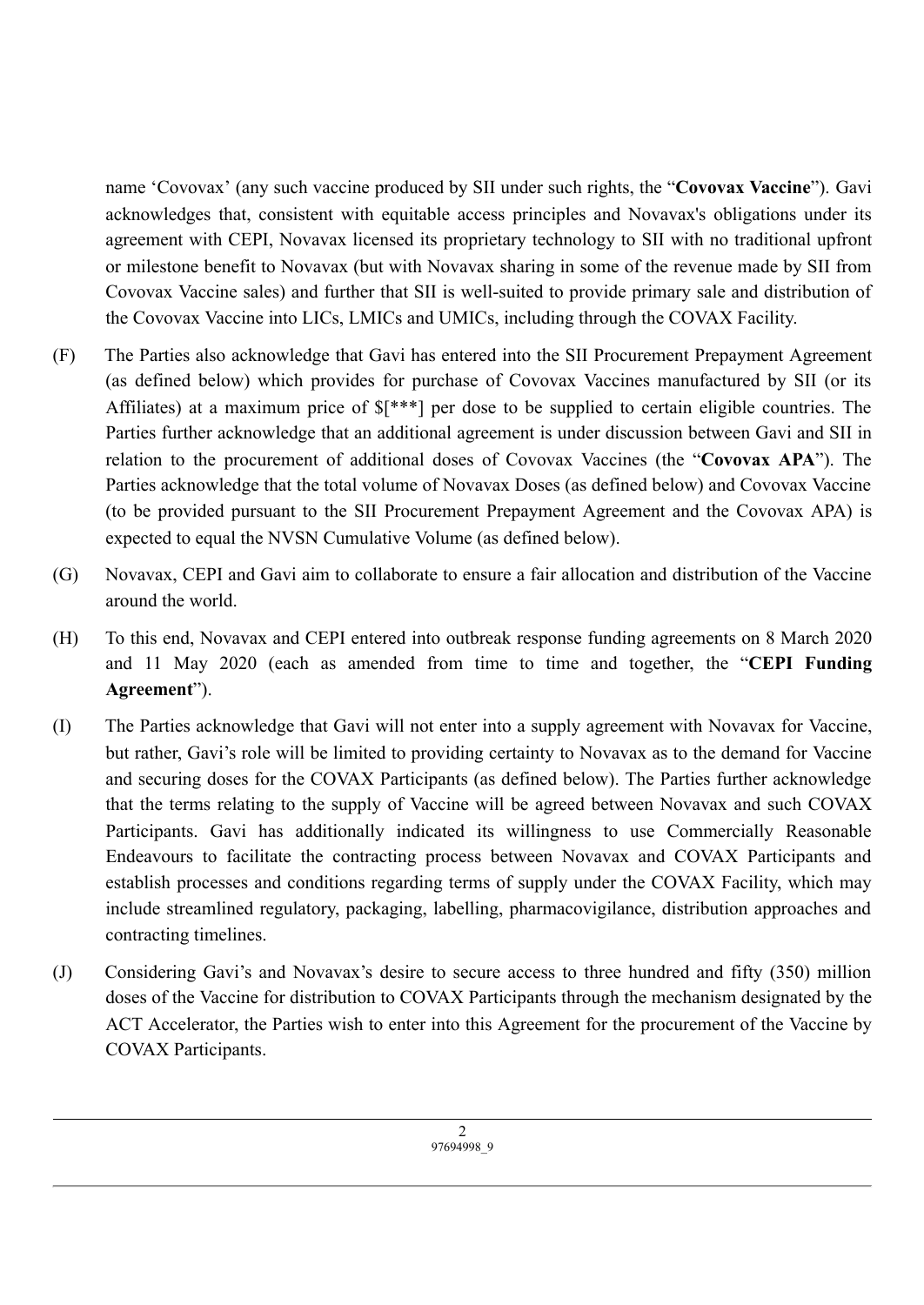**Now, therefore**, in consideration of the mutual promises, covenants and agreements set forth herein, and for other good and valuable consideration, the receipt and sufficiency of which are hereby acknowledged, and intending to be legally bound, the Parties hereby agree as follows:

## **1 Definitions**

"**ACT Accelerator**" has the meaning set forth in Recital (B);

"**Additional Discretionary Doses**" has the meaning set forth in Clause 4.3.2;

"**Advance Payment Amount**" has the meaning set forth in Clause 6.2.1;

"**Advance Payment Credit**" means an amount equal to the Advance Payment Amount divided by the total Novavax Doses, which shall be USD [\*\*\*] per Novavax Dose unless notice is given by Gavi pursuant to Clause 2.2;

"**Affiliate**" means with respect to a Person, any Person that directly, or indirectly through one or more intermediaries, controls, is controlled by or is under common control with such first Person. "**Control**" and, with correlative meanings, the terms "**controlled by**" and "**under common control with**" mean (i) the power to direct the management or policies of a Person, whether through ownership of voting securities or by contract relating to voting rights or corporate governance, resolution, regulation or otherwise, or (ii) to own more than 50 per cent of the outstanding voting securities or other ownership interest of such Person;

"**Agency-Procuring Countries**" means all Self-Financing Participants who choose to procure Vaccine via a Designated Procurement Agency;

"**Allocation Framework**" means the terms of the COVAX Facility and the WHO allocation framework allocating available supply capacities of a certain vaccine to COVAX Participants;

"**AMC92**" means the countries listed as such in Schedule 1;

"**Availability Window**" has the meaning set forth in Schedule 2;

"**Backstop Supply**" has the meaning set forth in Clause 4.4;

"**Backstop Volume**" means the NVSN Cumulative Volume less the Novavax Doses;

"**Balancing Doses**" has the meaning set forth in Clause 6.4.2;

"**Balancing Payment**" has the meaning set forth in Clause 6.4.2;

"**Binding Purchase Order**" has the meaning set forth in Clause 8.2.1;

"**Business Day**" means any day other than a Saturday or Sunday or a day which is a public holiday in Geneva, Switzerland or Maryland, USA;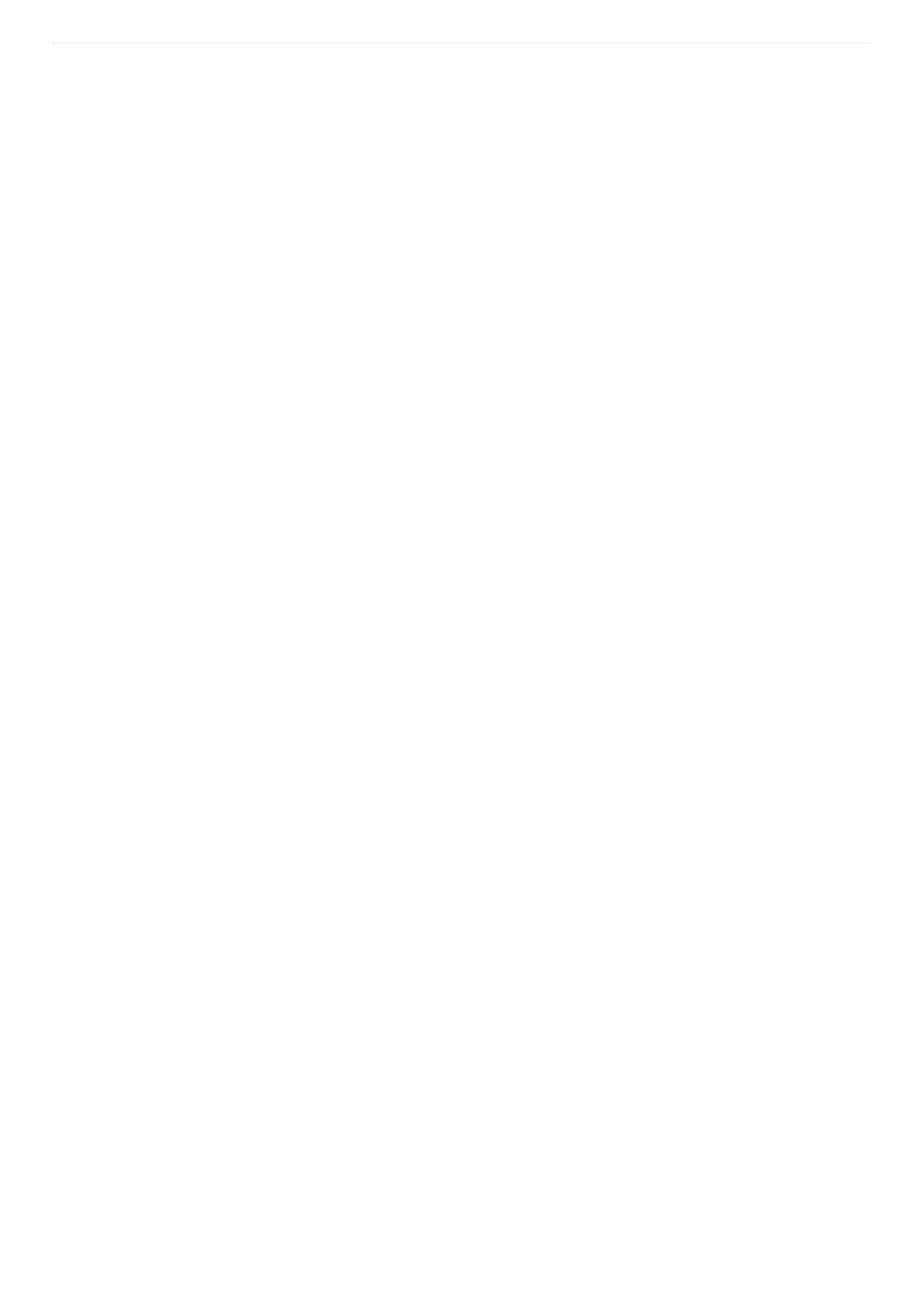"**Cancelled Doses**" has the meaning set forth in Clause 7.2.4;

"**CEPI Funding Agreement**" has the meaning set forth in Recital (H);

"**CFN**" means, for the purposes of this Agreement, the following manufacturing facilities funded in whole or part by CEPI under the CEPI Funding Agreement in which CFN Drug Substance is made: [\*\*\*];

"**CFN Drug Substance**" means any drug substance manufactured using the CFN;

"**CFN Vaccine**" means any Vaccine that contains CFN Drug Substance;

"**Coercive Practice**" means impairing or harming, or threatening to impair or harm, directly or indirectly, any party or the property of the party to influence improperly the actions of a party;

"**Collusive Practice**" means an arrangement between two or more parties designed to achieve an improper purpose, including to influence improperly the actions of another party;

# "**Commercially Reasonable Endeavours**" means [\*\*\*];

"**Confidential Information**" means any and all (i) information or material, including any documents, notes, analyses, studies, financial summaries, samples, drawings, diagrams, designs, flowcharts, databases, models and plans, that at any time on or after or prior to the Effective Date has been or is provided or communicated by or on behalf of one Party (such Party in such capacity, the "**Disclosing Party**") or any of its Representatives to the other Party (such Party in such capacity, the "**Receiving Party**") or any of its Representatives in connection with this Agreement, including any discussions or negotiations with respect thereto and any data, ideas, concepts or techniques contained therein and (ii) modifications thereof or derivations therefrom, including documents, memoranda, notes, studies and analyses prepared by the Receiving Party or its Representatives that contain, incorporate or are derived from the Disclosing Party's Confidential Information, in each case, to the extent containing any information or material described in sub-section (i) above. Confidential Information may be disclosed either orally, visually, electronically, in writing, by delivery of materials containing Confidential Information or in any other form now known or hereafter invented;

"**Consultation Period**" has the meaning set forth in Clause 13.2.3(i);

"**Corrupt Practice**" means the offering, giving, receiving or soliciting, directly or indirectly, of anything of value to influence improperly the actions of another party;

"**COVAX Buyers**" means Designated Procurement Agencies (acting on behalf of AMC92 and Agency-Procuring Countries) and Self-Procuring Countries, and a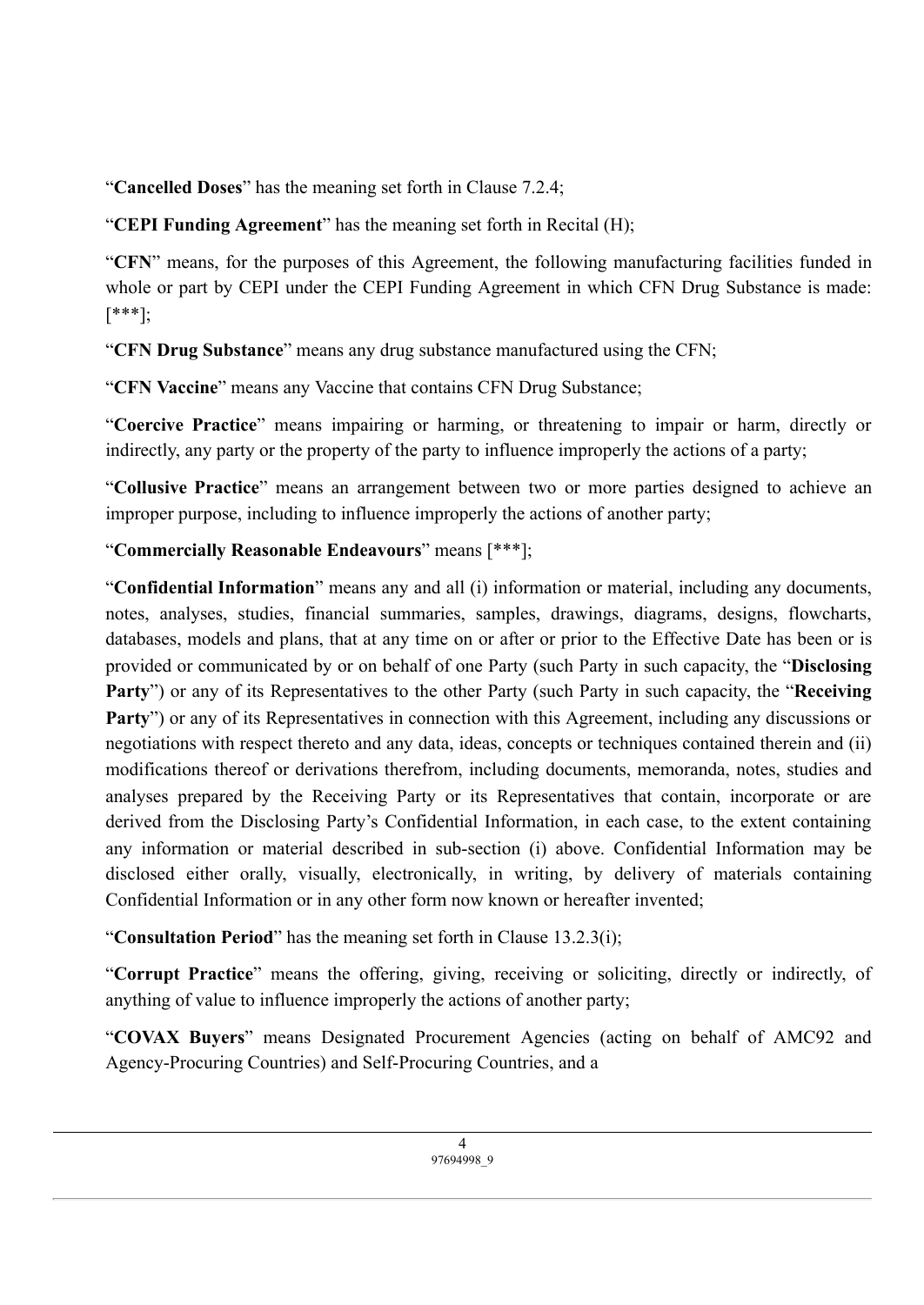"**COVAX Buyer**" means any one of such Designated Procurement Agencies or Self-Procuring Countries:

"**COVAX Doses**" means the Novavax Doses and any additional doses provided as part of Backstop Supply;

"**COVAX Facility**" has the meaning set forth in Recital (C);

"**COVAX Participant Price**" means an amount equal to the applicable Purchase Price (including where reduced pursuant to Clause 6.5) less the Advance Payment Credit, as credited towards the Purchase Price pursuant to Clause 6.2;

"**COVAX Participant Tiers**" means each of the tiers relating to Tier 1 COVAX Participants, Tier 2 COVAX Participants, and Tier 3 COVAX Participants;

"**COVAX Participants**" means AMC92 and Self-Financing Participants;

"**COVAX Partners**" means CEPI, Gavi and the WHO;

"**COVAX Procurement Coordinator**" means the entity appointed by Gavi (currently, UNICEF) to facilitate the establishment of procurement arrangements between manufacturers, with whom the COVAX Facility has entered into advance purchase commitment agreements, and COVAX Buyers;

"**Covovax APA**" has the meaning set forth in Recital (F);

"**Covovax Schedule**" means the delivery schedule set out in Schedule 8;

"**Covovax Scheduled Doses**" means the doses of Covovax Vaccine scheduled to be delivered in accordance with the Covovax Schedule;

"**Covovax Vaccine**" has the meaning set forth in Recital (E);

"**Delivery Period**" means from the date of this Agreement until the end of Q2 of 2022;

"**Designated Procurement Agency**" means any procurement agency designated by Gavi and notified to Novavax as an agency acting on Gavi's behalf when procuring COVAX Doses under this Agreement. Designated Procurement Agencies may include UNICEF, PAHO, or any procurement agency as designated by Gavi;

"**Disclosing Party**" has the meaning set forth in the definition of Confidential Information;

"**Early Supply Period**" means the period from the date of this Agreement until the last day of the month when each of the following events has occurred:

(a) the Covovax Vaccine receives Emergency Use Listing by the WHO or WHO Prequalification;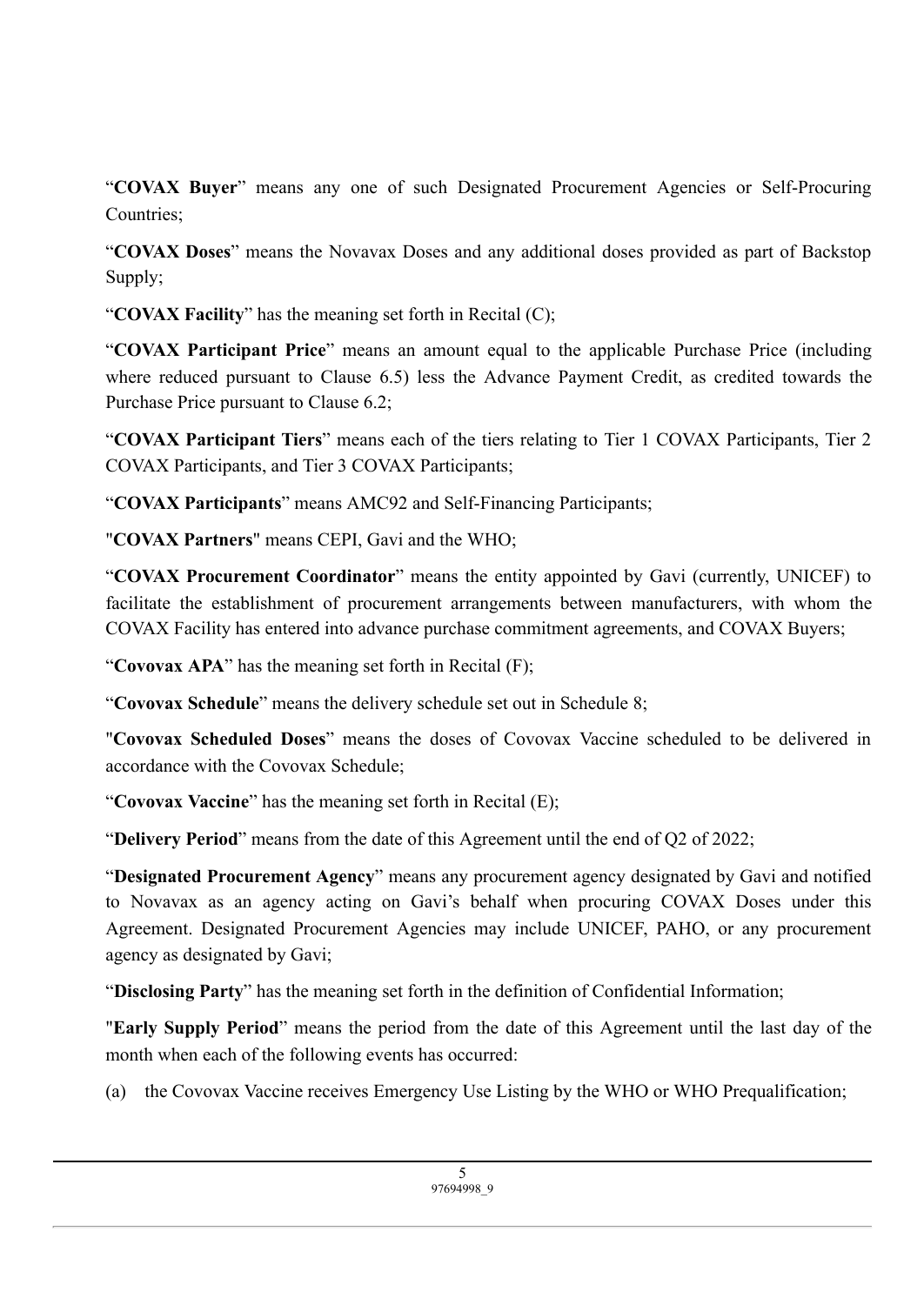- (b) the Minimum Level Doses have been delivered to Gavi (or one or more relevant COVAX Buyers) by Novavax pursuant to this Agreement; and
- (c) SII has delivered in [\*\*\*], such period starting no earlier than [\*\*\*], no less than [\*\*\*] of the Covovax Scheduled Doses for such month in accordance with the Covovax Schedule;

"**Effective Date**" has the meaning set forth in the Preamble;

"**Emergency Use Authorisation**" means a risk-based procedure developed by a Stringent Regulatory Authority to approve the use of a vaccine under development for use during a public health emergency;

"**Emergency Use Listing**" means a risk-based procedure developed by the WHO for assessing and listing candidate in vitro diagnostics, therapeutics and vaccines for use during public health emergencies;

"**Excess Leakage**" means any CFN Vaccine Novavax delivers to Novavax Buyers in excess of:

- (a) [\*\*\*] ([\*\*\*]) during the Early Supply Period; and
- (b) [\*\*\*] ([\*\*\*]) (and as adjusted pursuant to Clause 4.3) during the Novavax Routine Supply Period. For avoidance of doubt, Additional Discretionary Doses sold pursuant to Clause 4.3.2 shall not count toward Excess Leakage;

"**Expert**" means a person having appropriate qualifications and practical experience to resolve a particular dispute arising between the Parties under this Agreement, appointed in accordance with Clause 14.2;

"**Expiry**" means the end of the Term of this Agreement;

"**Expiring CFN Vaccine**" means any doses of CFN Vaccine which, at any point in time, have an expiry date of  $[***]$  or less. Expiring CFN Vaccine shall not constitute Novavax Doses (unless otherwise agreed in writing and in advance by the Parties);

"**Firm Order Commitment**" has the meaning set forth in Clause 2.1;

"**Force Majeure Event**" has the meaning set forth in Clause 15.1;

"**Fraudulent Practice**" means any act or omission, including a misrepresentation, that knowingly or recklessly misleads, or attempts to mislead, a party to obtain a financial or other benefit or to avoid an obligation;

"**Funds**" has the meaning set forth in Clause 9.5;

"**Gavi**" has the meaning set forth in the Preamble;

"**HIC**" means the countries listed as such in Schedule 1;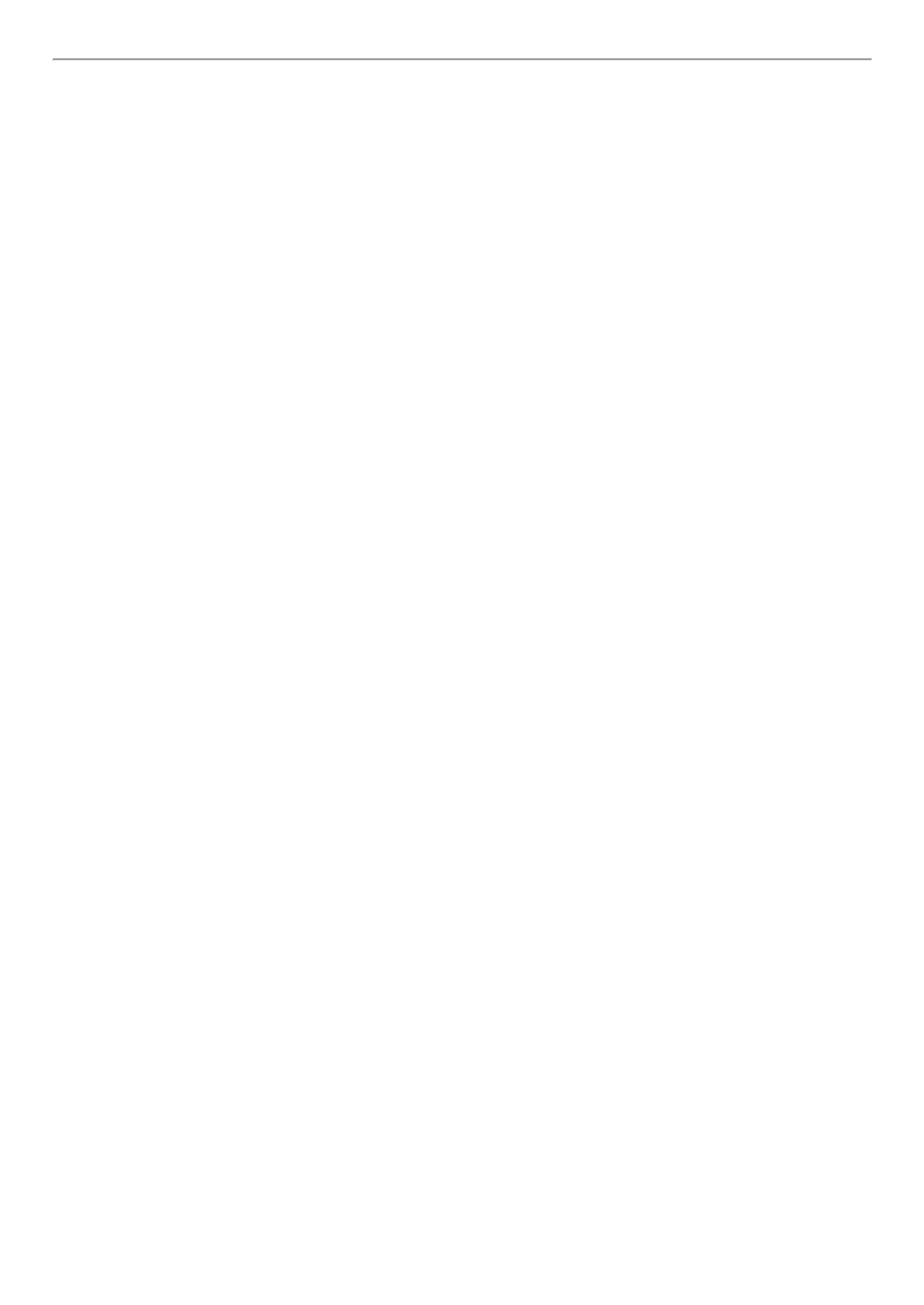"**Humanitarian Buyer**" means any non-governmental organisation (or such other persons [\*\*\*]) which procures COVAX Doses on behalf of refugees, asylum seekers or other vulnerable populations or missed communities;

"[\*\*\*]" has the meaning set forth in Clause 14.1;

" $[***"]$ " has the meaning set forth in Clause 14.1;

"**Indirect Taxes**" means value added, sales, consumption, goods and services taxes or other similar taxes including, for the avoidance of doubt: (a) any tax imposed in compliance with the Council Directive of 28 November 2006 on the common system of value added tax (EC Directive 2006/112) applied in any Member State of the European Union; and (b) any other value added, goods and services, or similar turnover, sales or purchase tax or duty levied by any other jurisdiction whether central, regional or local;

"**Intellectual Property Rights**" means trade marks, service marks, rights in trade names, business names, logos and get-up and any goodwill attaching to the same, patents, rights in inventions, design rights, copyrights (including copyrights in software), database rights, rights in domain names and URLs, rights in Know-how, and all other similar rights in any part of the world including, where such rights are obtained or enhanced by registration, any registration of such rights and applications and rights to apply for such registrations;

"**Interim Delivery Schedule**" means the supply plan set out in Schedule 2;

[\*\*\*]

"**Know-how**" means industrial and commercial information and techniques, in each case, in any form and which is not in the public domain, and including instruction, operational and training manuals, reports, drawings, tables of operating conditions, market forecasts, and lists and particulars of customers and suppliers;

"[\*\*\*]", "[\*\*\*]" and "[\*\*\*]" each have the meaning set forth in Clause 6.5;

"**Marketing Authorisation Approval**" means, in relation to the Vaccine and a country, an approval (excluding any emergency use approvals or any equivalent in any country) granted by such country's regulatory authority to offer for sale and to sell the Vaccine in that country;

"**Minimum Level Doses**" means [\*\*\*] ([\*\*\*]) of the initial [\*\*\*] ([\*\*\*]) doses of CFN Vaccine delivered by Novavax;

"**Misappropriation**" means the use of Gavi financing or resources for an improper or unauthorized purpose, committed either intentionally or through reckless disregard;

"**Misuse of Funds**" has the meaning set forth in Clause 9.5;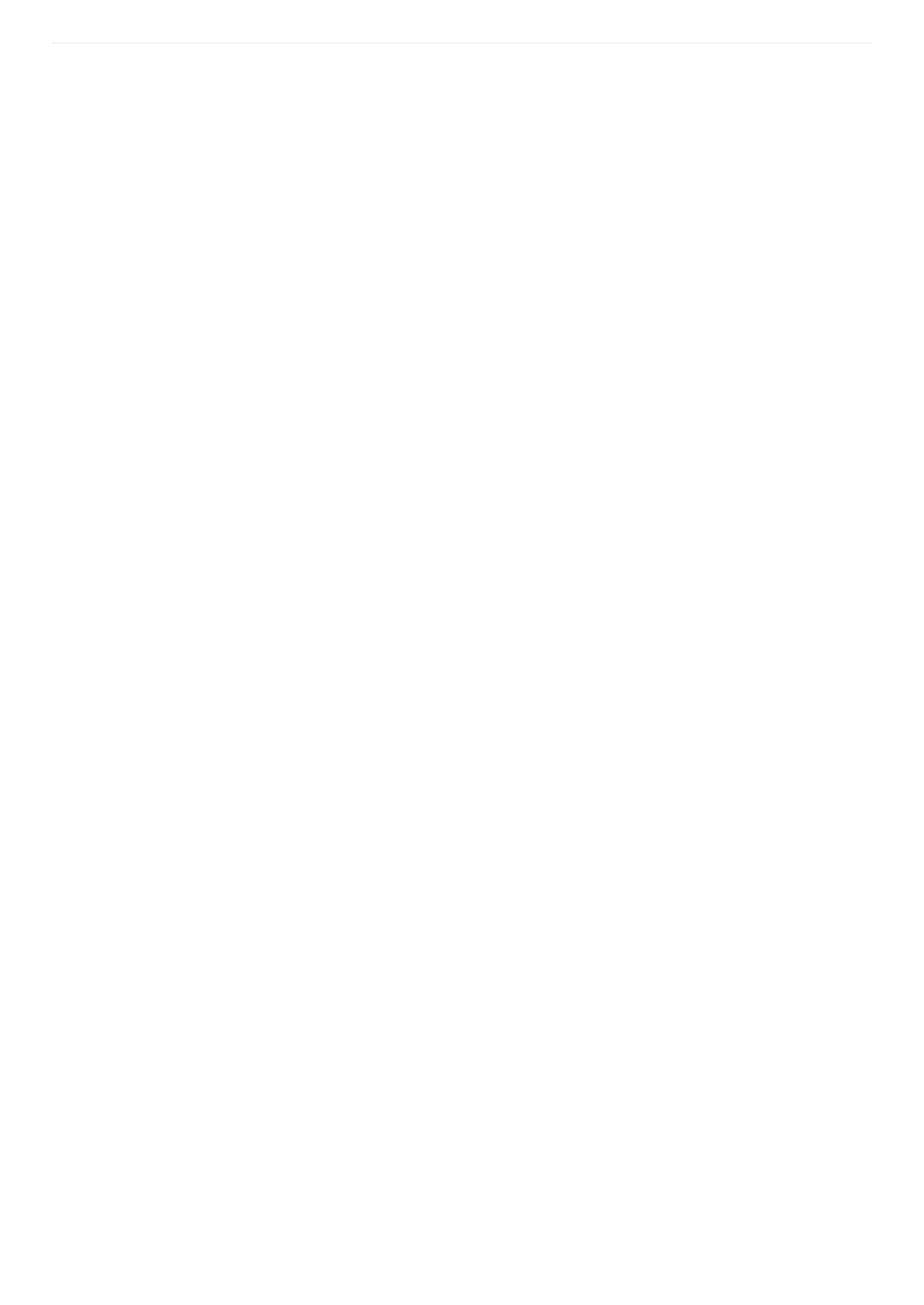"[\*\*\***] Indemnity**" has the meaning set forth in Clause 12.3.1;

"**Novavax**" has the meaning set forth in the Preamble;

"**Novavax Buyer**" means any country (or purchasing entity that represents multiple countries) that has executed a written agreement with Novavax to purchase CFN Vaccine outside of the COVAX Facility;

"**Novavax Doses**" means three hundred and fifty (350) million doses of CFN Vaccine as adjusted pursuant to Clause 2.2 (as applicable);

"**Novavax Routine Supply Period**" means the period from the expiry of the Early Supply Period to the expiry of the Term (or Termination, if earlier);

"**NVSN Cumulative Volume**" means the cumulative volume of one billion and ninety-two million (1,092,000,000) doses of Novavax Doses and Covovax Vaccine to be supplied by Novavax and SII respectively;

"**Obstructive Practice**" means: (i) deliberately destroying, falsifying, altering or concealing of evidence material to the investigation or making false statements to investigators in order to materially impede Gavi's investigation into allegations of a Corrupt Practice, Fraudulent Practice, Coercive Practice or Collusive Practice; and/or threatening, harassing or intimidating any party to prevent it from disclosing its knowledge of matters relevant to the investigation or from pursuing the investigation; or (ii) acts intended to materially impede the exercise of Gavi's contractual rights of audit or access to information;

"**PAHO**" means the Pan American Health Organization, the specialized international health agency for the Americas, in its capacity as Designated Procurement Agency for Gavi;

"**Party**" or "**Parties**" has the meaning set forth in the Preamble;

"**Permitted Variance**" has the meaning set forth in Clause 7.2.1;

"**Person**" means an individual, sole proprietorship, partnership, limited partnership, limited liability partnership, corporation, limited liability company, business trust, joint stock company, trust, incorporated association, joint venture or similar entity or organization, including a government or political subdivision, department or agency of a government;

[\*\*\*]

"**Prohibited Practice**" has the meaning set forth in Clause 9.5;

"**Purchase Condition**" means the Vaccine having received one of the following: (i) Regulatory Approval; (ii) Emergency Use Listing by the WHO; or (iii) where reasonably agreed to by Gavi, Emergency Use Authorisation;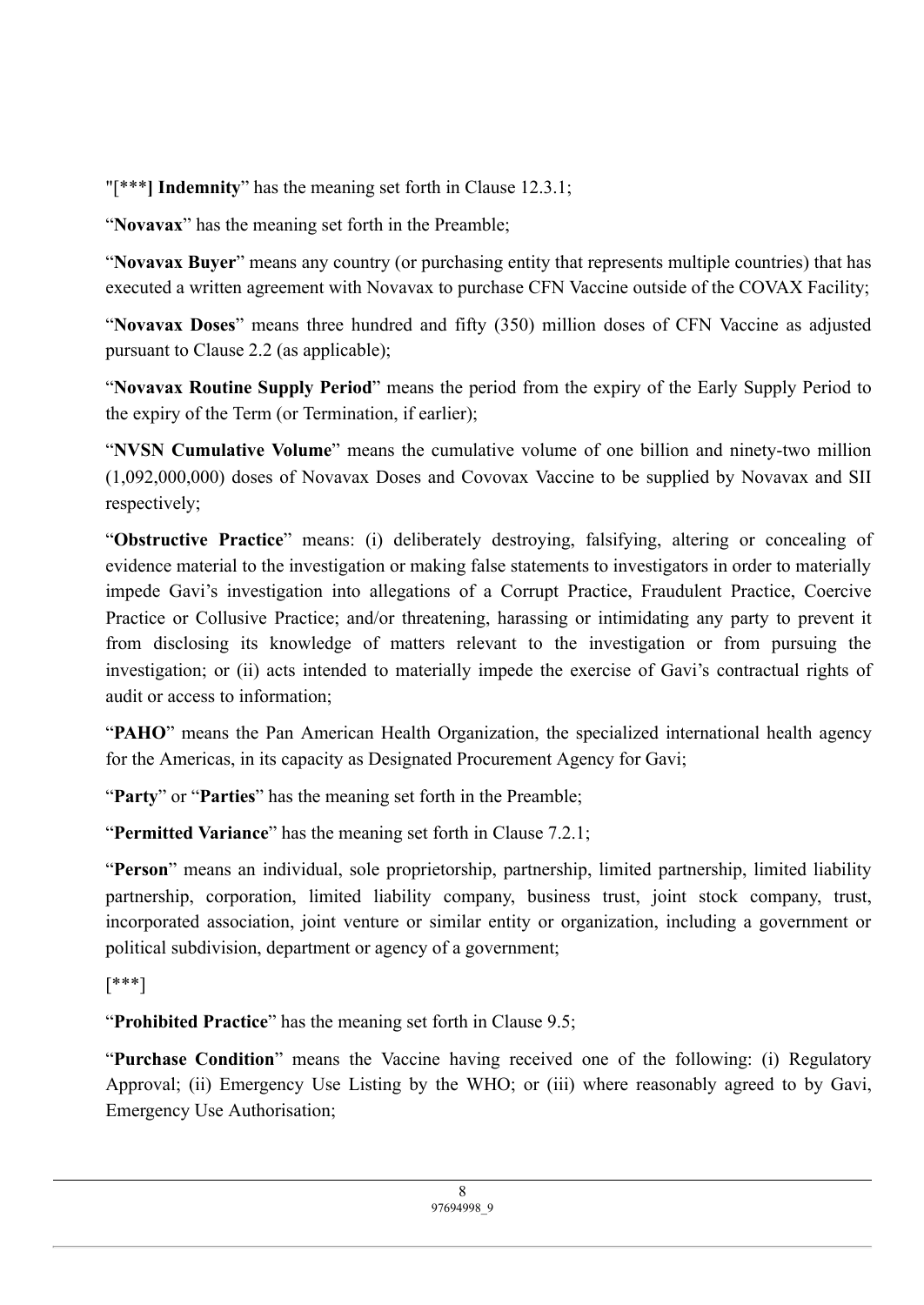"**Purchase Price**" has the meaning set forth in Clause 6.1.1;

"[\*\*\*] **Notification**" has the meaning set forth in Clause 4.3.1;

"**Receiving Party**" has the meaning set forth in the definition of Confidential Information;

"**Regulatory Approval**" means:

- (a) Marketing Authorisation Approval from a Stringent Regulatory Authority; or
- (b) WHO Prequalification;

"**Regulatory Submission Plan**" means the plan prepared and submitted by Novavax that will include timelines of required clinical and regulatory submission activities to facilitate approval of the Vaccine by the WHO for Emergency Use Listing and for Emergency Use Authorisation and Regulatory Approval;

"**Remaining Doses**" has the meaning set forth in Clause 6.4.1;

"**Remedial Plan**" has the meaning set forth in Clause 7.2.2;

"**Representatives**" means, with respect to any Party, such Party's attorneys, accountants and other experts and advisers that are not Affiliates;

"[\*\*\*]" has the meaning set forth in Clause 4.3;

"**Safety Notice**" has the meaning set forth in Clause 13.2.3;

"**Self-Financing Participants**" means all participants in the COVAX Facility who have signed a commitment agreement with Gavi and are financing their own purchase of Vaccine. For clarity, this excludes the AMC92;

"**Self-Procuring Countries**" means countries which choose to procure Vaccine by entering into a Supply Agreement directly with Novavax;

"**SII**" means Serum Institute of India Private Ltd., an entity organized and doing business under the laws of India, which maintains its headquarters at 212/2, Soli Poonawalla Rd, JJC Colony, Suryalok Nagari, Hadapsar, Pune, Maharashtra 411028, India;

"**SII Procurement Prepayment Agreement**" means the agreement for the manufacture and sale of a COVID-19 vaccine entered into between Gavi and SII dated [\*\*\*] (and as further amended from time to time);

"**Solvency-Related Event**" means any action, legal proceeding or other procedure or step that is taken in relation to any of the following events or any of the following events occurring with respect to one Party: (i) a suspension of payments, a moratorium of any indebtedness, winding-up, dissolution, termination of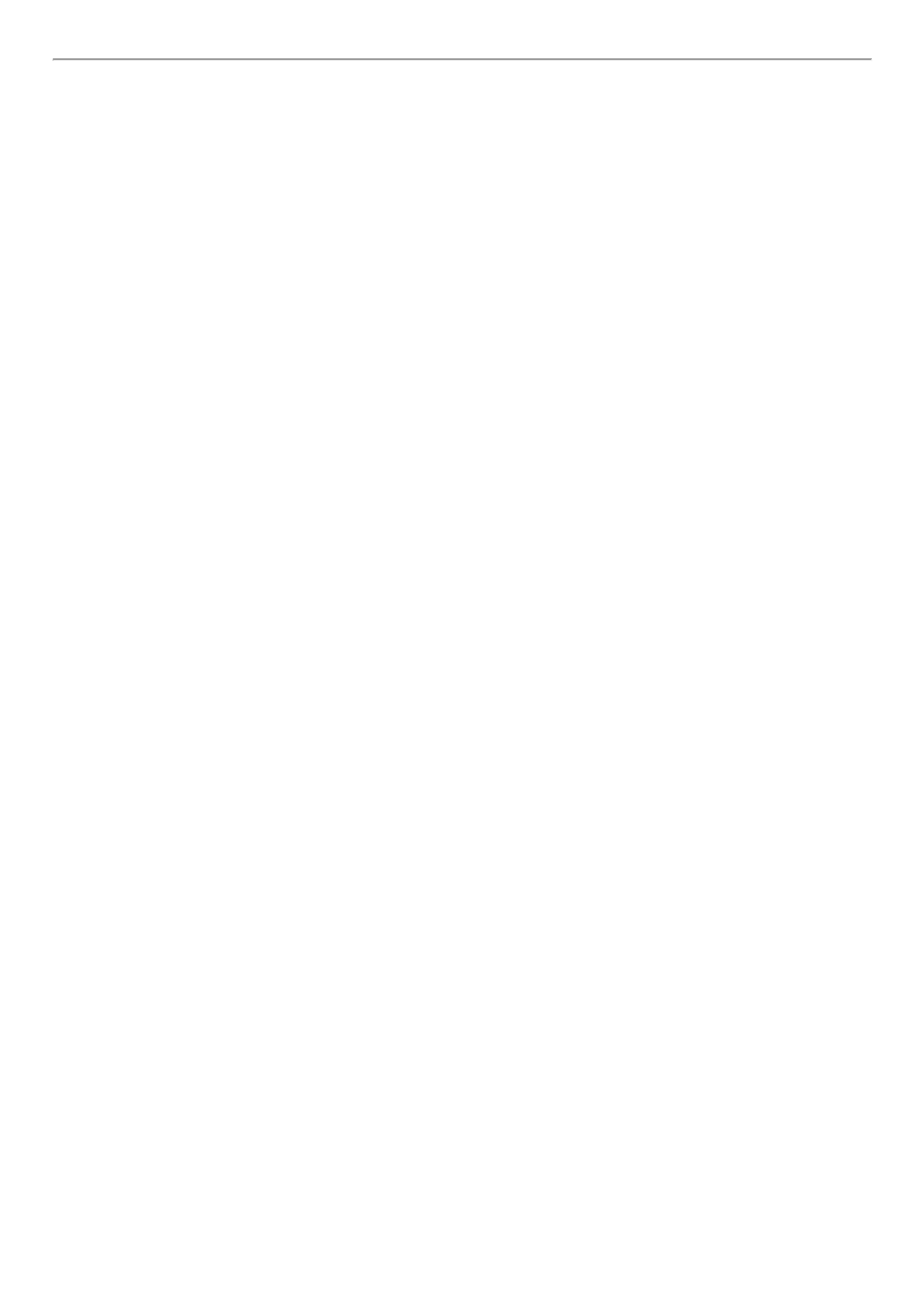existence, insolvent liquidation, administration, reorganization (by way of voluntary arrangement, scheme of arrangement or otherwise), bankruptcy, insolvency, judicial management or curatorship; (ii) a settlement, deferred payment, debt restructuring, transfer, restructuring, composition, compromise, assignment or similar arrangement of the relevant Party with any of its creditors; (iii) the appointment of a liquidator, trustee, receiver, administrative receiver, administrator, compulsory manager or other similar officer in respect of the relevant Party or any of its assets; or (iv) any analogous procedure or step that is taken by any governmental authority (excluding any bona fide procedure relating to a solvent liquidation, merger or transformation);

"[\*\*\***] Indemnity**" has the meaning set forth in Clause 12.3.1;

"**Stop Criterion**" means the occurrence of an adverse safety signal in any population in which the Vaccine is being or has been tested that a Party, in good faith and in accordance with such Party's medical safety evaluation, believes gives rise to a material risk that the safety profile of Vaccine is not suitable for Regulatory Approval;

"**Stringent Regulatory Authority**" means a stringent regulatory authority (as defined by reference to the WHO's list of stringent regulatory authorities, as updated from time to time);

"**Supply Agreement**" has the meaning set forth in Clause 8.1.1;

"**Supply Failure**" means the occurrence of any of the following:

- (a) Novavax fails to deliver Vaccine to a COVAX Buyer in accordance with the terms of the relevant Supply Agreement;
- (b) Novavax stops accepting Binding Purchase Orders from COVAX Buyers; or
- (c) a COVAX Buyer terminates its Supply Agreement with Novavax other than for reasons of convenience, a Force Majeure Event or force majeure as it may otherwise be defined in any Supply Agreement;

"**Term**" has the meaning set forth in Clause 13.1;

"**Terminating Party**" has the meaning set forth in Clause 13.2.1;

"**Termination**" means a termination of this Agreement by either Party exercising a termination right pursuant to Clause 13.2;

"**Termination Effective Date**" means the date of Expiry of this Agreement or the date on which a Termination takes effect;

"**Tier 1 COVAX Participant**" means a COVAX Participant that is a HIC;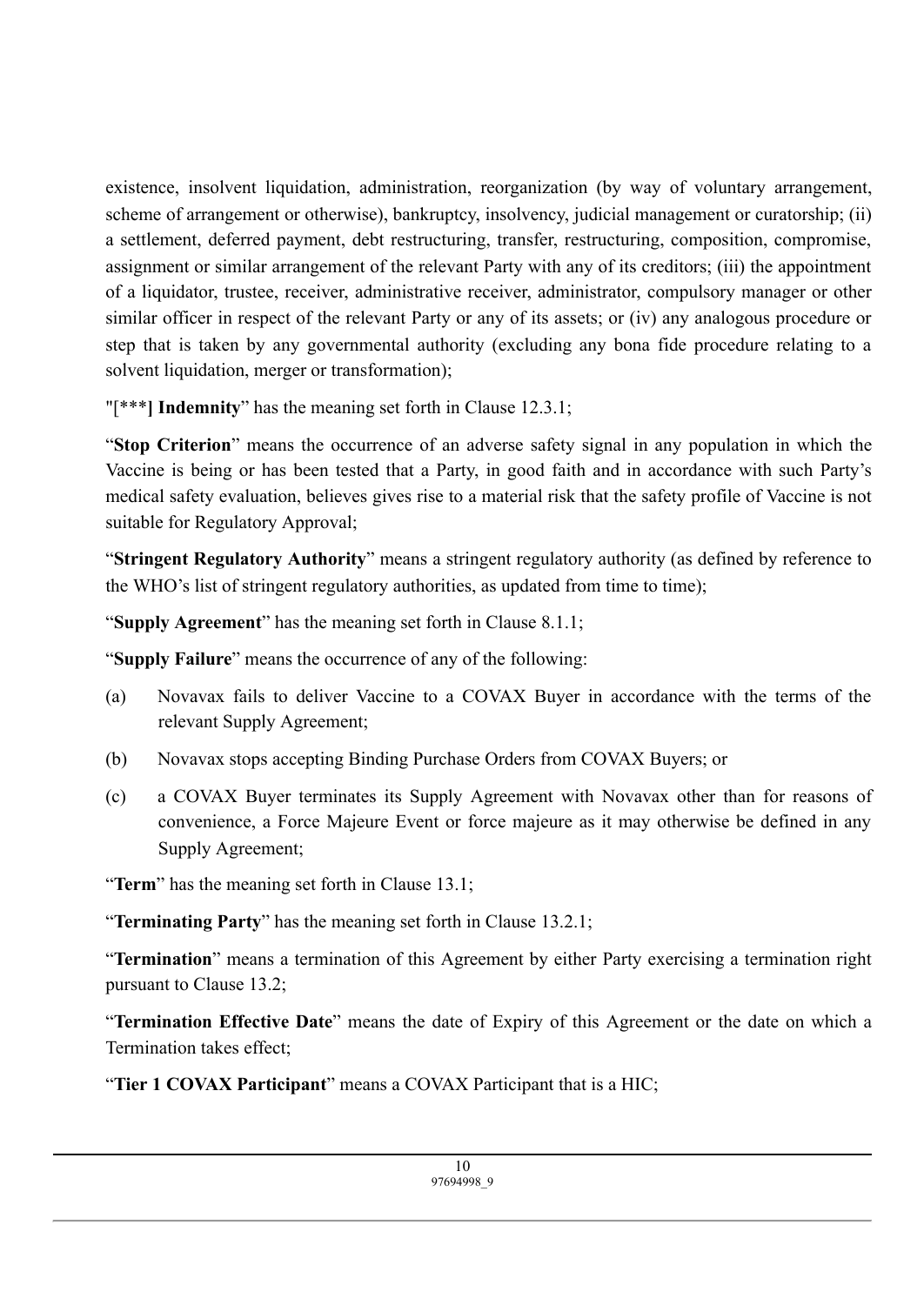"**Tier 1 Purchase Price**" means the Purchase Price per dose of Novavax Doses (in USD) for a Tier 1 COVAX Participant, as set out in Schedule 3;

"**Tier 2 COVAX Participant**" means a COVAX Participant that is a UMIC;

"**Tier 2 Purchase Price**" means the Purchase Price per dose of Novavax Doses (in USD) for a Tier 2 COVAX Participant, as set out in Schedule 3;

"**Tier 3 COVAX Participant**" means an AMC92 COVAX Participant;

"**Tier 3 Purchase Price**" means the Purchase Price per dose of Novavax Doses (in USD) for a Tier 3 COVAX Participant, as set out in Schedule 3;

"**UMIC**" means the countries listed as such in Schedule 1;

"**UNICEF**" means the United Nations Children's Fund, in its capacity as Designated Procurement Agency for Gavi;

"**Vaccine**" has the meaning set forth in Recital (D);

"**Vaccine Condition**" means the Vaccine being suitable for administration to all persons over the age of 18;

"**Variant Vaccine**" has the meaning set forth in Clause 3.1;

"Wasted" means Novavax Doses which have a remaining shelf life of less than [\*\*\*] at the time when the Vaccine is made available and ready for delivery pursuant to this Agreement;

"**WHO**" has the meaning set forth in the Recitals; and

"**WHO Prequalification**" means listing of the Vaccine on the list of prequalified medicines maintained by the WHO.

## **2 Gavi Advance Purchase Commitment**

- **2.1** Subject to Clause 2.2 and satisfaction of the Purchase Condition (unless such satisfaction is waived by Gavi in its sole discretion), Gavi agrees to procure the purchase of the Novavax Doses by COVAX Buyers from Novavax for the COVAX Participant Price (the "**Firm Order Commitment**").
- **2.2** In the event that the Vaccine Condition is not satisfied, the Parties acknowledge and agree that Gavi may, in its [\*\*\*] discretion, reduce the Novavax Doses by such number of doses as it deems appropriate (in Gavi's [\*\*\*] opinion) to reflect any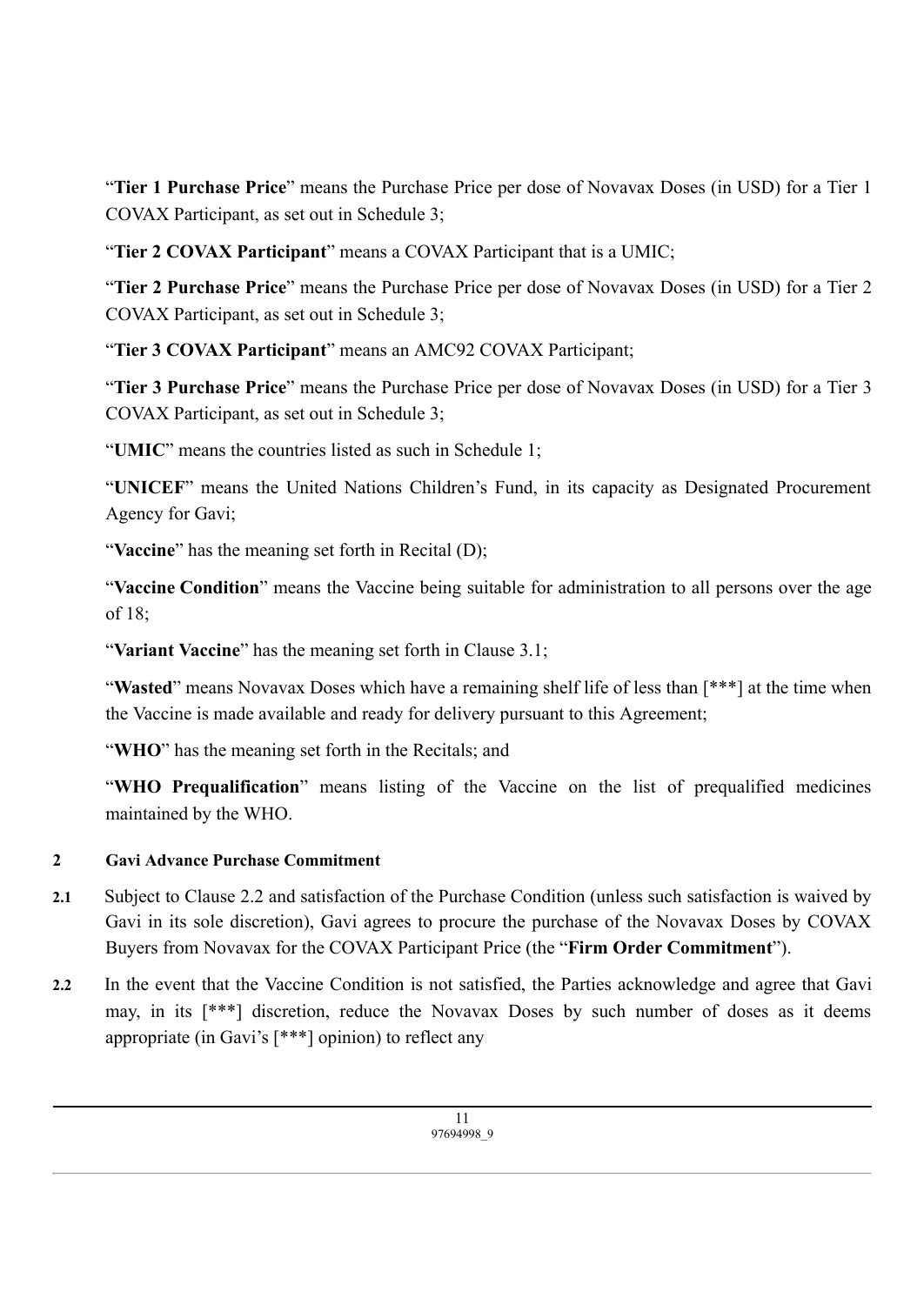reduction in projected demand of the Vaccine. Gavi shall notify Novavax of any such reduction no later than [\*\*\*] after satisfaction of the Purchase Condition.

## **3 Vaccine Variation**

- **3.1** The Parties acknowledge that Novavax has initiated development of new constructs against the emerging variants of SARS-CoV-2. In the event that Novavax proposes to manufacture a modified or booster version of the Vaccine, or a different vaccine against Covid-19, in order to increase effectiveness against variants of SARS-CoV-2 (in each case referred to as a "**Variant Vaccine**"), Novavax shall [\*\*\*] notify Gavi. [\*\*\*].
- **1.2** At any time during the Term of this Agreement, Gavi may provide written notice and the Parties will thereafter conduct good faith discussions to execute an addendum to the Agreement related to substitution of doses of Vaccine for doses of Variant Vaccine, which addendum shall reflect factors such as the Variant Vaccine cost, timing and supply amount.

## **4 Novavax Supply**

- **4.1** During the Early Supply Period, Novavax shall deliver at least [\*\*\*] ([\*\*\*) (measured [\*\*\*]) of all CFN Vaccine to the COVAX Buyers, and in accordance with the Interim Delivery Schedule, at the relevant COVAX Participant Price; and in so doing, give first priority to supplying such COVAX Doses (in relation to prioritising delivery timescales, provision of information and other supply terms). During the Early Supply Period, Novavax shall be entitled to deliver up to [\*\*\*] ([\*\*\*)) (measured [\*\*\*)) of all CFN Vaccine to any Novavax Buyer as it sees fit in its sole discretion.
- **4.2** During the Novavax Routine Supply Period (and subject to Clause 4.3) Novavax shall continue to deliver at least [\*\*\*] ([\*\*\*]) (measured [\*\*\*]) of all CFN Vaccine to the COVAX Buyers, and in accordance with the Interim Delivery Schedule, at the COVAX Participant Price; and in so doing, give first priority to supplying such COVAX Doses (in relation to prioritising delivery timescales, provision of information and other supply terms). During the Novavax Routine Supply Period, Novavax shall be entitled to deliver up to [\*\*\*] ([\*\*\*]) (measured [\*\*\*]) of all CFN Vaccine to any Novavax Buyer as it sees fit in its sole discretion.
- **4.3** The Parties acknowledge and agree that COVAX Doses delivered pursuant to this Agreement shall be deployed across each of the COVAX Participant Tiers as allocated by Gavi in its sole discretion pursuant to Clause 5. Notwithstanding the previous, Gavi will use Commercially Reasonable Endeavours during the Novavax Routine Supply Period to allocate no more than [\*\*\*] ([\*\*\*]) (measured [\*\*\*) of such COVAX Doses to [\*\*\*]. The Parties agree that: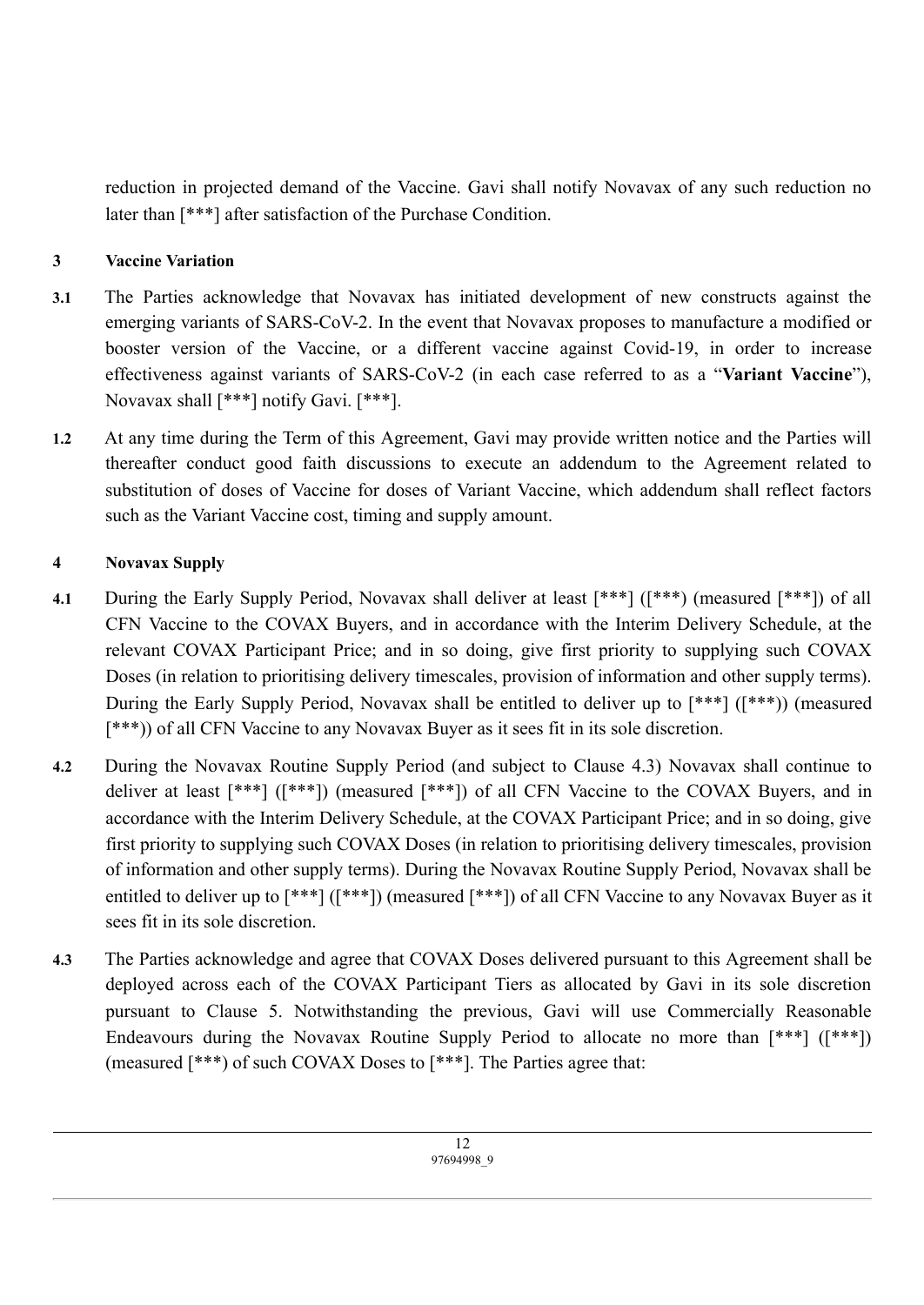- **4.3.1** Gavi will use Commercially Reasonable Endeavours to notify Novavax of its allocations:
	- (i) in relation to deliveries which take place during the first  $[***]$  of delivery by Novavax, promptly upon receiving the outcome of the allocation pursuant to the Allocation Framework; and
	- (ii) in relation to all ongoing deliveries,  $[***]$  in advance of the initiation of each  $[***]$ ,

(each, a "[\*\*\*] **Notification**"). References to "[\*\*\*]" in this Clause 4.3.1, may not align to a calendar  $[***]$  (i.e., a  $[***]$  will be a period of  $[***]$ ).

- **4.3.2** In the event that the allocations of COVAX Doses to [\*\*\*] notified to Novavax in a [\*\*\*] Notification are expected to exceed the [\*\*\*] (such excess COVAX Doses, the "**Additional Discretionary Doses**"), Novavax shall be entitled to notify Gavi within [\*\*\*] of the applicable [\*\*\*] Notification that it intends to sell a specified quantity of the Additional Discretionary Doses to a Novavax Buyer, in which case such specified quantity of Doses shall not constitute Novavax Doses.
- **4.3.3** Notwithstanding the [\*\*\*], any quantity of Additional Discretionary Doses that are not covered by the notification provided by Novavax pursuant to Clause 4.3.2 above may be deployed by Gavi across any of the COVAX Participant Tiers in its sole discretion and if ordered and so deployed shall constitute Novavax Doses.
- **4.4** Where Gavi or SII notifies Novavax in writing that SII is unable to, or is unlikely to be able to, deliver the volume of Covovax Scheduled Doses set out in the Covovax Schedule by an amount in excess of [\*\*\*], Novavax shall, at Gavi's request, notwithstanding the provisions of this Clause 4, use [\*\*\*] to deliver all doses of CFN Vaccine at the applicable Purchase Price, up to the same amount by which Gavi or SII has notified Novavax that SII is unable to, or unlikely to be able to, supply (such doses the "**Backstop Supply**"), provided that:
	- **4.4.1** Novavax will not be expected to redirect any CFN Vaccine that has been packed and labelled in a manner which is unsuitable for the COVAX Participants;
	- **4.4.2** Backstop Supply shall not include CFN Vaccine for which notice has been provided to the recipient Novavax Buyer that shipment of such CFN Vaccine has been initiated and such shipment must be delivered at that particular time pursuant to a binding legal obligation; and
	- **4.4.3** Backstop Supply shall not exceed the Backstop Volume.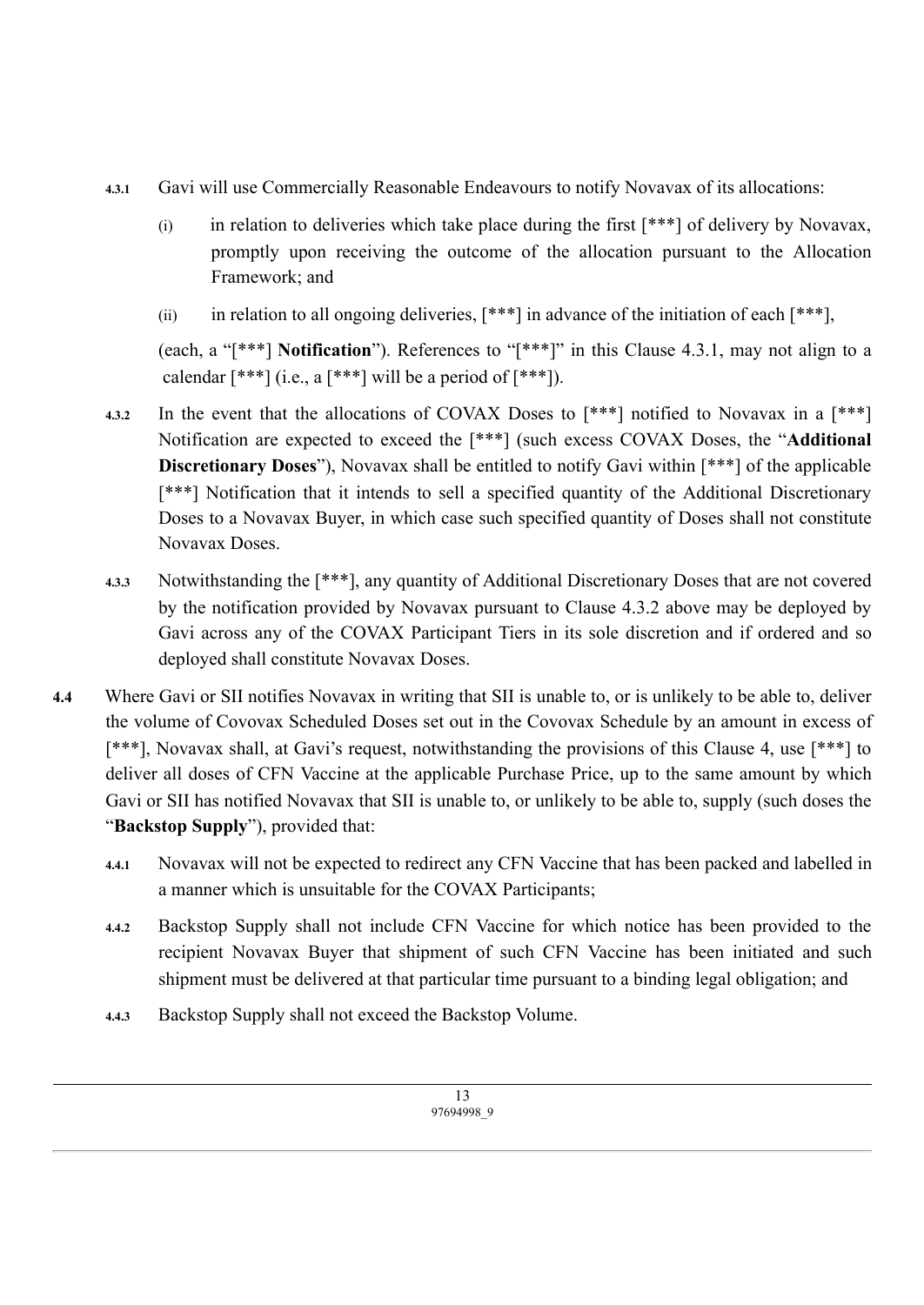- **4.5** Absent action pursuant to the USA Defense Protection Act or equivalent regional laws or regulations applicable to the CFN Vaccine, Novavax shall not attempt to circumvent or take any steps to prejudice the priority of the COVAX Facility.
- **4.6** Without prejudice to any other provision of this Agreement, if the above is insufficient to deliver the COVAX Doses, Novavax shall use [\*\*\*] to deliver for the COVAX Facility other doses of Vaccine (not COVAX Doses) aligned to its non-US production capacity and taking into account any Novavax Buyers and business priorities.
- **4.7** In order to avoid expiration of CFN Vaccine before it can otherwise be delivered and effectively administered, Gavi and Novavax agree to discuss, on a [\*\*\*] basis (or such other frequency as the Parties may agree), stock and production levels and expiry/shelf-life management of the CFN Vaccine. Provided always that Novavax is meeting its obligations under Clause 7, Gavi and Novavax further agree:
	- **4.7.1** prior to Emergency Use Listing being granted by the WHO, to discuss in good faith appropriate allocation and delivery of any CFN Vaccines with an expiry date/shelf life of [\*\*\*] or less; and
	- **4.7.2** subsequent to Emergency Use Listing being granted by the WHO:
		- (i) to discuss in good faith appropriate allocation and delivery of any CFN Vaccines with an expiry date/shelf life of [\*\*\*] or less; and
		- (ii) upon reasonable prior written notice to Gavi and in the absence of a contrary Gavi written request received within [\*\*\*] of Gavi's receipt of such notice, Novavax shall be permitted to deliver Expiring CFN Vaccine to a Novavax Buyer or other third party.
- **4.8** Within [\*\*\*] of the first day of each [\*\*\*], Novavax shall provide Gavi with a [\*\*\*] report detailing its [\*\*\*] CFN Vaccine production and the total amount of CFN Vaccine it has delivered or otherwise made available to COVAX Buyers and Novavax Buyers in the previous [\*\*\*].

## **5 Allocation of COVAX Doses**

- **5.1** Gavi may allocate COVAX Doses to any COVAX Participant. Decisions as to how the COVAX Doses are allocated between COVAX Participants shall be made in accordance with the terms of the COVAX Facility and the Allocation Framework and in accordance with Clause 4.3. Novavax shall deliver Vaccine to each COVAX Buyer pursuant to the relevant Supply Agreement.
- **5.2** Gavi may, in addition to allocating COVAX Doses to COVAX Participants, allocate COVAX Doses to Humanitarian Buyers. Decisions on how such allocations are made shall be made solely by Gavi, it being understood that supply to any Humanitarian Buyer is subject to Novavax's consent, such consent [\*\*\*].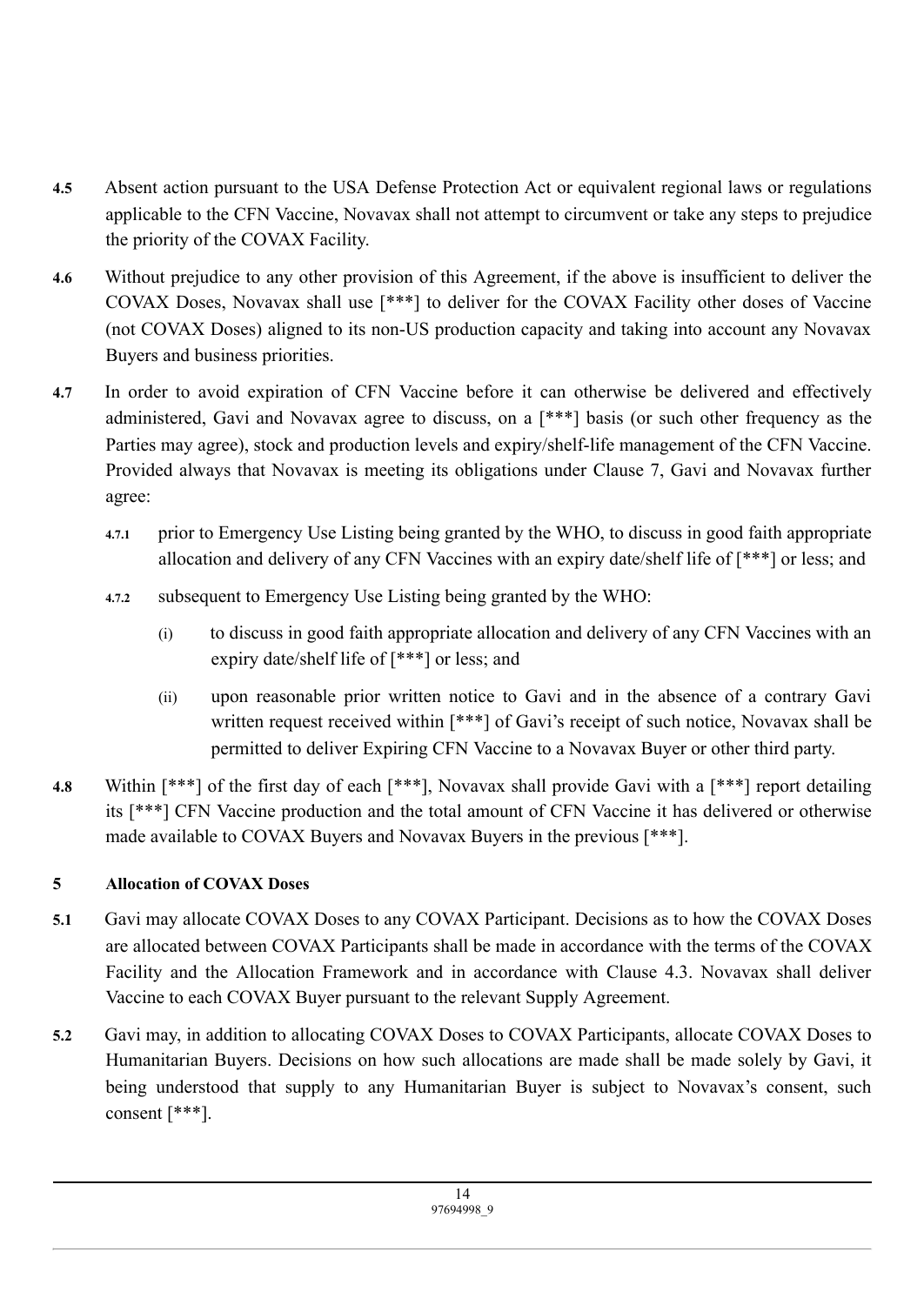Novavax shall consider requests to supply COVAX Doses to Humanitarian Buyers in good faith, taking into account factors including: [\*\*\*].

**5.3** The Parties shall meet once every [\*\*\*] (or such other frequency as agreed by the Parties) to review past allocations and expected allocations by Gavi of COVAX Doses to any COVAX Participant.

## **6 Purchase Price and Balancing Payment**

## **6.1 Purchase Price**

- **6.1.1** The Parties agree on a purchase price for the COVAX Doses as set out in Schedule 3 ("**Purchase Price**").
- **6.1.2** The Purchase Price shall be [\*\*\*] of the cost of packaging and delivering such COVAX Doses to the locations set out at Clause 7.2.6 (including the costs of any QA testing required by local import requirements).
- **6.1.3** For the avoidance of doubt, the Parties acknowledge and agree that because Novavax will be providing Backstop Supply to COVAX Buyers in its own capacity and not on behalf of SII, COVAX Buyers shall pay the Purchase Price in respect of the Backstop Supply to Novavax upon delivery of Backstop Supply pursuant to Clause 4.4, in accordance with the terms of the relevant Supply Agreement.

## **6.2 Advance Payment Amount**

- **6.2.1** In return for the commitment to supply eligible COVAX Participants with the Firm Order Commitment, Gavi shall pay to Novavax:
	- (i) USD [\*\*\*] within [\*\*\*] of (a) execution of this Agreement, or (b) receipt of the Regulatory Submission Plan, whichever occurs later; and
	- (ii) USD [\*\*\*] within [\*\*\*] of the Vaccine having received Emergency Use Listing by the WHO,

## together, the "**Advance Payment Amount**".

- **6.2.2** The Advance Payment Amount is calculated as an amount equal to USD [\*\*\*] for each Novavax Dose (as at the date of this Agreement). Novavax shall reduce the applicable Purchase Price to be paid by a COVAX Buyer in respect of each Novavax Dose by an amount equal to the Advance Payment Credit.
- **6.2.3** The COVAX Participant Price is to be paid by COVAX Buyers to Novavax upon delivery of such Novavax Doses, in accordance with the terms of the relevant Supply Agreement.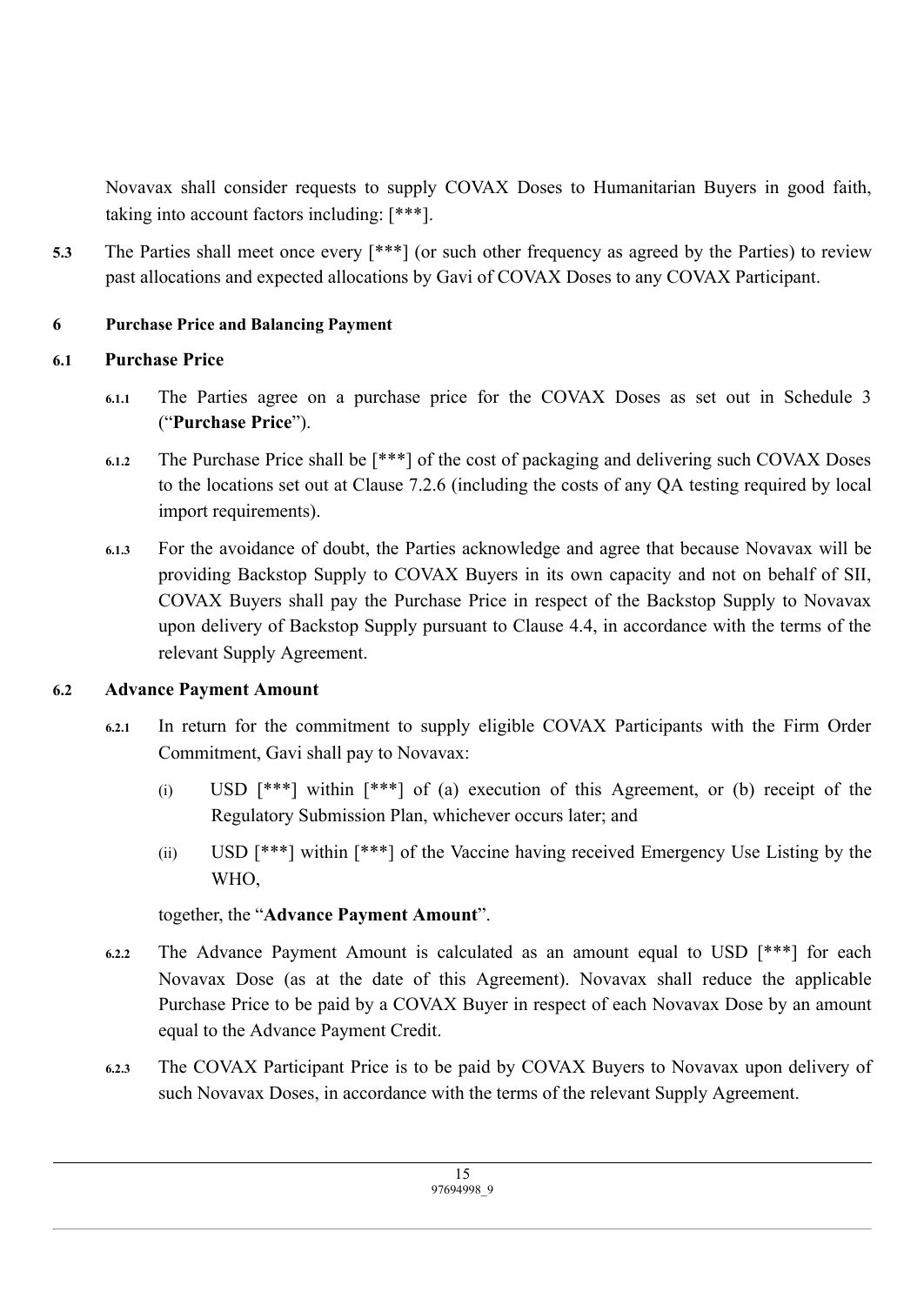## **6.3 Refund of Advance Payment Amount**

Subject to Clause 13.3.1, the Advance Payment Amount is non-refundable and is a non-transferable prepayment towards the Purchase Price for the Firm Order Commitment.

## **6.4 Balancing Payment**

- **6.4.1** Gavi shall be entitled to give notice to Novavax at any time that the Novavax Doses (or any part thereof) are not required for allocation under the COVAX Facility (such excess volume of Vaccine, which shall not include the Cancelled Doses, the "**Remaining Doses**"). On receipt of such notification Novavax shall use Commercially Reasonable Endeavours to sell the Remaining Doses outside of the COVAX Facility.
- **6.4.2** If Novavax has been unable to sell all of the Remaining Doses, despite using Commercially Reasonable Endeavours to do so, and such Remaining Doses become Wasted, Novavax shall inform Gavi of the number of such Wasted Remaining Doses (the "**Balancing Doses**") and Gavi shall pay to Novavax a balancing payment to be calculated according to Clause 6.4.3 (the "**Balancing Payment**").
- **6.4.3** Subject to Clause 6.4.4, the Balancing Payment shall be calculated according to the following formula:

## **[**\*\*\***]**

where:

- $(i)$   $[***!]$
- (ii)  $[***!]$
- (iii)  $[***]$
- $(iv)$   $[***!]$
- **6.4.4** Provided the applicable portion of the Advanced Payment Amount has been received by Novavax pursuant to Clause 6.2, the sum of all Balancing Payments paid and payable shall not exceed:
	- (i)  $USD$  [\*\*\*]; or
	- (ii) from date the Vaccine receives Emergency Use Listing by the WHO, USD  $[***]$ ,

(the "**Balancing Payment Cap**"). If the aggregate sum of any Balancing Payments paid and payable would exceed the Balancing Payment Cap, the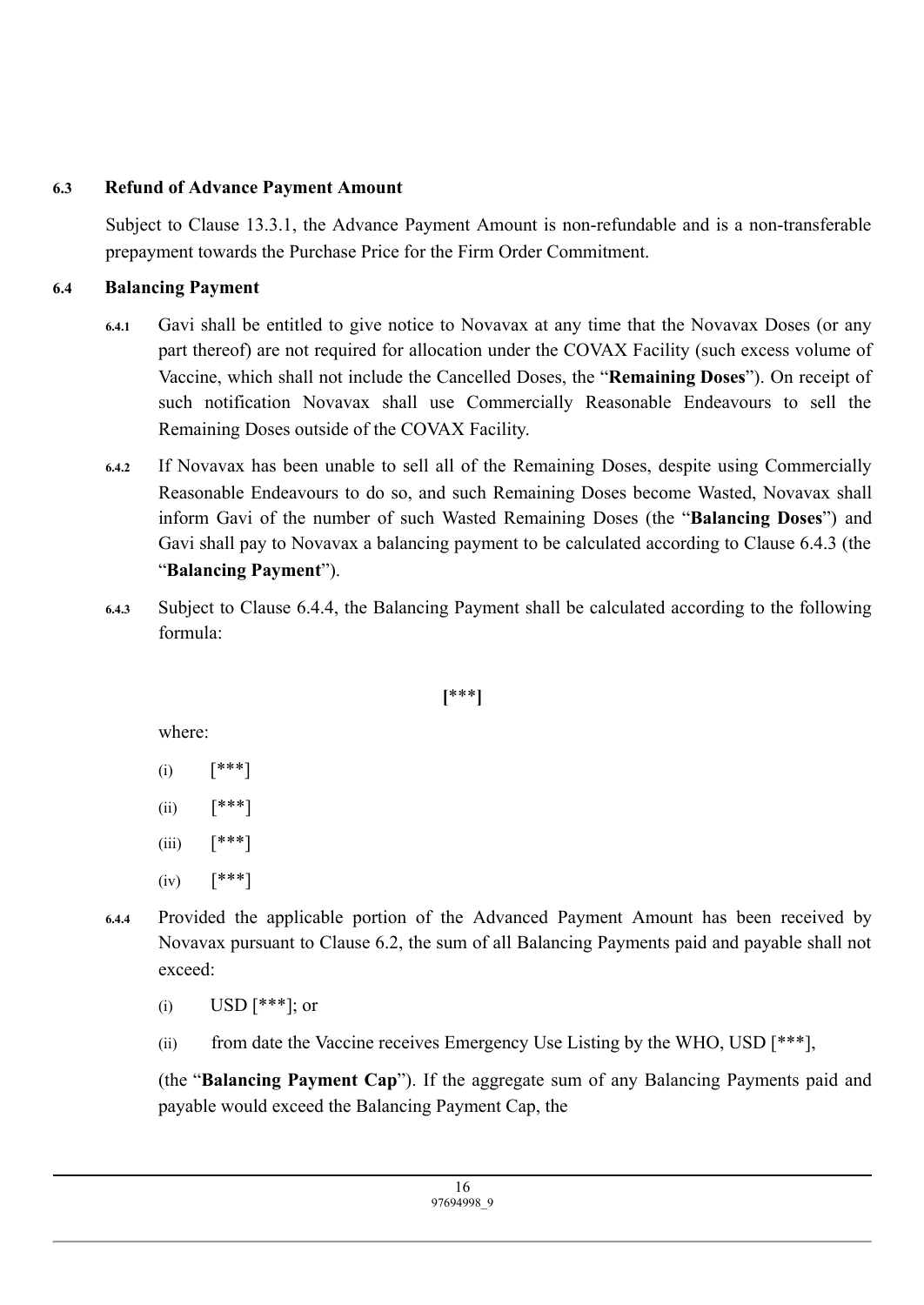amount of any payable Balancing Payment shall be reduced such that the Balancing Payment Cap is not exceeded.

**6.5 [**\*\*\***]**

# [\*\*\*]:

- **6.5.1** [\*\*\*]
- **6.5.2** [\*\*\*]
- **6.5.3** [\*\*\*]

[\*\*\*].

# **6.6 Indirect Tax**

- **6.6.1** Notwithstanding anything to the contrary contained in this Agreement, the following shall apply with respect to Indirect Taxes. All payments are stated exclusive of Indirect Taxes and Indirect Tax will be added to any payments where applicable. If any Indirect Taxes are chargeable in respect of any payments, then the paying Party shall pay such Indirect Taxes at the applicable rate in respect of any such payments following the receipt, where applicable, of an Indirect Taxes invoice issued in the appropriate form by the receiving Party in respect of those payments, such Indirect Taxes to be payable on the due date of the payment of the payments to which such Indirect Taxes relate. The Parties shall issue invoices for all goods and services supplied under this Agreement consistent with applicable Indirect Tax requirements, and to the extent any invoice is not initially issued in an appropriate form or if either Party believes that the Indirect Taxes may not be applicable, the Parties shall cooperate to provide such information or assistance as may be necessary to enable the issuance of such invoice consistent with Indirect Tax requirements.
- **6.6.2** The Parties shall use Commercially Reasonable Endeavours to cooperate on Indirect Tax matters to be able to comply with local applicable Indirect Tax law and to allow the relevant Party to recover any applicable Indirect Tax where permissible according to local applicable Indirect Tax law, including but not limited to, providing documentation required by any taxing authority and promptly provide Indirect Tax registration numbers in the relevant jurisdictions where applicable.

## **6.7 Payments**

Gavi shall make all payments due to Novavax under this Agreement into the following bank account:

[\*\*\*]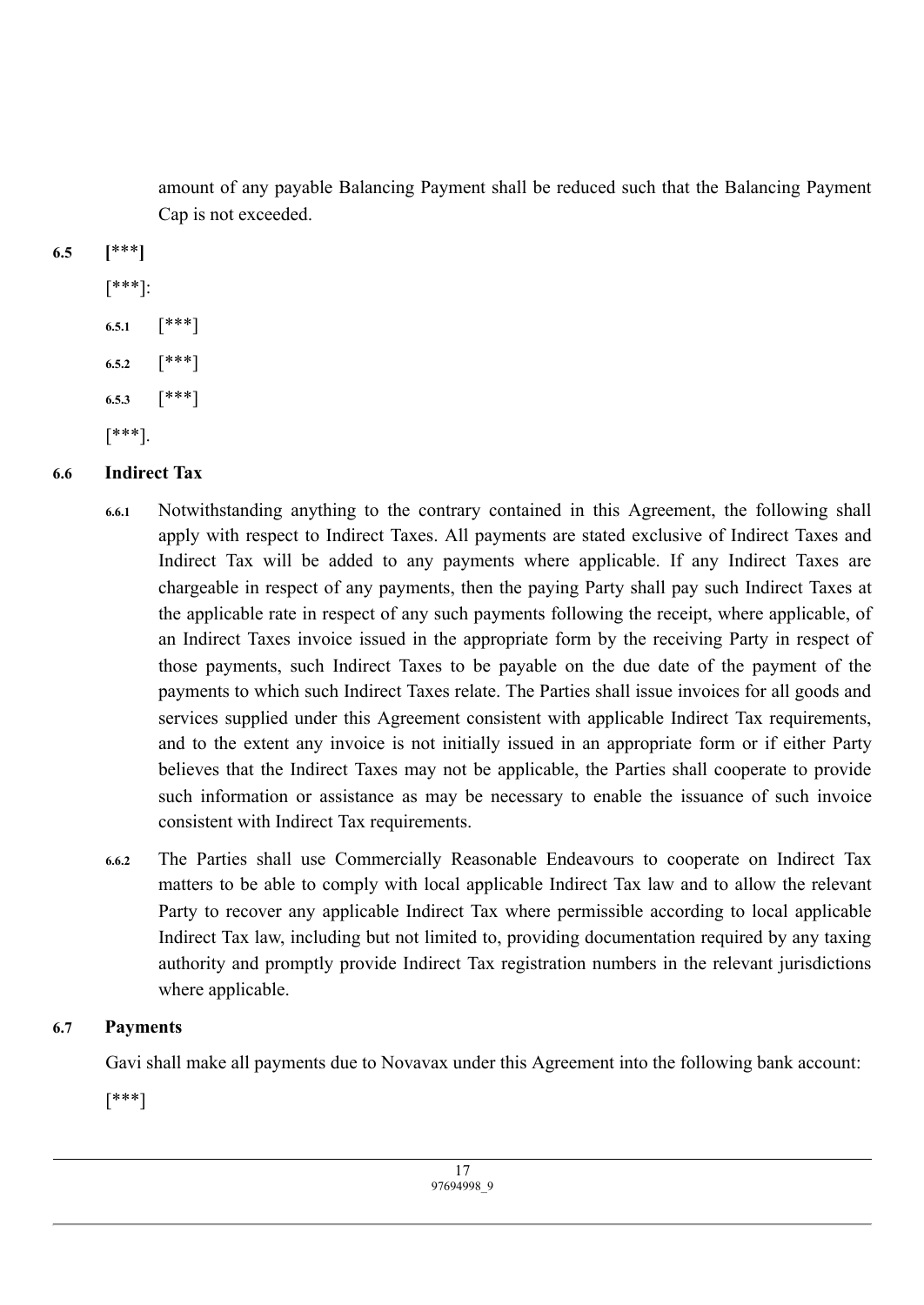## **7 Novavax Commitments**

## **7.1 Regulatory Approval**

- **7.1.1** Novavax shall deliver to Gavi the Regulatory Submission Plan on or before [\*\*\*], which shall include a timeline for submission for approval of the Vaccine by the WHO for Emergency Use Listing, and for Regulatory Approval.
- **7.1.2** Novavax shall:
	- (i) use best endeavours to obtain Emergency Use Authorisation and Emergency Use Listing for the Vaccine by no later than [\*\*\*] after the expected date set out in the Regulatory Submission Plan, and in any event by no later than [\*\*\*] after submission for WHO assessment through the Emergency Use Listing or WHO Prequalification procedure; and shall ensure WHO submission is no later than the time of submission to the Stringent Regulatory Authority which is appointed to be the National Regulatory Authority of Record; and
	- (ii) use Commercially Reasonable Endeavours to obtain Regulatory Approval for the Vaccine, by no later than [\*\*\*] after the expected date set out in the Regulatory Submission Plan.
- **7.1.3** Novavax shall use Commercially Reasonable Endeavours to obtain such regulatory approvals as are required to enable the Vaccine to be used in each COVAX Participant country where allocated COVAX Doses are intended to be sold pursuant to this Agreement, taking into account cost, complexity of obtaining approval in such COVAX Participant country and the benefit of such regulatory approval.
- **7.1.4** Where Novavax receives Emergency Use Authorisation for the Vaccine, but the Vaccine has not yet been granted Regulatory Approval, Novavax shall meet any requirements attached to the Emergency Use Authorisation.
- **7.1.5** Gavi recognizes the resource requirements for potentially complex regulatory processes and will  $[***]$ , through outreach within the COVAX Facility and its partnerships in efforts to promote the use by COVAX Participant countries of either Emergency Use Listing and/or WHO Prequalification (including to the COVAX Partners). However, Novavax recognizes that Gavi cannot compel any regulatory authority to take any particular actions.

## **7.2 Delivery, Variance, Short Supply**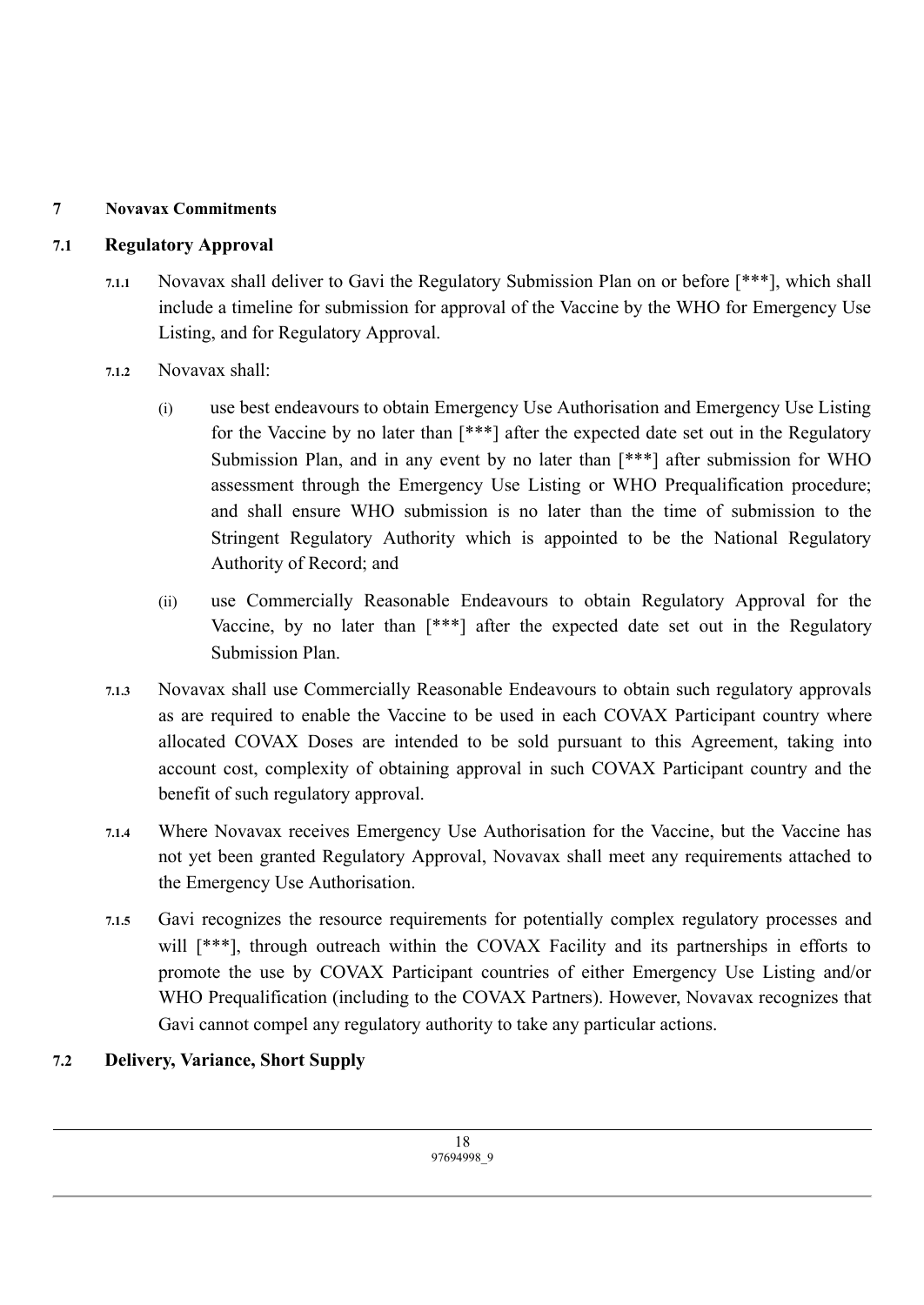- **7.2.1** Novavax shall make available the COVAX Doses pursuant to the order and supply process set forth in Clause 8 and Novavax shall use its Commercially Reasonable Endeavours to meet the [\*\*\*] timelines set out in the Interim Delivery Schedule in relation to the Firm Order Commitment. Gavi hereby acknowledges and agrees that [\*\*\*] the quantity of Vaccine actually delivered to each COVAX Buyer each [\*\*\*] may vary by plus/minus [\*\*\*] of the aggregate amount specified in the Supply Agreement of such COVAX Buyer provided such variance is not caused by any Excess Leakage ("**Permitted Variance**").
- **7.2.2** If Novavax reasonably believes that it will not be able to supply a COVAX Buyer with quantities of Vaccine in accordance with this Agreement or the relevant Supply Agreement, taking into account the Permitted Variance, then Novavax shall notify Gavi and the COVAX Buyer in writing of such circumstances [\*\*\*], including the underlying reasons for such shortage, the date such inability is expected to end and Novavax's remedial plan to enable the Vaccine to be supplied to such COVAX Buyer in accordance with this Agreement (and the relevant Supply Agreement), which plan must reasonably be expected to resolve such short supply (the "**Remedial Plan**"). For the avoidance of doubt, the Parties acknowledge and agree that a Permitted Variance and any action to be taken pursuant to a Remedial Plan shall be without prejudice to Novavax's obligations under Clauses 4.1 and 4.2 (as applicable) to deliver the relevant proportion of CFN Vaccine to COVAX Buyers. Novavax shall in good faith take into account any reasonable changes to the Remedial Plan proposed by Gavi and/or the COVAX Buyer.
- **7.2.3** If the actions outlined in the Remedial Plan:
	- (i) resolve the issue causing such failure to supply to a COVAX Buyer within [\*\*\*] of the exceeded variance giving rise to the Remedial Plan and Novavax delivers the amount of Vaccine contemplated by the delivery schedule in the Supply Agreement during such period, the COVAX Buyer's purchase obligations shall remain unchanged;
	- (ii) resolve the issue causing such failure to supply to a COVAX Buyer within [\*\*\*] of the exceeded variance giving rise to the Remedial Plan, but Novavax does not deliver the amount of Vaccine contemplated by the delivery schedule in the Supply Agreement for such period, the COVAX Buyer may, upon written notice to Novavax, cancel delivery of the COVAX Doses that were scheduled for delivery during the duration of the supply failure that were not delivered; or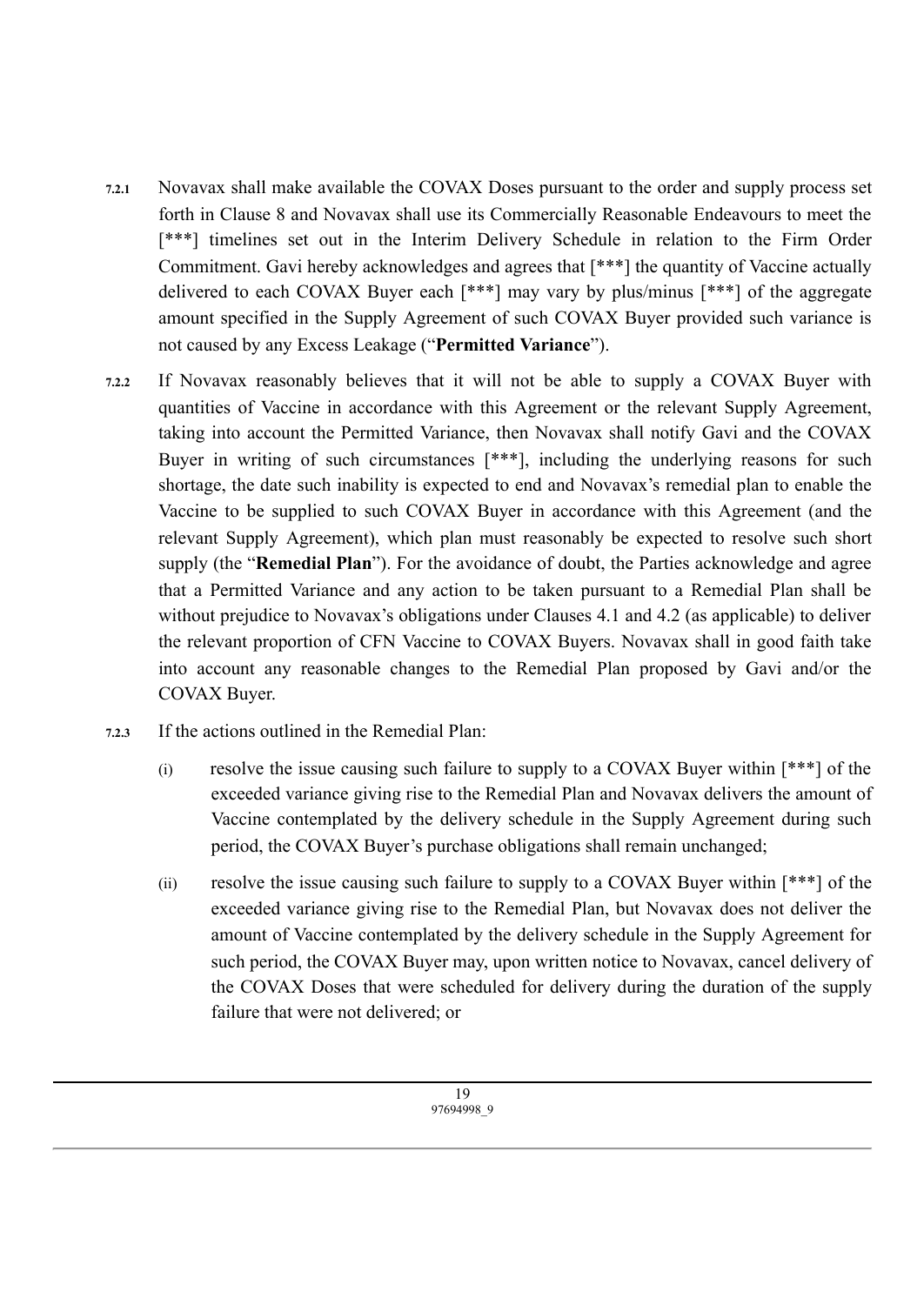- (iii) do not resolve the issue causing failure to supply to a COVAX Buyer within [\*\*\*] of the exceeded variance giving rise to the Remedial Plan, the relevant COVAX Buyer(s) may upon written notice to Novavax cancel delivery of all undelivered Vaccine units (past due deliveries and future deliveries) or terminate the Supply Agreement (or both).
- **7.2.4** If a COVAX Buyer elects to cancel past due and/or future deliveries of Vaccine and/or terminate the Supply Agreement pursuant to Clause 7.2.3, such COVAX Buyer shall be relieved of its obligation to pay the COVAX Participant Price for such undelivered Vaccine units and Novavax shall be relieved of its obligation to deliver such Vaccine units (the "**Cancelled Doses**"). For the avoidance of doubt, the Parties acknowledge and agree that Gavi's obligation to procure the purchase of the Novavax Doses pursuant to this Agreement shall be satisfied notwithstanding any cancellation pursuant to Clause 7.2.3.
- **7.2.5** The Parties intend that the delivery of Vaccine shall be completed during the Delivery Period. To this end, Novavax shall:
	- (i) adhere to underlying principles of regulatory harmonisation (in relation to its obligations in Clause 7.1) and streamlined logistics requirements, including packaging, labelling, and post-marketing requirements across the COVAX Participants; and
	- (ii) inform Gavi and the COVAX Procurement Coordinator immediately, but in no event later than [\*\*\*], after it becomes aware of any circumstances indicating a material deviation from the timelines outlined in Clause 7.2.1 and/or the Interim Delivery Schedule.
- **7.2.6** Novavax shall, at [\*\*\*] cost, deliver the doses ordered by the COVAX Buyer to a central distribution hub specified in the Supply Agreement, from which the Designated Procurement Agency or COVAX Participant will ensure themselves the further delivery to the sites of use of the Vaccine, in accordance with any procedure set out in the relevant Supply Agreement.

## **8 Order and Supply of COVAX Doses**

## **8.1 Agreements with COVAX Buyers**

**8.1.1** The Parties agree that the terms and conditions of the order, purchase, supply, delivery and payment process for Vaccine shall be regulated in procurement agreements between Novavax and each COVAX Buyer (each a "**Supply Agreement**"). Novavax acknowledges that each Self-Financing Participant may choose to either purchase Vaccine directly from Novavax or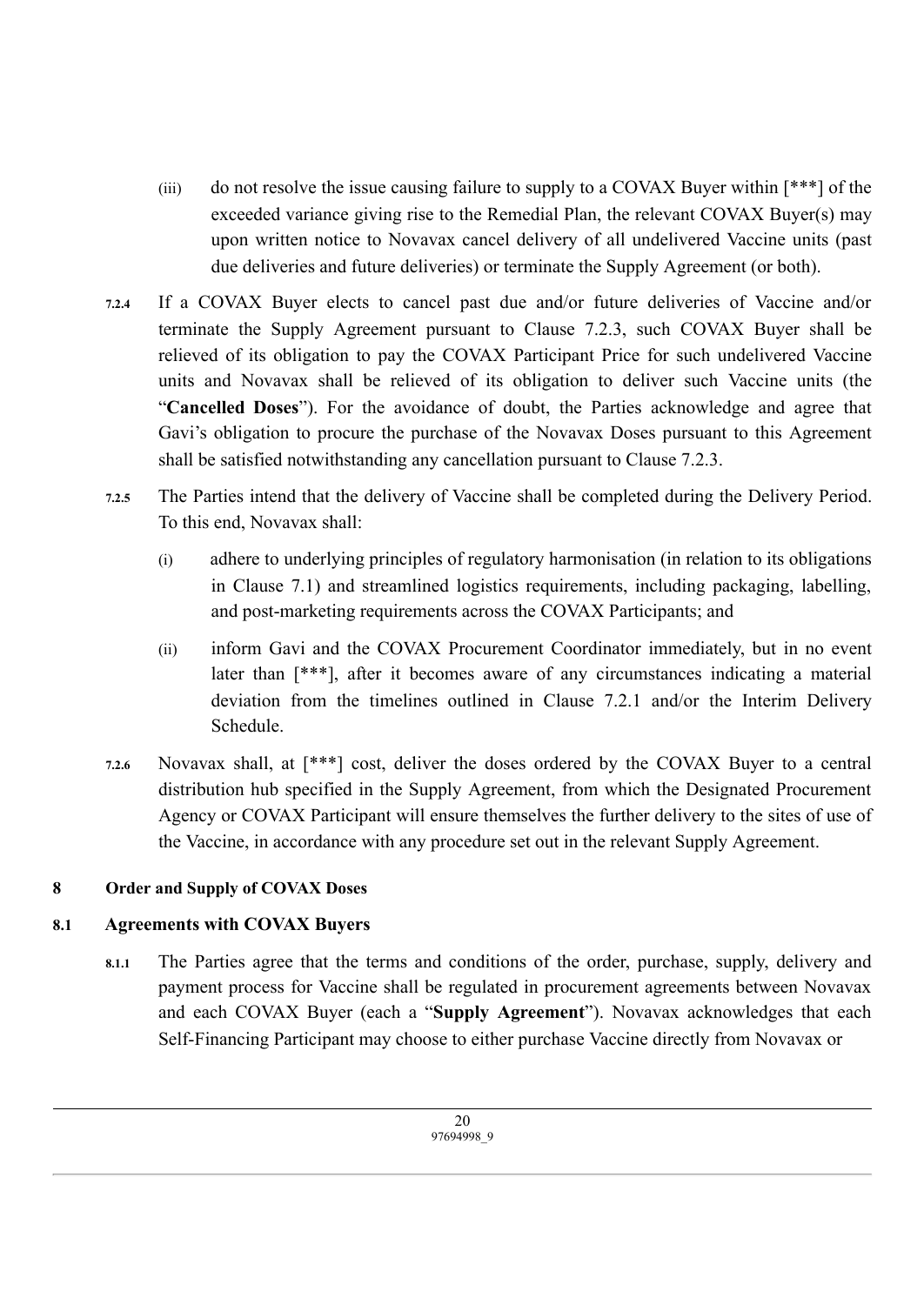through a Designated Procurement Agency. The Parties acknowledge that a Supply Agreement may itself constitute a Binding Purchase Order where that constitutes a firm order for COVAX Doses to which the COVAX Buyer and Novavax are contractually bound, or that a further purchase order may need to be placed under the terms of a Supply Agreement to constitute a Binding Purchase Order.

- **8.1.2** Novavax shall use [\*\*\*] to enter into a Supply Agreement with each Designated Procurement Agency, and [\*\*\*] to enter into a Supply Agreement with all other COVAX Buyer(s) as soon as [\*\*\*] to enable Vaccines to be delivered in accordance with the Interim Delivery Schedule. Novavax shall regularly update Gavi on the progress it has made in concluding Supply Agreements with COVAX Buyers.
- **8.1.3** Novavax shall, at the option of the COVAX Buyer, irrevocably offer to provide the Vaccine on terms which include the key terms set out in Schedule 4, or on the basis of supply terms previously agreed for the supply of the Vaccine between Novavax and the COVAX Buyer.
- **8.1.4** Where a COVAX Buyer has entered into a bilateral arrangement with Novavax, Novavax shall, at the COVAX Buyer's option, provide to such COVAX Buyer the Vaccine it has been allocated pursuant to the COVAX Facility on the terms of such bilateral arrangement, subject to amendment for number of doses of the Vaccine, purchase price, and delivery schedule.
- **8.1.5** To facilitate the proper administration of the WHO no-fault compensation scheme, Novavax agrees that it shall not supply Vaccine to any AMC92 COVAX Participant which has the same batch number as Vaccine delivered to the same COVAX Participant pursuant to an alternate purchase arrangement with Novavax outside of the COVAX Facility.

## **8.2 Fulfilment of Gavi Obligations**

- **8.2.1** The process by which a COVAX Buyer shall be entitled to issue orders for the COVAX Doses to which it and Novavax are contractually bound (each a "**Binding Purchase Order**") shall be set out in the Supply Agreements between Novavax and each COVAX Buyer.
- **8.2.2** Gavi's obligation to procure the purchase of the Novavax Doses pursuant to Clause 2.1 shall be gradually reduced with each Binding Purchase Order made by a COVAX Buyer, and shall be satisfied in full once Binding Purchase Orders are placed for all Novavax Doses.
- **8.2.3** Upon request by the respective COVAX Buyer or the COVAX Procurement Coordinator, Novavax shall sign a commitment satisfaction certificate (or other similar document confirming the placement of a Binding Purchase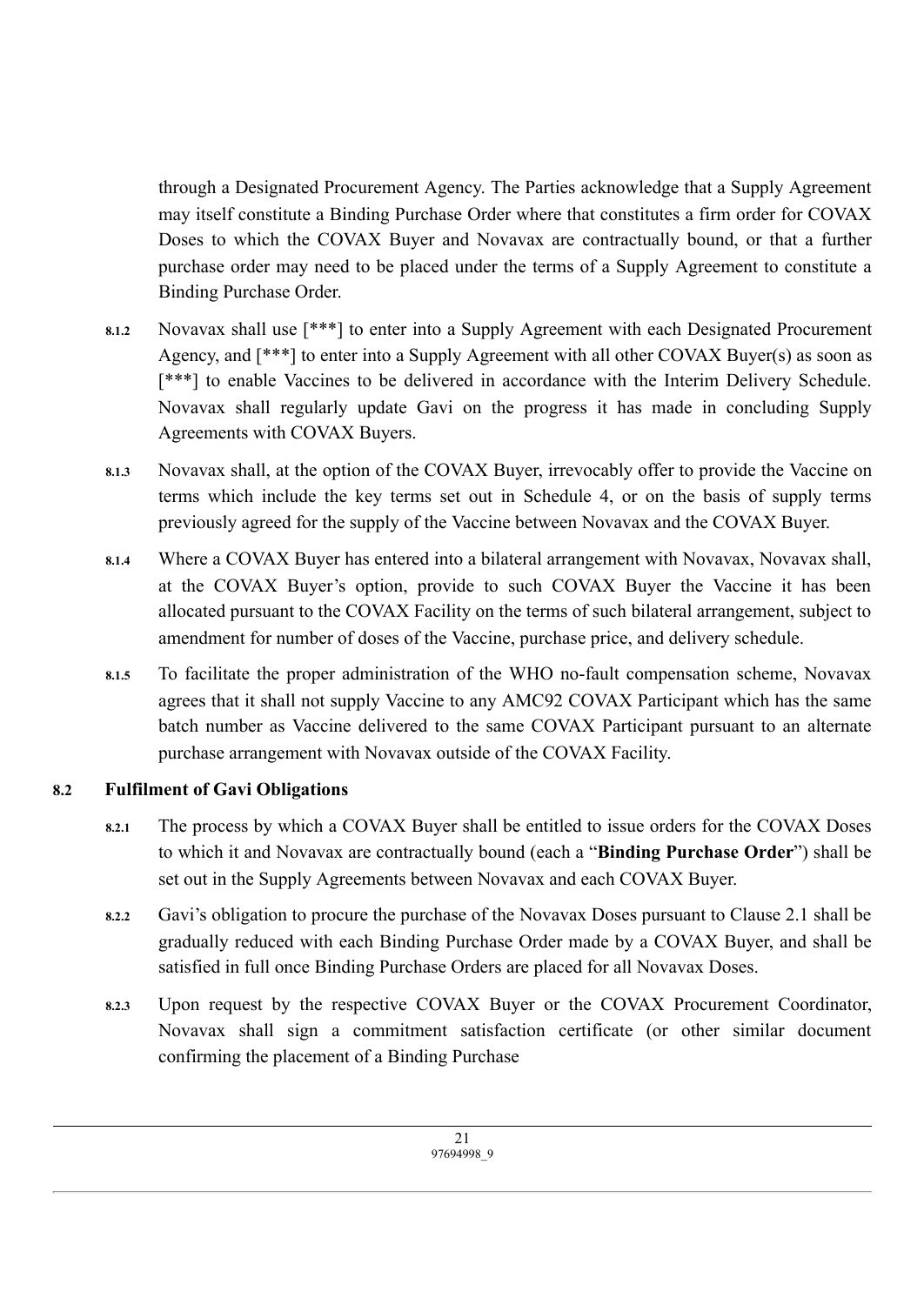Order) provided to it by the respective COVAX Buyer or the COVAX Procurement Coordinator for each Binding Purchase Order providing conclusive evidence of the further (gradual) fulfilment of Gavi's obligation to procure the purchase of the Novavax Doses.

#### **9 Provision of Information**

- **9.1** Novavax shall provide Gavi on an on-going basis as reasonably requested by Gavi with information in relation to [\*\*\*].
- **9.2** Novavax shall notify Gavi promptly when [\*\*\*].
- **9.3** Novavax shall promptly provide to Gavi all information reasonably required for the effective operation of the WHO no-fault compensation scheme. Novavax acknowledges that Gavi may share such information with the WHO for the purposes of the operation of the WHO no-fault compensation scheme.
- **9.4** Novavax shall provide to the COVAX Procurement Coordinator all of the information set out in Schedule 5 in accordance with the terms of that Schedule.
- **9.5** Novavax shall inform Gavi upon becoming aware of any credible suspicions of any Misappropriation, Fraudulent Practice, Corrupt Practice, Coercive Practice, Collusive Practice or Obstructive Practice (each, a "**Prohibited Practice**"). Further, if Gavi has reason to suspect that any payments made under this Agreement or any agreements contemplated as part of this Agreement (the "**Funds**") have been used for purposes other than the development, manufacture and making available of the Vaccine, whether due to (i) non-compliance with the terms and conditions of the relevant agreement or (ii) Novavax's engagement in a Prohibited Practice (each a "**Misuse of Funds**"), Gavi may, where permitted by law, inform Novavax. In the event of a Misuse of Funds or Novavax's engagement in a Prohibited Practice, the Parties will consult in good faith with a view to agreeing upon a satisfactory resolution of the matter. If, following such consultation, no resolution is agreed by the Parties, Gavi may undertake an investigation (on its own behalf, or in conjunction with a third party), appoint an independent third party to investigate, or refer the matter to the appropriate authorities. If, following the completion of any investigation, Gavi determines that Novavax has engaged in the Misuse of Funds or a Prohibited Practice, Gavi may suspend all or part of its Funds. If Gavi notifies Novavax of its concern that Novavax has engaged in the Misuse of Funds or a Prohibited Practice, Novavax shall cooperate in good faith with Gavi and its representatives in determining whether such a violation has occurred and shall respond promptly and in reasonable detail to any such notice from Gavi and shall furnish documentary support for such response upon Gavi's request.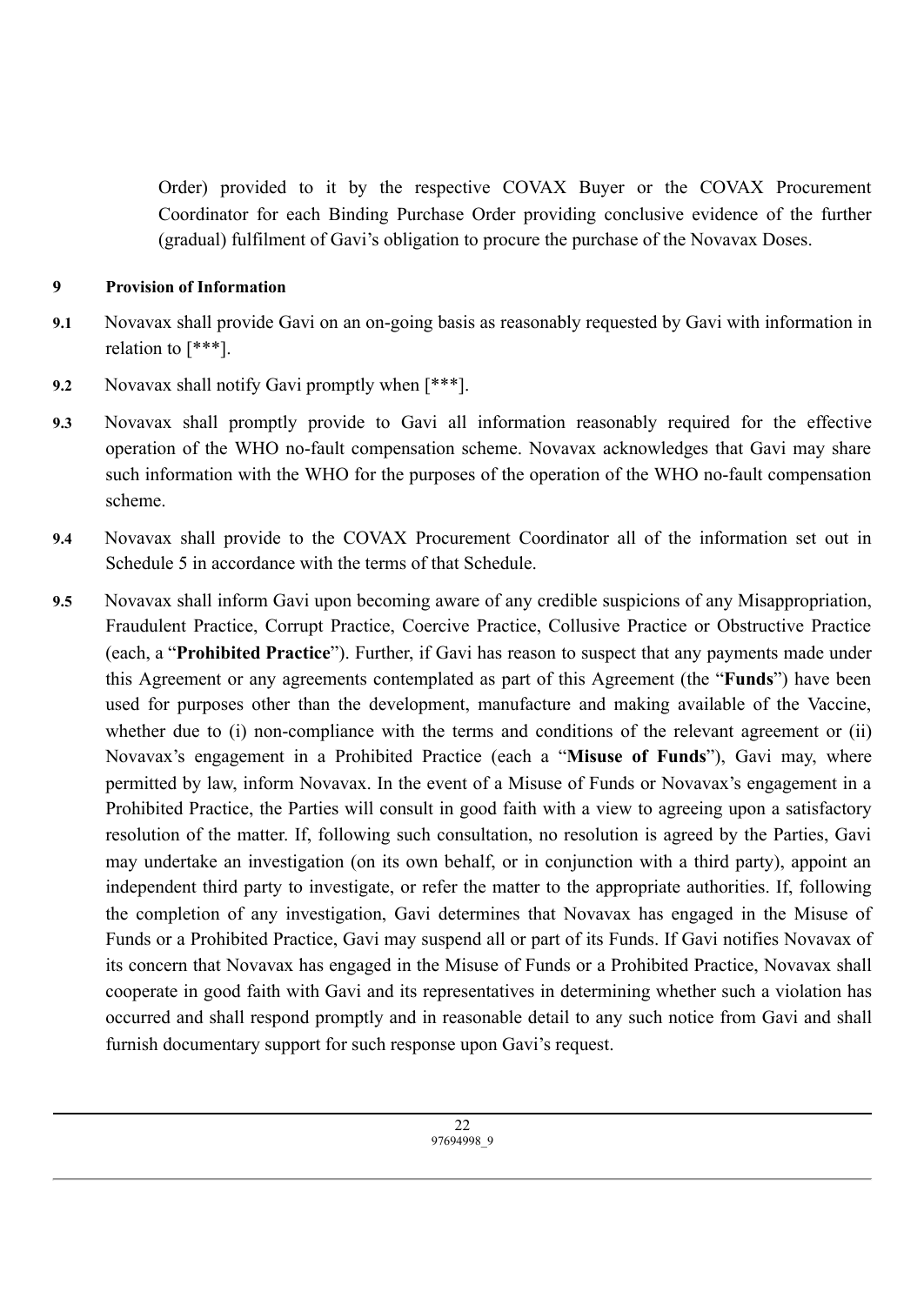### **10 Audit**

- **10.1** Upon advance written notice and during normal business hours, Novavax shall permit Gavi, and/or its designated representatives, which shall be an internationally recognised accounting firm or an international financial institution (an "**Auditor**"), to audit Novavax and its Affiliates:
	- **10.1.1** from time to time (but in any case no more than [\*\*\*]) to confirm Novavax's compliance with this Agreement; and

**10.1.2** [\*\*\*].

**10.2** Novavax shall ensure it provides all reasonable assistance to, and co-operates with, audits pursuant to Clause 10.1. Novavax shall, and shall procure its Affiliates shall, provide any Auditor with access to its premises, personnel, books, and records of any other relevant information. An Auditor shall not be entitled to access information over which Novavax can assert legal professional privilege. Any Confidential Information an Auditor obtains as a result of the audit shall be subject to Clause 16.1.

#### **11 Representations, Warranties and Undertakings**

#### **11.1 Representations and Warranties**

- **11.1.1** Each Party represents and warrants upon the Effective Date of this Agreement that:
	- (i) it is duly established and validly existing under the laws of its place of incorporation and that it has the power and authority to enter into, perform and deliver, and has taken all necessary action to authorize its entry into, performance and delivery of this Agreement and the transaction contemplated herein;
	- (ii) this Agreement is executed by a duly authorised representative of that Party;
	- (iii) it is in material compliance with all applicable statutes, regulations, directives and requirements of any governmental entity;
	- (iv) once duly executed, this Agreement will constitute its legal, valid and binding obligations; and
	- (v) the entry into and performance by it of, and the transactions contemplated by, this Agreement do not and will not have any material conflict with (i) any law or regulation, or judicial or official order, applicable to it; (ii) its constitutional documents; or (iii) any agreement or instrument binding upon it or its assets.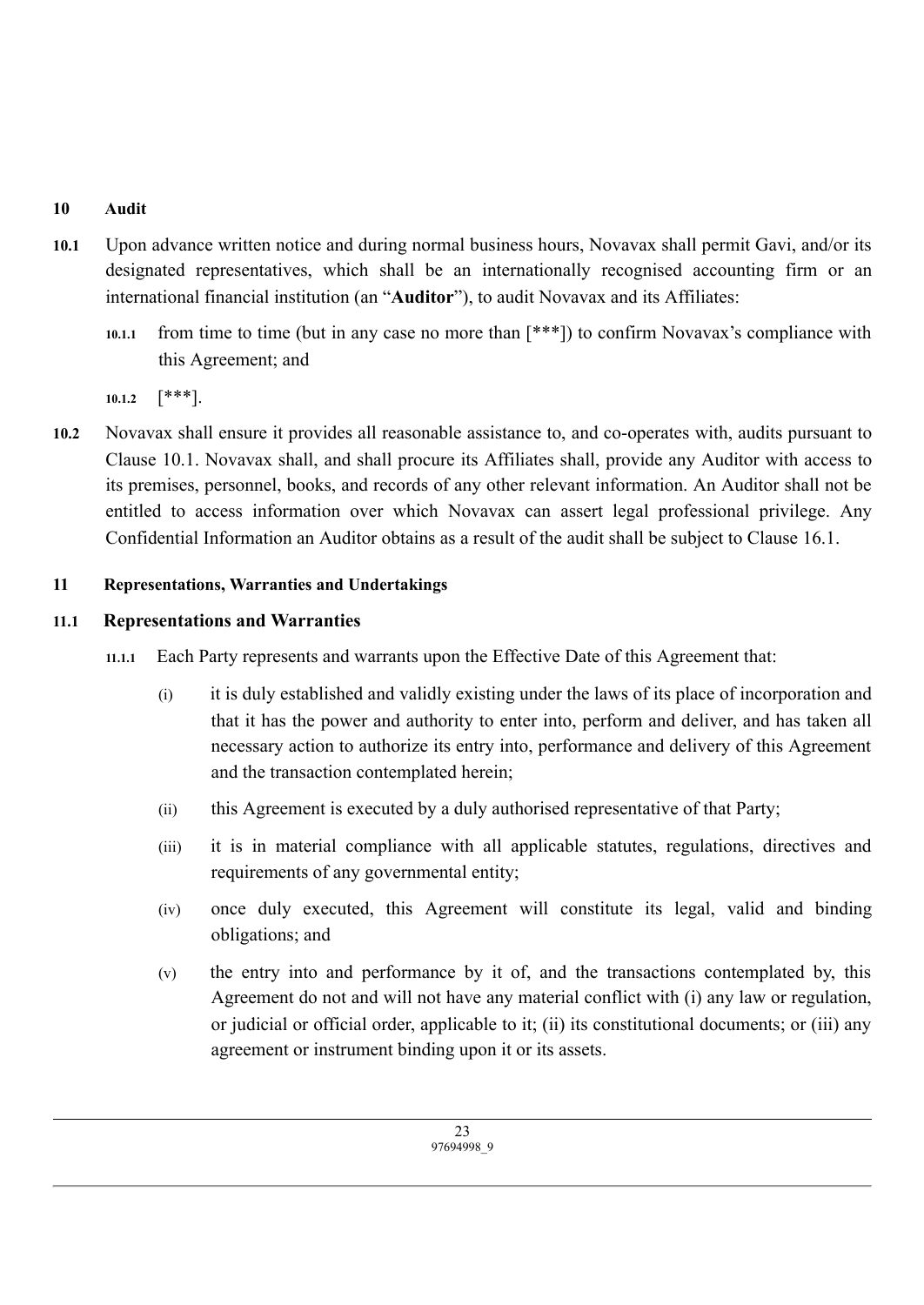- **11.1.2** Novavax further represents and warrants upon the Effective Date of this Agreement that:
	- (i) it is not under any obligation, contractual or otherwise, to any Person or third party in respect of the COVAX Doses contemplated to be procured in connection with this Agreement or that conflicts with or is inconsistent in any material respect with the terms of this Agreement or that would impede the complete fulfilment of its obligations under this Agreement;
	- (ii) it is not subject to a Solvency-Related Event nor is it likely to be subject to a Solvency-Related Event in the near future;
	- (iii) it has the requisite rights to manufacture and supply the Vaccine in accordance with the terms of this Agreement; and
	- (iv) to the best of its knowledge, the manufacture and sale of the COVAX Doses is in accordance with this Agreement and will not infringe any third party Intellectual Property Rights.
- **11.1.3** Except for those representations, warranties and covenants expressly set forth in this Clause 11.1, to the fullest extent not prohibited by applicable law, Novavax expressly disclaims all other representations, warranties and covenants of any kind, whether express or implied, written or oral, by fact or law, including any implied representations, warranties and covenants of merchantability, fitness for a particular purpose, satisfactory quality, non-infringement and any representations or warranties or conditions or guarantees arising from statute, course of dealing or usage of trade. Further, the Parties hereby acknowledge and agree that nothing contained in this Agreement shall be construed as a warranty, either express or implied, that Novavax will obtain a positive clinical outcome or that the product will receive regulatory approval.

## **11.2 Novavax Undertakings**

During the Term of this Agreement, Novavax undertakes to:

**11.2.1** notify Gavi [\*\*\*] if it becomes aware that any actions are likely or have already been taken by the government of any country in which Novavax shall perform activities to procure COVAX Doses that may adversely affect Novavax's commitments under this Agreement. For clarity, such government actions may relate, for example, to the exercise of eminent domain or sovereign rights over Vaccine doses contemplated to be procured as COVAX Doses under this Agreement;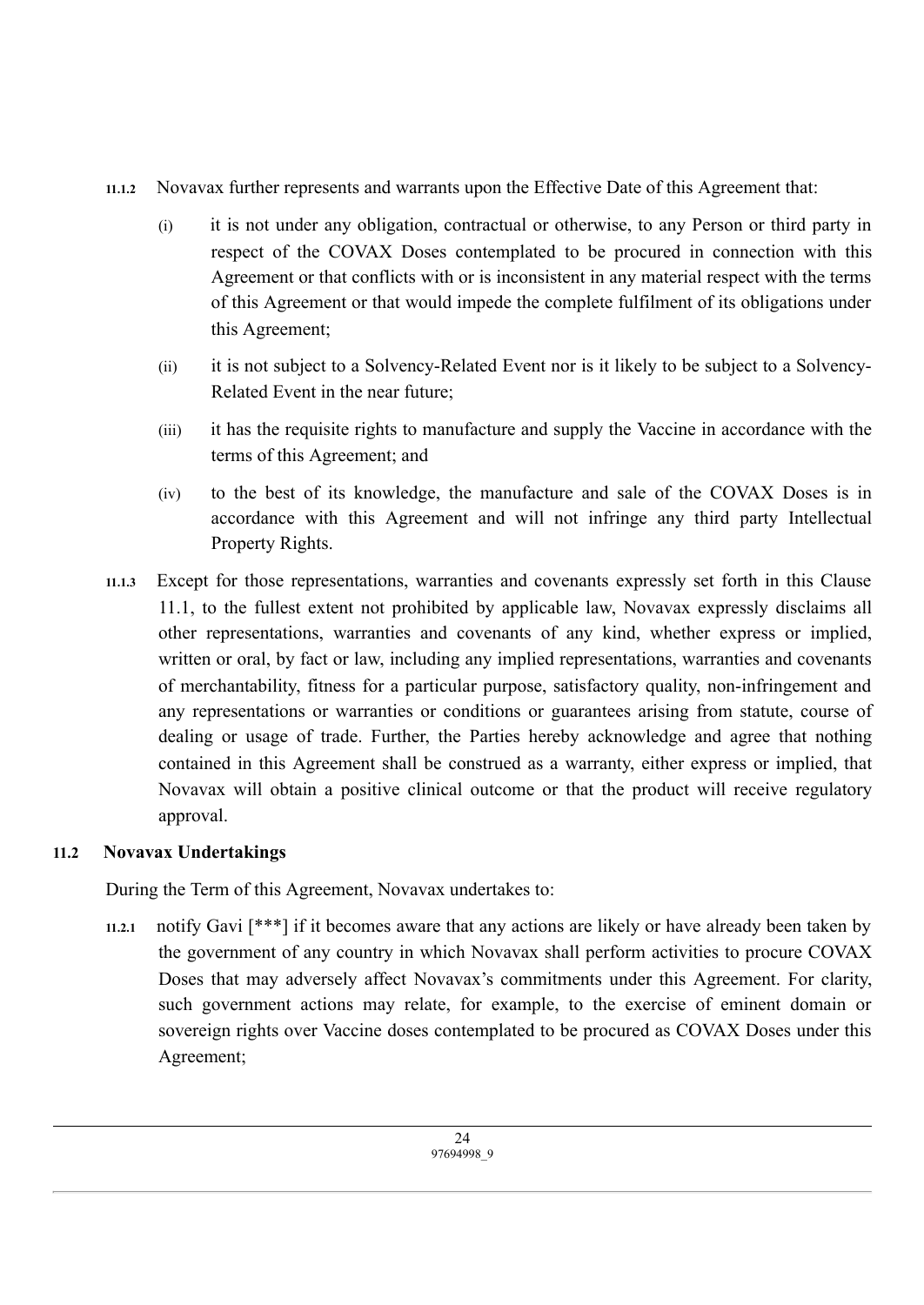- **11.2.2** comply with the laws and regulations that are applicable to its activities and operations under this Agreement;
- **11.2.3** inform Gavi of any [\*\*\*];
- **11.2.4** not knowingly prevent or hinder, or otherwise intentionally cause the failure of, through any act or omission, SII from entering into the Covovax APA or from performing its obligations under the Covovax APA or the SII Procurement Prepayment Agreement. The foregoing undertaking shall not prevent or limit Novavax from: (a) exercising its rights under, or enforcing the terms of, the SII License or any other agreement it has with SII, in each case to the extent SII is in actual, or has threatened, breach of such agreement(s); or (b) entering into agreements with third parties and exercising its rights under, or enforcing the terms of, such third party agreements, to the extent such actions are in connection with its legitimate business interests and not for the purpose of breaching the foregoing undertaking;
- **11.2.5** inform Gavi of any [\*\*\*]; and
- **11.2.6** keep Gavi informed of the supply of CFN Vaccine pursuant to its supply agreements with third parties pursuant to Clause 4.8.

### **12 Liability, Insurance, Indemnification**

## **12.1 Liability**

With the exception of cases of  $[***]$  or otherwise for losses that cannot be excluded or limited at law:

- **12.1.1** neither Party shall be liable to the other or to any third party, whether in contract (including under any indemnity), in tort (including negligence), under any statute or otherwise under or in connection with this Agreement for or in respect of any:
	- (i)  $[***]$ ; or
	- (ii)  $[***]$ ;
- **12.1.2** [\*\*\*] total aggregate liability under this Agreement shall be limited to [\*\*\*]; and
- **12.1.3** without prejudice to [\*\*\*], [\*\*\*] total aggregate liability under this Agreement shall be limited to [\*\*\*].

## **12.2 Insurance**

During the Term and for a period of not less than [\*\*\*] following the Expiry or Termination of this Agreement, Novavax and its Affiliates shall procure and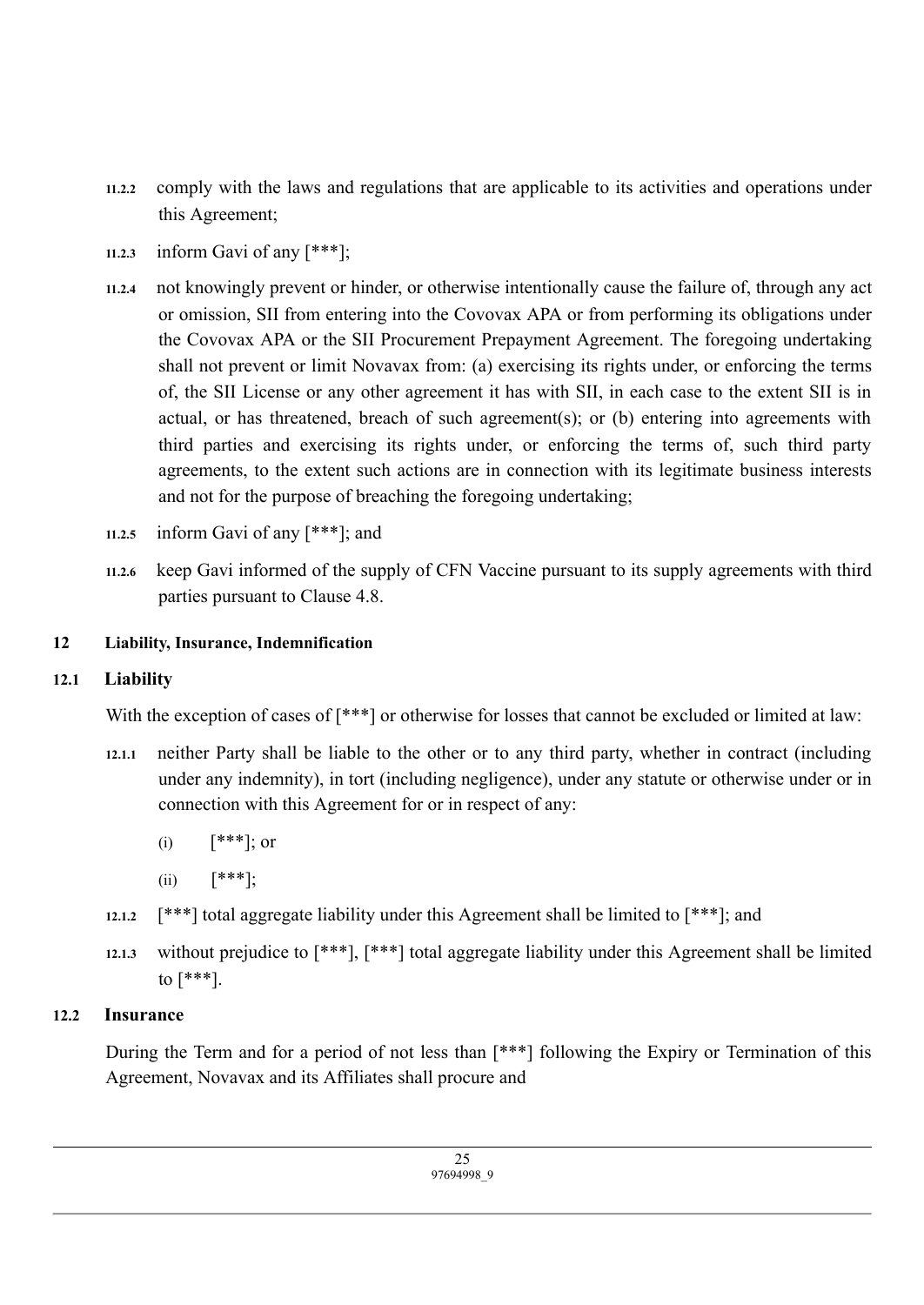maintain, either through a third party insurer or through self-insurance, a liability insurance (which shall include products liability), with a limit of not less than USD [\*\*\*] per occurrence and per year. All deductibles for such insurance policies shall be assumed by Novavax.

## **12.3 Indemnification**

- 12.3.1  $[***]$ . Novavax and Gavi have agreed a  $[***]$
- **12.3.2** Novavax shall not, and shall ensure that the other members of Novavax's Group shall not, bring any claim against Gavi nor any of the COVAX Partners in respect of any Losses arising out of or in connection with the administration or use of the Vaccine. Novavax shall indemnify Gavi and any of the COVAX Partners for any Losses suffered by them as a result of breach of this Clause 12.3.2.
- **12.3.3** Gavi shall inform [\*\*\*] that it has agreed [\*\*\*] with Novavax and that, subject to Clause 12.3.5, such [\*\*\*].
- **12.3.4** Subject to Clause 12.3.5, Gavi shall inform [\*\*\*]
- **12.3.5** Where a COVAX Participant has entered into a bilateral arrangement with Novavax for the purchase of the Vaccine, Novavax shall, at the relevant COVAX Participant's option, provide to such COVAX Participant the Vaccine doses it has been allocated pursuant to the COVAX Facility on the same terms as the [\*\*\*].

## **13 Term and Termination**

## **13.1 Term**

The term of this Agreement shall commence on the Effective Date and shall continue until the later of: (i) the expiry of the Delivery Period; or (ii) thirty (30) days after the date on which Binding Purchase Orders have been placed for all COVAX Doses or the final Balancing Payment has been made (the "**Term**"), unless terminated earlier in accordance with this Clause 13.

## **13.2 Termination Rights**

- **13.2.1** Either Party (the "**Terminating Party**") shall be entitled to terminate this Agreement at any time and with immediate effect by giving notice in writing to the other Party:
	- (i) in the event of a material breach by the other Party of any of its material obligations under this Agreement, provided that: (i) the material breach is not capable of remedy; or (ii) the Party being in material breach of its obligations fails to  $[***]$  within  $[***]$  or to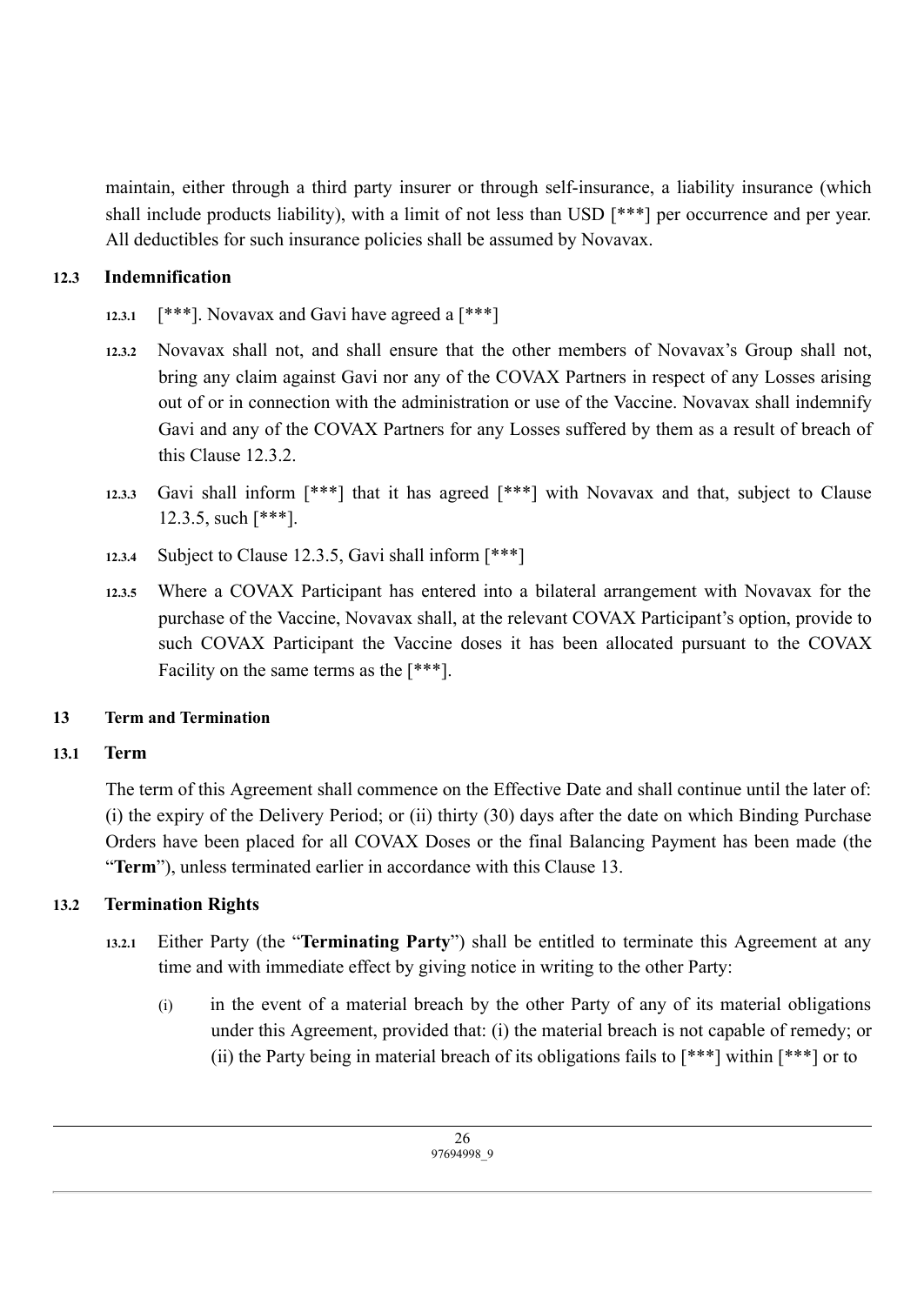[\*\*\*] within [\*\*\*] after being given written notice by the Terminating Party requiring such remedy;

- (ii) if a Solvency-Related Event occurs in respect of the other Party; or
- (iii) notwithstanding Clause 15, in the event that a Force Majeure Event continues for a period of at least [\*\*\*] resulting in a non-performance or delay of the other Party's performance under this Agreement due to the Force Majeure Event.
- **13.2.2** Gavi shall be entitled to terminate this Agreement at any time and with immediate effect by giving notice in writing to Novavax in the following circumstances:
	- (i) if the Purchase Condition is not satisfied by 31 December 2021;
	- (ii) if all Novavax Doses are not delivered to COVAX Buyers by 31 December 2022;
	- (iii) if Novavax withdraws any Emergency Use Authorisation or Regulatory Approval (or any application for Emergency Use Authorisation or Regulatory Approval), or if Novavax's Emergency Use Authorisation or Regulatory Approval is revoked, or materially changed;
	- (iv) if Novavax ceases the manufacturing of Vaccine due to material safety, regulatory or ethical issues and does not restart such activity within [\*\*\*];
	- (v) if there is a Supply Failure that cannot be remedied by the Remedial Plan in the timeline specified in Clause 7.2.3;
	- (vi) if Novavax is in breach of its obligations pursuant to Clause 7.1, provided that if the Parties disagree whether Novavax has used best endeavours or Commercially Reasonable Endeavours (as applicable), this shall be determined by an Expert pursuant to Clause 14.2;
	- (vii) if Novavax is in breach of its obligations pursuant to Clause 4;
	- (viii) if an audit conducted pursuant to Clause 10 has confirmed a Misuse of Funds or Prohibited Practice; or
	- (ix) if it has been established by a final judgment or a final administrative decision that Novavax has been guilty of a Prohibited Practice, involvement in a criminal organisation, money laundering or terrorist financing, terrorist related offences, child labour or other forms of trafficking in human beings or circumventing fiscal, social or any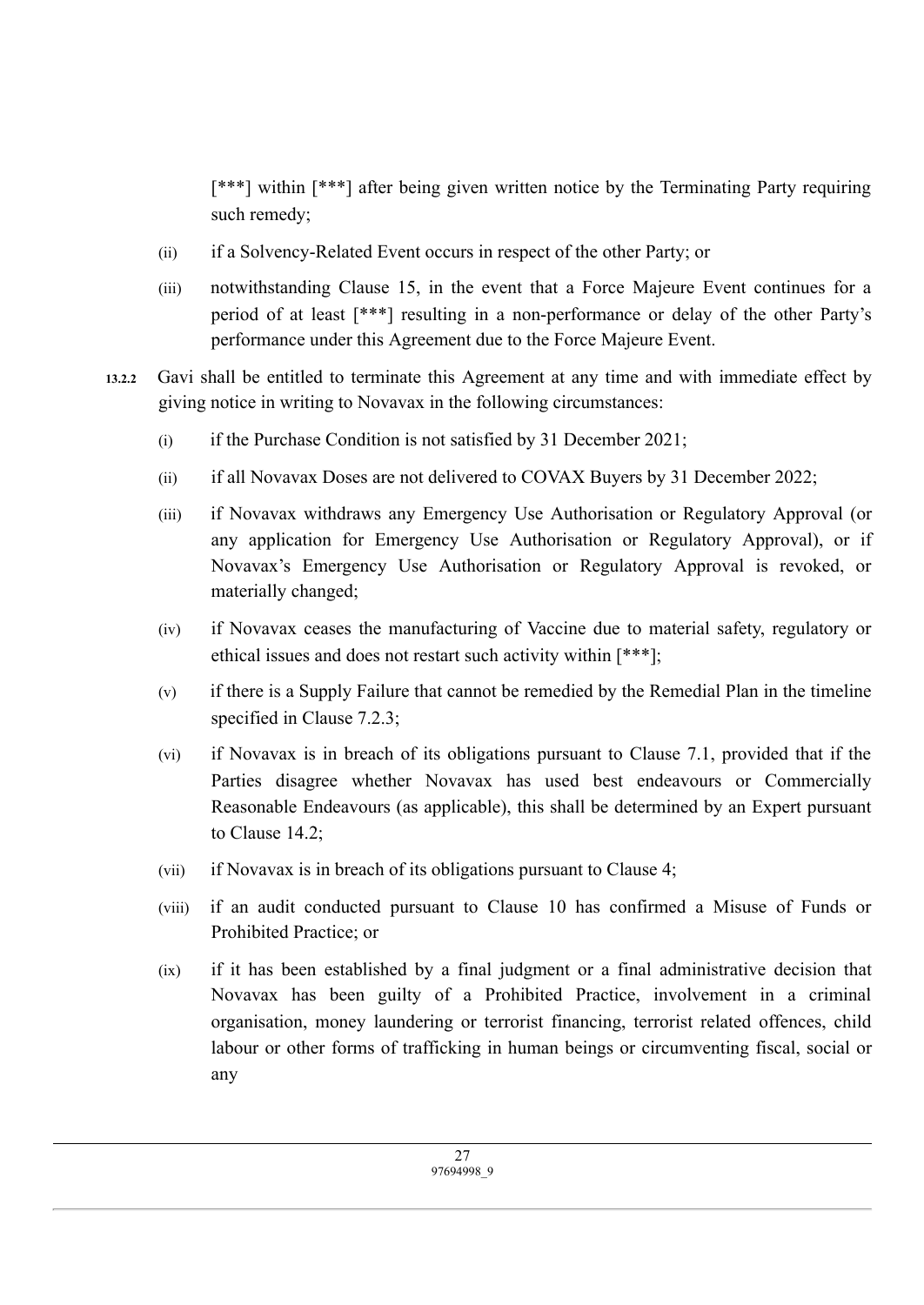other applicable legal obligations, including through the creation of an entity for this purpose.

- **13.2.3** If a Party, in good faith, considers the conditions of a Stop Criterion to be met, it shall notify the other Party thereof (the "**Safety Notice**").
	- (i) Following the submission of the Safety Notice, and upon the written request of the other Party, the Parties shall confer within a period of [\*\*\*] (the "**Consultation Period**") to review and discuss the existence of a Stop Criterion.
	- (ii) If the Parties, after expiry of the Consultation Period, disagree on the existence of a Stop Criterion, an Expert shall determine pursuant to Clause 14.2 whether the conditions of a Stop Criterion are met.
	- (iii) Within [\*\*\*] after the Parties have reached agreement on the existence of a Stop Criterion or the Expert determination was rendered confirming the existence of a Stop Criterion, Gavi shall be entitled to terminate this Agreement [\*\*\*] by giving notice in writing to Novavax.

## **13.3 Effects of Expiry and Termination**

- **13.3.1** Where Gavi terminates this Agreement pursuant to Clause 13.2, Novavax shall promptly refund Gavi any portion of the Advance Payment Amount which has not already been credited against the Purchase Price for a Binding Purchase Order placed by a COVAX Buyer.
- **13.3.2** Expiry or Termination of this Agreement shall not release either Party from any commitment under this Agreement or any liability that, at the Termination Effective Date, has already accrued to the other Party, or release Novavax from any obligations under a Supply Agreement.
- **13.3.3** Subject to Clause 13.3.2, the Parties acknowledge and agree that the Parties' rights and obligations under this Agreement shall terminate conclusively from and after the Termination Effective Date. For clarity, in the event of a Termination by Gavi under Clause 13.2.1 or Clause 13.2.2 of this Agreement, Gavi shall not be obliged to make any Balancing Payments for Remaining Doses.
- **13.3.4** A Party shall not be entitled to any compensation for any loss, damage, liability or expense incurred as a result of the proper exercise by the other Party of any right to terminate this Agreement.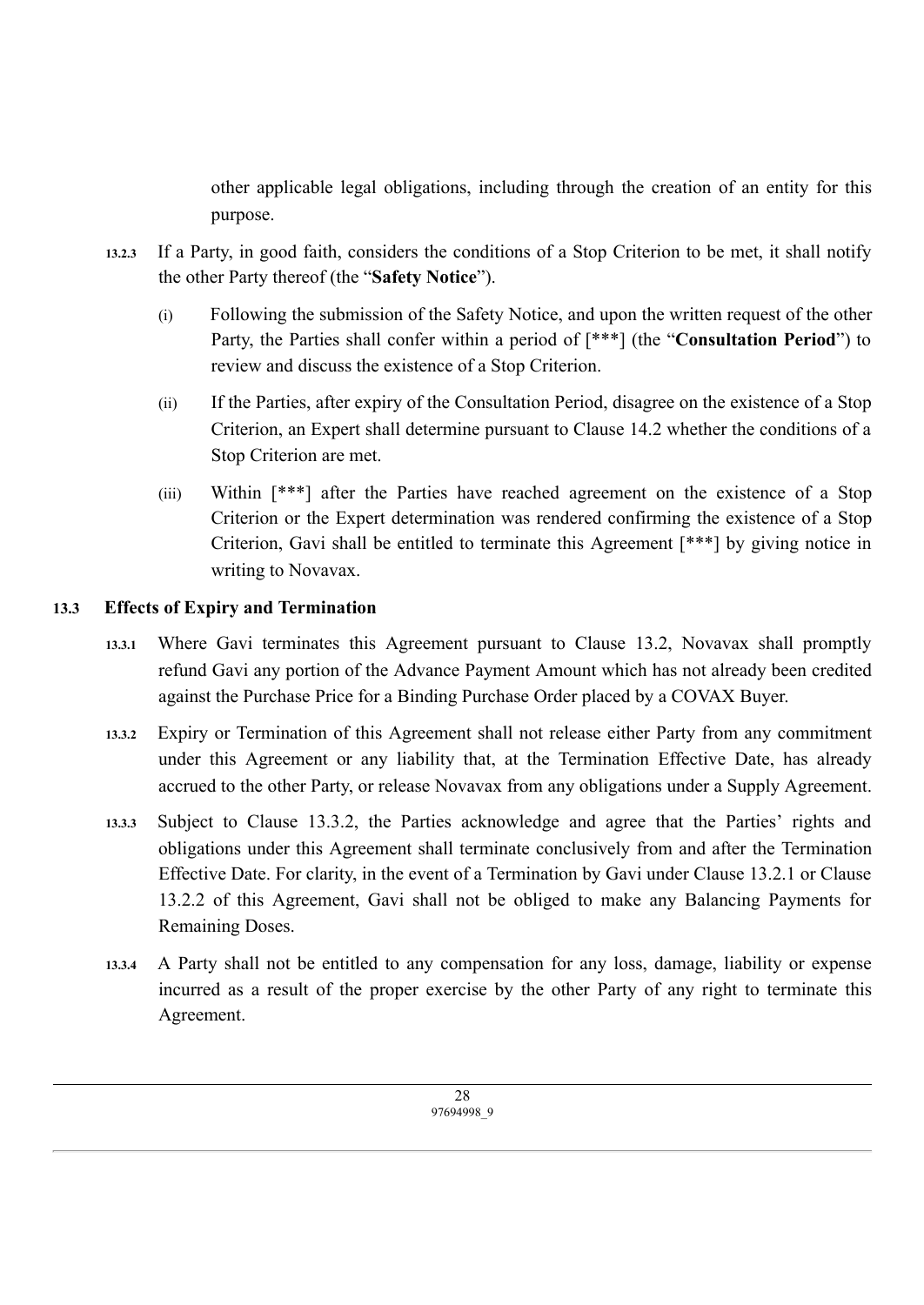### **13.4 Survival of Clauses**

Any other term of this Agreement by its nature intended to survive Termination of this Agreement survives Termination of this Agreement, including this Clause 13.4 (*Survival of Clauses*) and Clauses 3 (*Vaccine Variation*), 4.4 (*Novavax Supply*), 7.2 (*Delivery, Variance, Short Supply*), 8.2 (*Fulfilment of Gavi Obligations*), 9 (*Provision of Information*), 10 (*Audit*), 12 (*Liability, Insurance, Indemnification*), 13.3 (*Effects of Expiry and Termination*), 13.5 (*Public Health License*), 14 (*Disputes, Arbitration, Expert Determination*), and 16 (*General*).

## **13.5 Public Health License**

Without prejudice to Clauses 13.1 to 13.4, in the event of a material breach by Novavax of any of its material obligations under this Agreement, provided that (i) the material breach is not capable of remedy; or (ii) the material breach is not remedied within [\*\*\*] after being given written notice by Gavi requiring such remedy, such breach shall constitute a 'Public Health License Trigger' pursuant to clause 13.5(c) of the CEPI Funding Agreement. CEPI shall have the benefit of and may in its own right enforce the provisions of this Clause subject to, and in accordance with, the Contracts (Rights of Third Parties) Act 1999, and shall be entitled to exercise its rights under clause 13 of the CEPI Funding Agreement, provided the additional conditions set out in clauses 13.4(a) and (b) therein are also met.

## **14 Disputes, Arbitration, Expert Determination**

**14.1** Subject to Clause 14.2, all disputes arising out of or in connection with this Agreement, including disputes as to its conclusion, validity, existence, binding effect, amendment and termination, including a dispute as to the validity and existence of this Clause 14.1, which cannot be resolved by the CEOs of the Parties within [\*\*\*] after notice of such dispute is first given by a Party to the other Party, shall be resolved by arbitration, in accordance with the [\*\*\*] (the [\*\*\*]) (the [\*\*\*]). The number of arbitrators shall be [\*\*\*], [\*\*\*] appointed by or on behalf of each Party and the [\*\*\*] arbitrator, who shall act as president of the tribunal, shall be appointed by the [\*\*\*] arbitrators appointed by or on behalf of the Parties. If the  $[***]$  arbitrator is not chosen and nominated to the  $[***]$  for appointment within  $[***]$ of the date of confirmation of the later of the [\*\*\*] party-appointed arbitrators to be confirmed by the [\*\*\*], he/she shall be chosen by the [\*\*\*]. No arbitrator shall be of the same nationality as any Party. The tribunal shall draw up, and submit to the Parties for signature, the terms of reference within [\*\*\*] of receiving the file. The terms of reference shall not include a list of issues to be determined. The seat (or legal place) shall be in [\*\*\*]. The language of the arbitration shall be English. The Parties agree to be bound by any award made by the tribunal. The Parties further agree to comply with any orders (including interim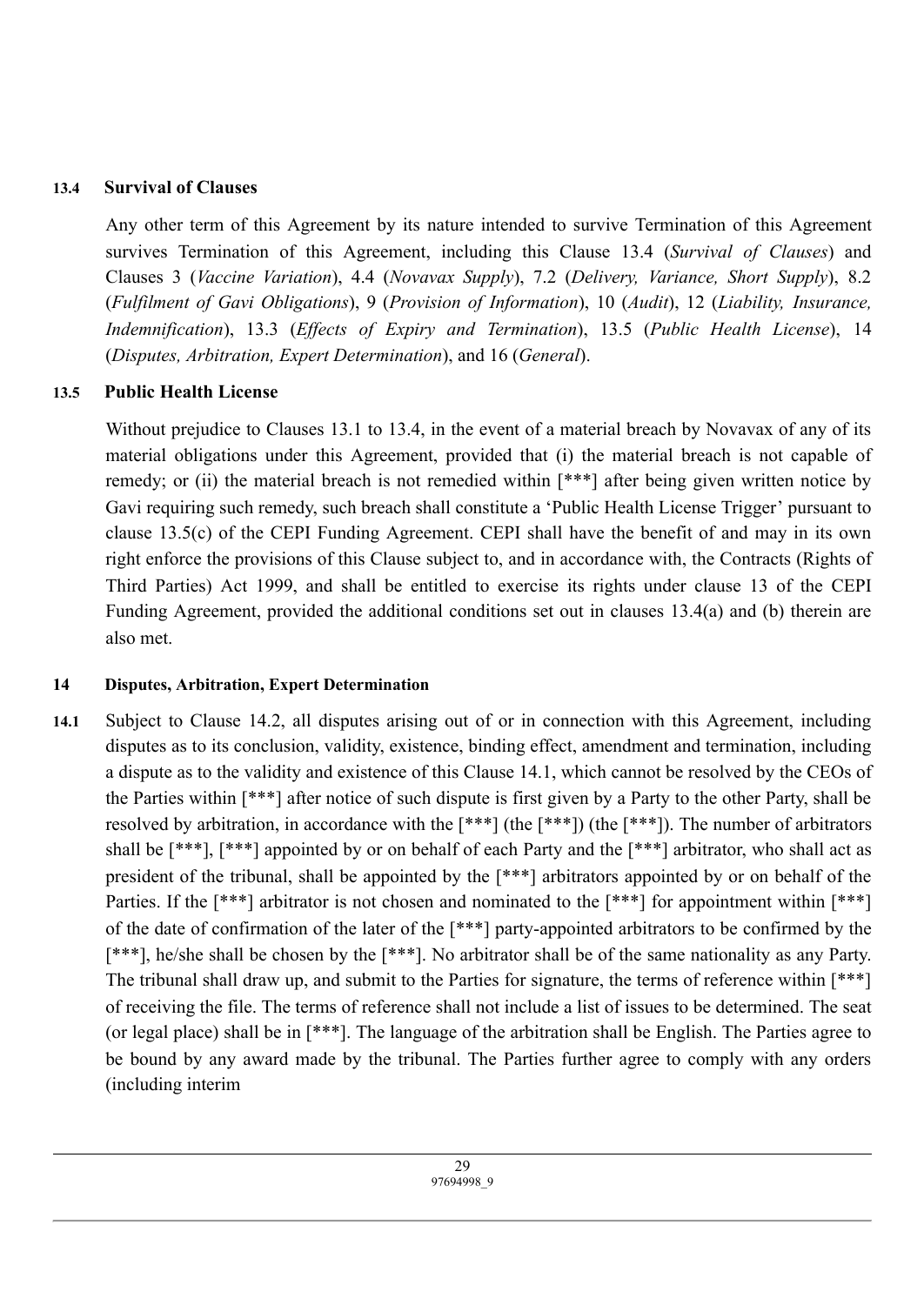orders) in accordance with the terms of such orders. The Parties waive their right to any form of appeal, review or recourse to any state court or other legal authority, insofar as such waiver shall not be prohibited under any applicable law. For the avoidance of doubt, the Parties do not agree to opt out of the [\*\*\*] (as defined in the [\*\*\*]). The Parties undertake to fully comply with any order rendered by the emergency arbitrator in accordance with the terms of such order, to the extent that such order is not terminated or annulled by the emergency arbitrator or by the tribunal.

- **14.2** Where this Agreement refers to a determination by an Expert, the Parties shall, within [\*\*\*] of either Party serving details of a suggested expert on the other, agree the identity of the Expert and the proposed terms of his or her appointment.
	- **14.2.1** If the Parties are unable to agree the identity and/or terms of his or her appointment within that period, either Party shall be entitled to request the [\*\*\*] to appoint a suitable Expert and for the [\*\*\*] to agree with the Expert the terms of his or her appointment.
	- **14.2.2** The Parties shall be entitled to make submissions to the Expert. The Parties shall promptly provide to the Expert (imposing appropriate obligations of confidence with regard to third parties) all information reasonably requested by the Expert relating to the particular dispute.
	- **14.2.3** The Parties shall require the Expert to prepare a written decision and to give notice (including a copy) of the decision to the Parties within a [\*\*\*] of the matter being referred to the Expert (or such shorter time as the Parties may agree), and the Parties shall provide all reasonable cooperation to the Expert to achieve this objective.
	- **14.2.4** The Expert will act as an Expert and not as an arbitrator and his or her decision will, except in the case of fraud, be final and binding on the Parties. Each Party will bear its own costs, [\*\*\*]. All matters concerning the process and results of the determination by the Expert shall be kept confidential among the Parties and the Expert and shall be deemed Confidential Information hereunder.

## **15 Force Majeure**

## **15.1 Failure or Delay in Performance**

No Party shall be liable to the other for any failure to comply with this Agreement to the extent such failure is due to any causes that are beyond its reasonable control, including natural disasters, epidemics and pandemics (but excluding those in existence at the date of this Agreement), fire, flood, severe storm, earthquake, civil disturbances, riot, war (whether or not declared) and acts of terrorism, where such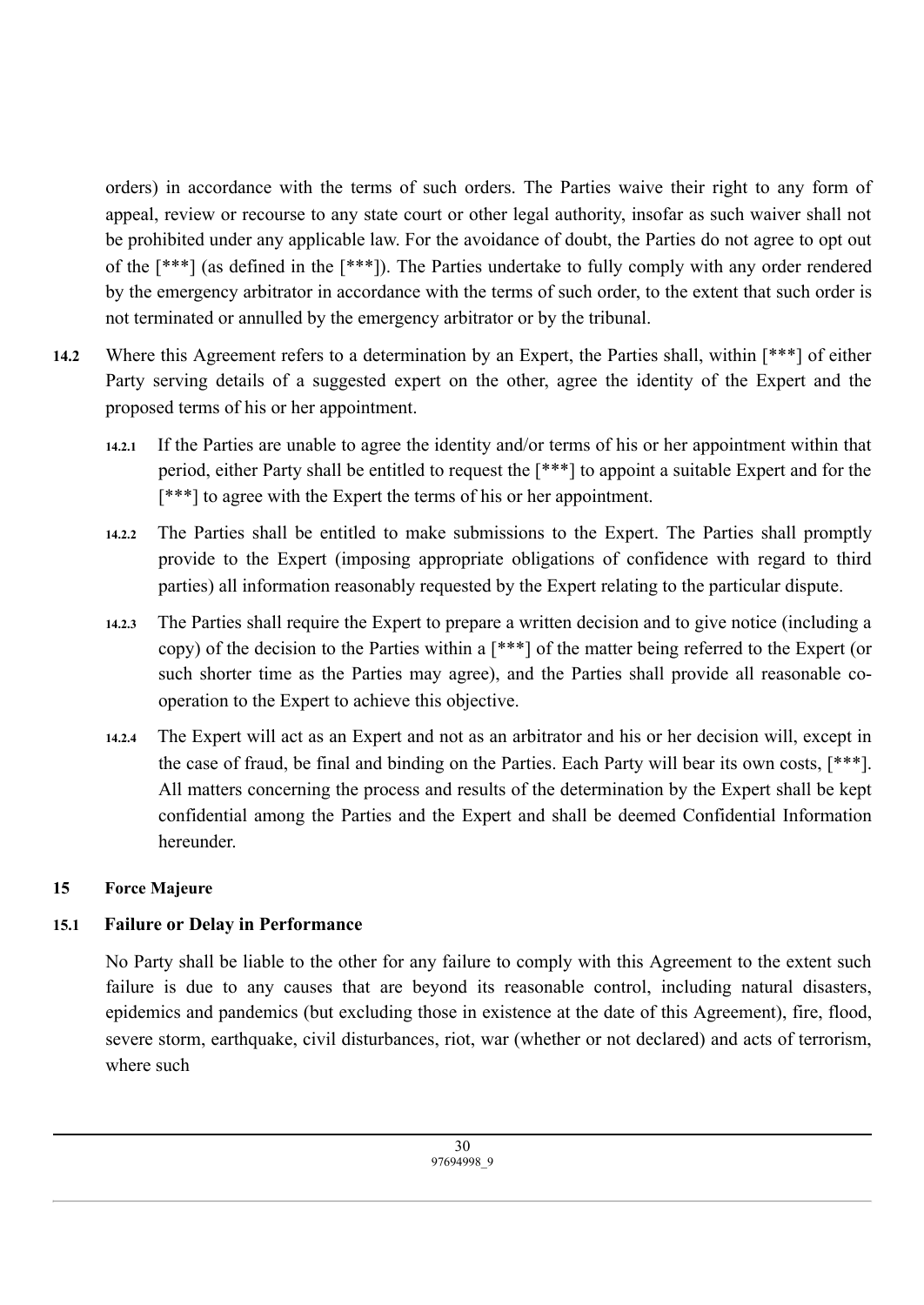events are beyond the reasonable control of either Party (each a "**Force Majeure Event**"). The Parties acknowledge and agree that the pandemic declared in respect of SARS-CoV-2 shall not be a Force Majeure Event, with the exception that an act or order of government issued in response to this pandemic, or a material worsening of the pandemic, in each case to the extent it could not have been reasonably foreseen or planned for, may nevertheless constitute a Force Majeure Event.

#### **15.2 Notification and Mitigation**

In the event of a Force Majeure Event, the Party prevented from complying with this Agreement shall promptly give notice to the other Party and shall use Commercially Reasonable Endeavours to mitigate the consequences of the Force Majeure Event.

#### **15.3 Suspension, Cancellation, Termination**

In the event the delay continues for a period of at least [\*\*\*], the Party affected by the other Party's non-performance or delay may elect to:

- **15.3.1** suspend performance or extend the time for performance for the duration of the Force Majeure Event;
- **15.3.2** cancel all or part of the unperformed part of this Agreement; or
- **15.3.3** terminate this Agreement in accordance with Clause 13.2.1(iii).

## **16 General**

## **16.1 Confidentiality**

- **16.1.1** Each Party shall treat as strictly confidential and not disclose or use any Confidential Information, including this Agreement and its terms, unless the disclosing Party has given prior written approval to the disclosure or use.
- **16.1.2** The provisions of Clause 16.1.1 shall not prohibit disclosure or use of Confidential Information if and to the extent:
	- (i) necessary for the performance of either Party's obligations under this Agreement;
	- (ii) that Gavi discloses to:
		- (a)  $[***]$
		- (b) [\*\*\*]
		- $(c)$   $[***!]$
		- (d)  $[***]$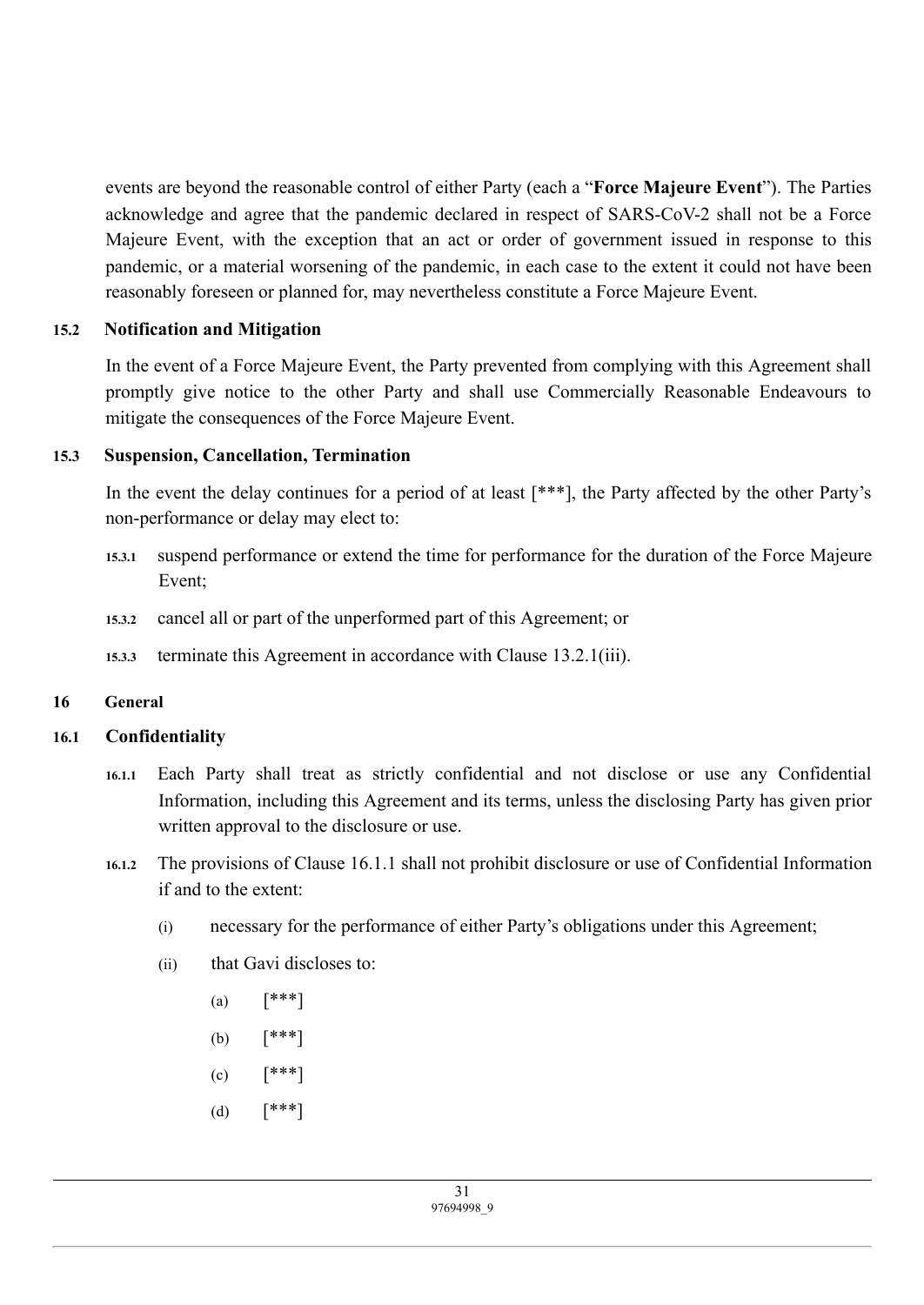- (e) [\*\*\*]
- $(f)$   $[***!]$
- $(g)$   $[***!]$
- (h) [\*\*\*]
- $(i)$   $[***!]$
- (iii) that Novavax discloses to  $[***]$ 
	- (a)  $[***]$
	- (b) [\*\*\*]
- (iv) in the reasonable opinion of the receiving Party's counsel, is required by law (including the rules of any stock exchange) or a valid order of a court of competent jurisdiction or for the purpose of any judicial proceedings arising out of this Agreement or any other agreement entered into under or pursuant to this Agreement;
- (v) the disclosure is required to fulfil reporting obligations to financial institutions providing funding relating to this Agreement;
- (vi) the disclosure is made to a tax authority in connection with the tax affairs of the disclosing Party;
- (vii) the disclosure is to the professional advisers or experts of a Party (including a Party's insurers, financial advisors or any Auditor) and those advisers are subject to confidentiality obligations broadly equivalent to those set out in this Clause 16.1 (*Confidentiality*);
- (viii) it becomes publicly available other than as a result of a breach of an obligation of confidentiality; or
- (ix) the information is already in the possession of that Party and is not subject to an obligation of confidentiality or a restriction on use.

## **16.2 Intellectual Property**

No rights or obligations in respect of a Party's Intellectual Property Rights are granted, or are implied to be granted, to the other Party by this Agreement. In particular, Novavax will be the sole owners of all Intellectual Property Rights generated during the development, manufacture and supply of the Vaccine or otherwise related to the Vaccine, and nothing in this Agreement shall affect Novavax's ownership of such rights.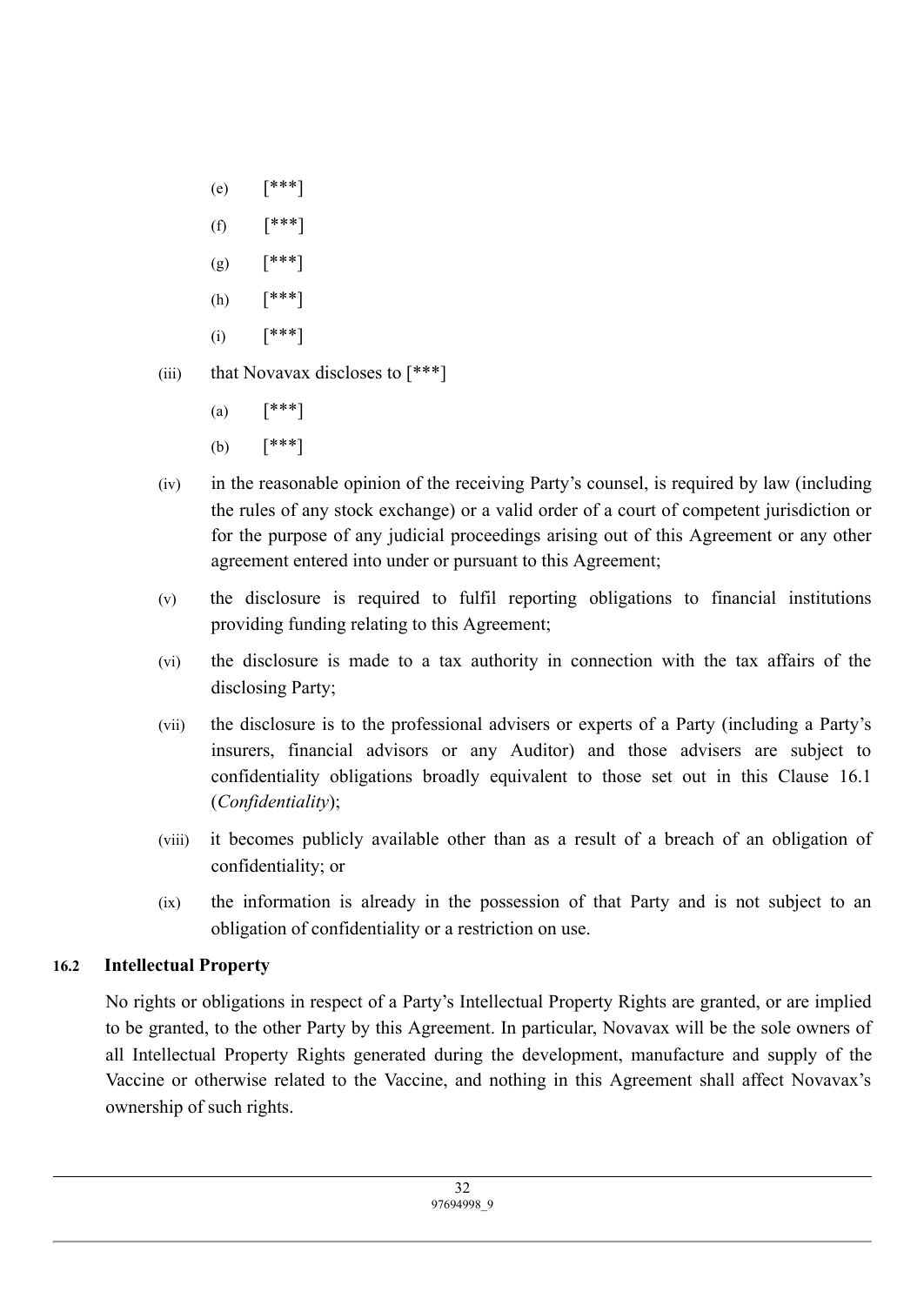#### **16.3 Press Release**

Each Party may issue press releases on Gavi's advance purchase commitment and the Parties' related collaboration according to this Agreement. The Parties shall discuss and align the form and content of such press releases and a Party shall not make or authorise a press release or other public statement relating to the collaboration of the Parties or the terms of this Agreement unless it has the prior written approval of the other Party. The Parties agree that after a disclosure pursuant to this Clause, whether it be issuance of a press release or other public announcement pursuant to this Clause that has been reviewed and approved by the other Party, the disclosing Party may make subsequent public disclosures reiterating such information without having to obtain the other Party's prior consent and approval, so long as the information in such press release or other public announcement remains true, correct, and the most current information with respect to the subject matters set forth therein.

#### **16.4 Assignment**

Neither Party may assign its rights and obligations under this Agreement, whether by operation of law or otherwise, in whole or in part without the prior written consent of the other Party, such consent not to be unreasonably withheld or delayed. [\*\*\*].

#### **16.5 Third Party Rights**

A person who is not a Party to this Agreement has no right under the Contracts (Rights of Third Parties) Act 1999 to enforce any term of this Agreement except for CEPI in respect of Clause 13.5 only.

#### **16.6 Specific Performance**

[\*\*\*]

## **16.7 Compliance**

The Parties shall and shall cause their Affiliates to abide by all applicable laws and to ensure compliance with all applicable laws in relation to the matters set out in this Agreement.

#### **16.8 Costs**

Each Party shall bear its own costs arising out of the negotiation, preparation and execution of this Agreement.

#### **16.9 Several Obligations**

Neither Party to this Agreement is responsible for the obligations of the other Party to this Agreement. The rights and obligations of each Party under or in connection with this Agreement are separate and independent.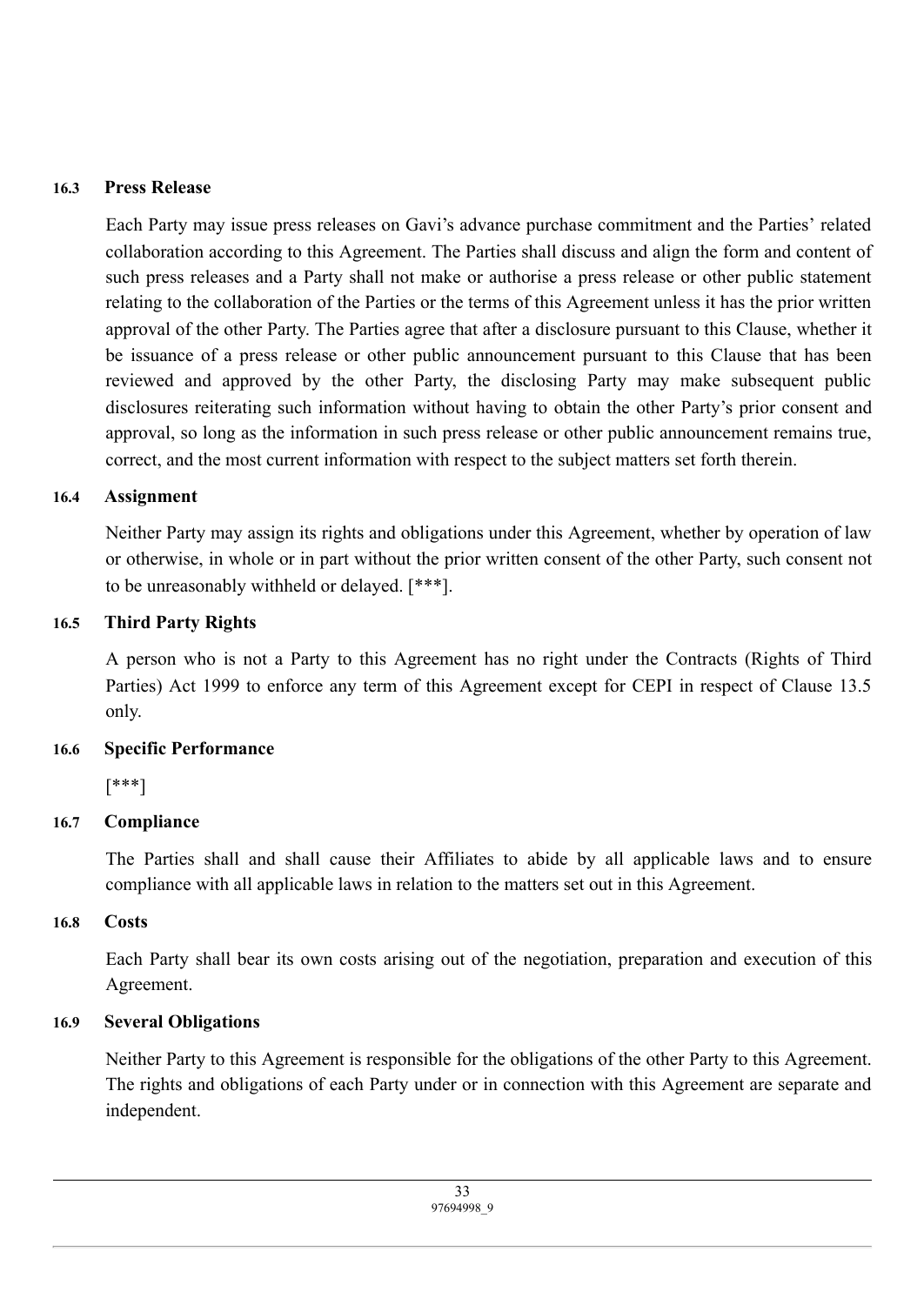### **16.10 Relationship of the Parties**

Neither Party shall by reason of this Agreement be empowered to act as agent for the other Party or to pledge the credit of the other Party. Neither Party shall be held liable for or incur liability in respect of the acts or defaults of the other Party.

#### **16.11 Entire Agreement**

This Agreement constitutes the entire agreement between the Parties with respect to the subject matter of this Agreement. This Agreement supersedes all prior agreements, whether written or oral, with respect to the subject matter of this Agreement. Each Party confirms that, with respect to the subject matter of this Agreement, it is not relying on any representations, warranties or covenants of the other Party except as specifically set out in this Agreement.

#### **16.12 Construction**

Except where the context requires otherwise, whenever used, the singular includes the plural, the plural includes the singular, the use of any gender is applicable to all genders and the word "or" has the inclusive meaning represented by the phrase "and/or". The headings of this Agreement are for convenience of reference only and do not define, describe, extend or limit the scope or intent of this Agreement or the scope or intent of any provision contained in this Agreement. The term "including" or "includes" as used in this Agreement means including, without limiting the generality of any description preceding such term. The wording of this Agreement shall be deemed to be the wording mutually chosen by the Parties and no rule of strict construction shall be applied against either Party. The terms "hereof" or "herein" or any variation are intended to apply to this Agreement as a whole. The references to any applicable law, rule or regulation, or article, section or other division thereof, will be deemed to include the then-current amendments thereto or any replacement or successor applicable law, rule or regulation thereof. The word the word "will" shall be construed to have the same meaning and effect as the word "shall".

## **16.13 Amendment**

No variation of this Agreement shall be valid unless it is in writing and signed by or on behalf of each of the Parties to it.

## **16.14 Counterparts**

This Agreement may be executed in any number of counterparts, each of which shall be deemed an original and all of which taken together shall be deemed to constitute one and the same agreement. The Parties agree that execution of this Agreement by industry standard electronic signature software and/or by exchanging executed signature pages in .pdf format via email shall have the same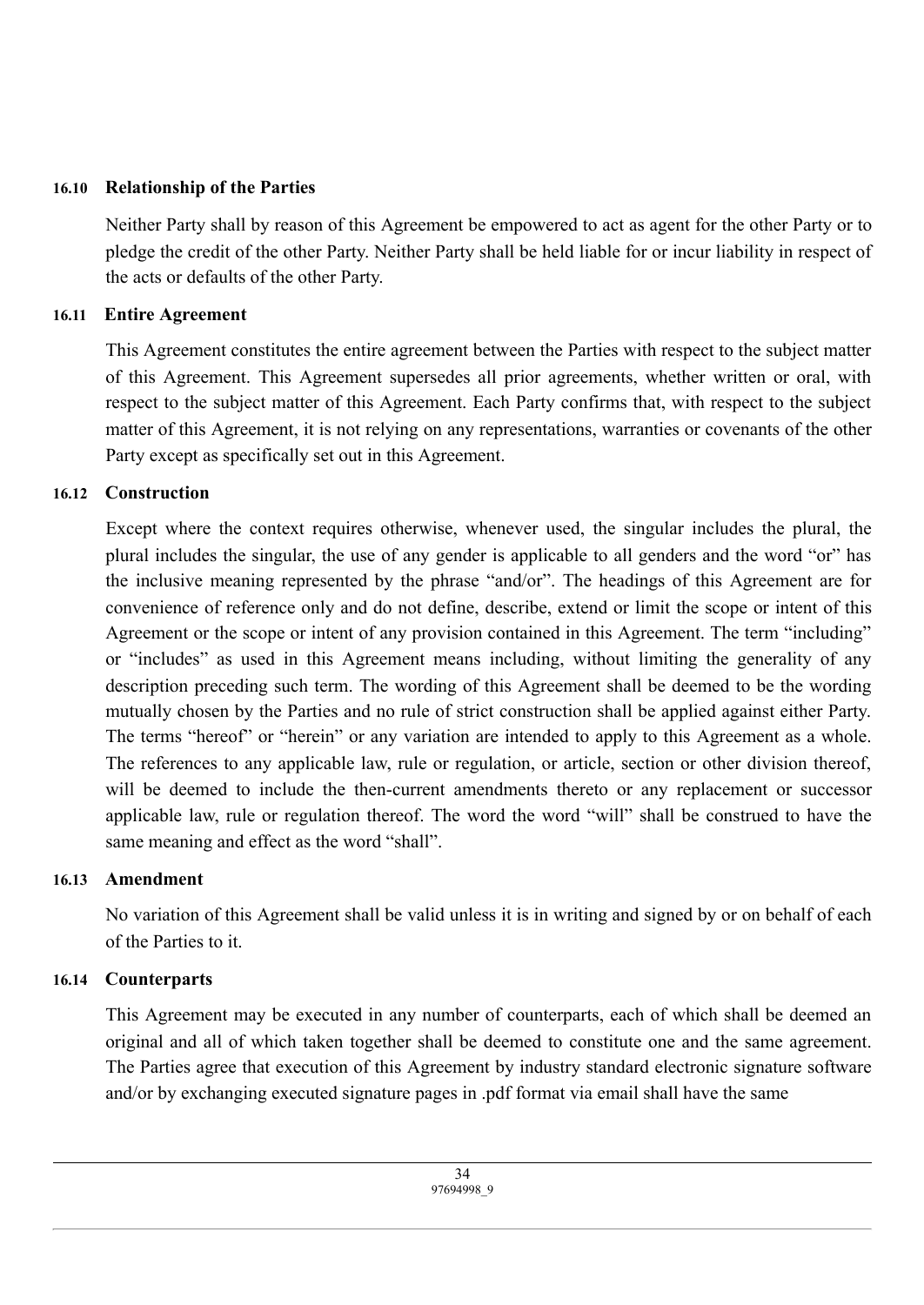legal force and effect as the exchange of original signatures, and that in any proceeding arising under or related to this Agreement, each Party hereby waives any right to raise any defence or waiver based upon execution of this Agreement by means of such electronic signatures or maintenance of the executed agreement electronically.

### **16.15 Notice**

- **16.15.1** Any notice, request, or other communication permitted or required under this Agreement shall be in writing, shall refer specifically to this Agreement and shall be deemed given only if hand delivered or sent by an internationally recognized overnight delivery service, costs prepaid, addressed to the applicable Party at its address first set forth above (or to such other address as the Party to whom notice is to be given may have provided to the other Party in accordance with this Clause 16.15.1), and sent to the attention of  $[^{***}]$ , Novavax, Inc., 21 Firstfield Road, Gaithersburg, MD 20878 (with respect to Novavax), or to Office of the COVAX Facility, Attn: [\*\*\*], Global Health Campus, Chemin du Pommier 40, 1218 Grand-Saconnex, Geneva, Switzerland (with respect to Gavi). A copy of the communication shall also be emailed to Novavax at [\*\*\*], or to Gavi at [\*\*\*]. Such notice shall be deemed to have been given as of the date delivered by hand, or on the [\*\*\*] after deposit with an internationally recognized overnight delivery service, whichever is the earlier.
- **16.15.2** The Parties agree to send CEPI a copy of all communications in relation to any breach (or alleged breach) of the terms of this Agreement at [\*\*\*] and, for the avoidance of doubt, such notice shall not be deemed valid notice to the other Party unless it is also provided in accordance with Clause 16.15.1.

## **16.16 Invalidity**

- **16.16.1** If any provision in this Agreement shall be held to be illegal, invalid or unenforceable, in whole or in part, the provision shall apply with whatever deletion or modification is necessary so that the provision is legal, valid and enforceable and gives effect to the commercial intention of the **Parties**
- **16.16.2** To the extent it is not possible to delete or modify the provision, in whole or in part, under Clause 16.16.1 (*Invalidity*) then such provision or part of it shall, to the extent that it is illegal, invalid or unenforceable, be deemed not to form part of this Agreement and the legality, validity and enforceability of the remainder of this Agreement shall, subject to any deletion or modification made under Clause 16.16.1 (*Invalidity*), not be affected.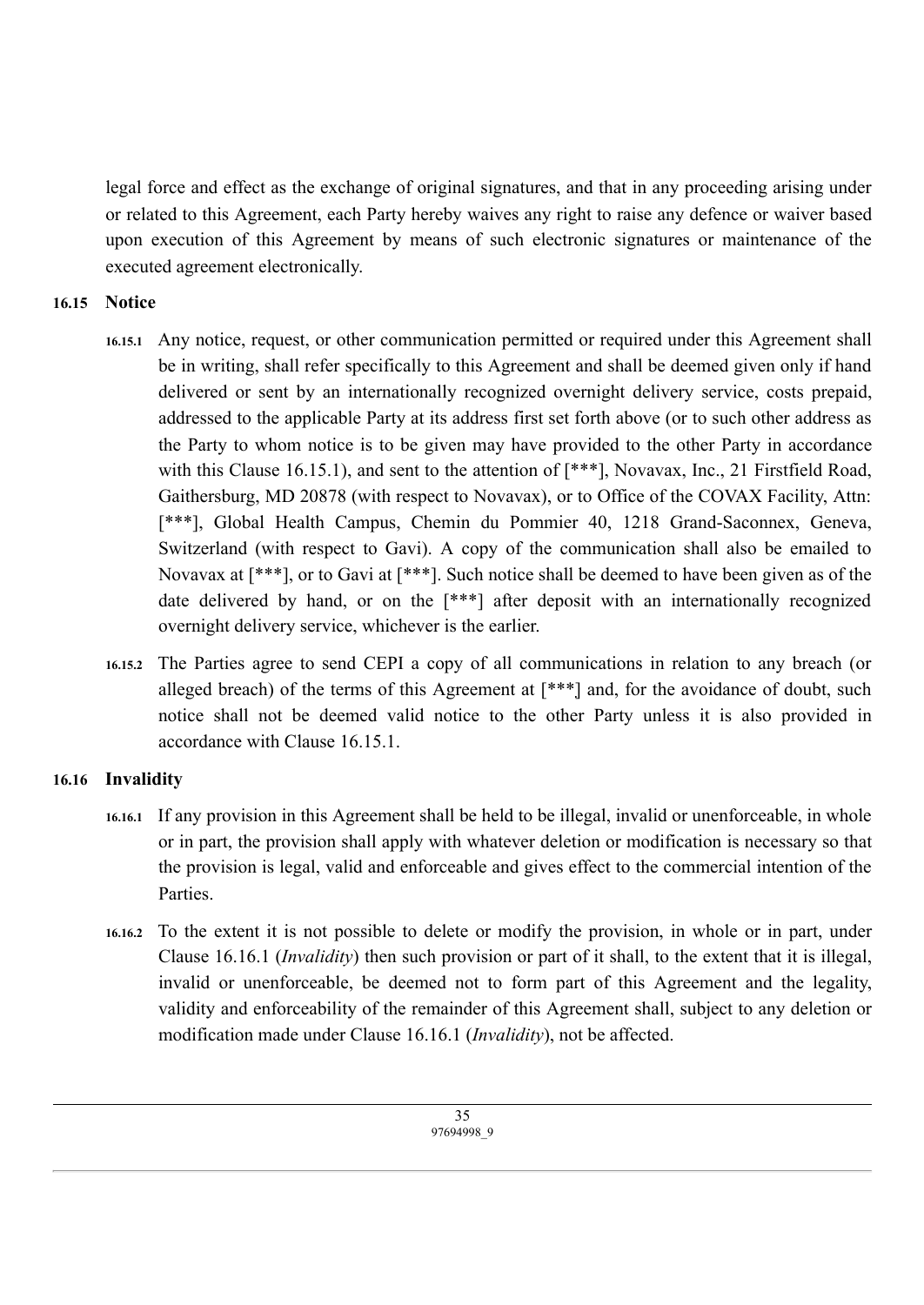#### **16.17 Waiver**

A Party's failure to enforce, at any time or for any period of time, any provision of this Agreement, or to exercise any right or remedy, shall not constitute a waiver of that provision, right or remedy or prevent such Party from enforcing any or all provisions of this Agreement and exercising any rights or remedies. To be effective any waiver must be in writing. The rights and remedies provided herein are cumulative and do not exclude any other right or remedy provided by law or otherwise available except as expressly set forth herein.

#### **16.18 Governing Law**

This Agreement and any non-contractual obligations arising out of or in connection with it shall be governed by [\*\*\*] law.

#### **16.19 Binding Effect**

This Agreement will be binding upon and will inure to the benefit of Novavax and Gavi, and Novavax's and the Gavi's respective successors and permitted assigns.

#### **16.20 English Language**

This Agreement is written and shall be executed in, and all other communications under or in connection with this Agreement shall be in, the English language. Any translation into any other language shall not be an official version thereof, and in the event of any conflict in interpretation between the English version and such translation, the English version shall control.

*[intentionally left blank; signature page to follow]*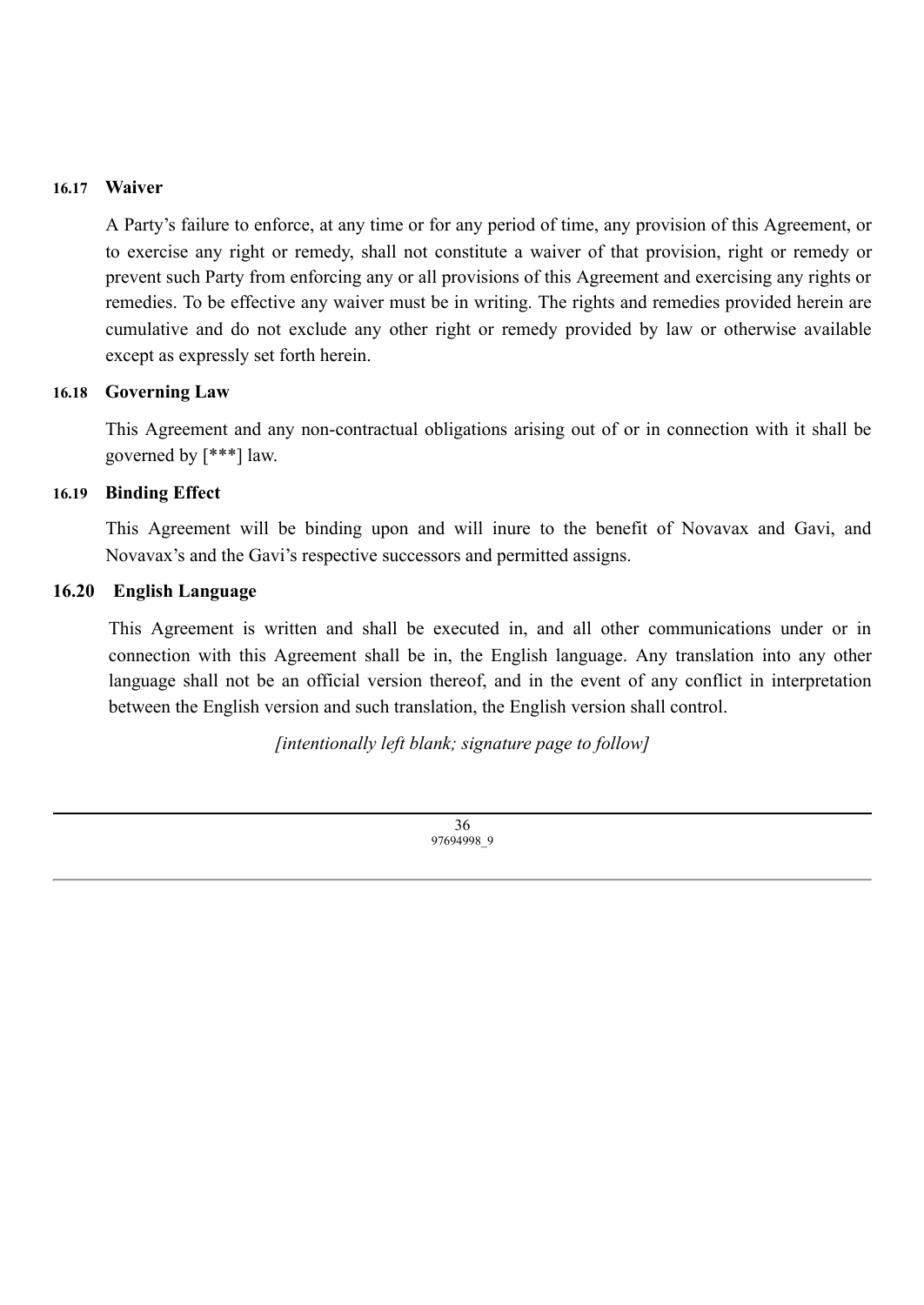**In witness** whereof this Agreement has been duly executed.

#### EXECUTED

## by **THE GAVI ALLIANCE**,

<span id="page-42-0"></span>By /s/ Seth Berkley\_ Name: Seth Berkley Title: Chief Executive Officer Date: 03 May 2021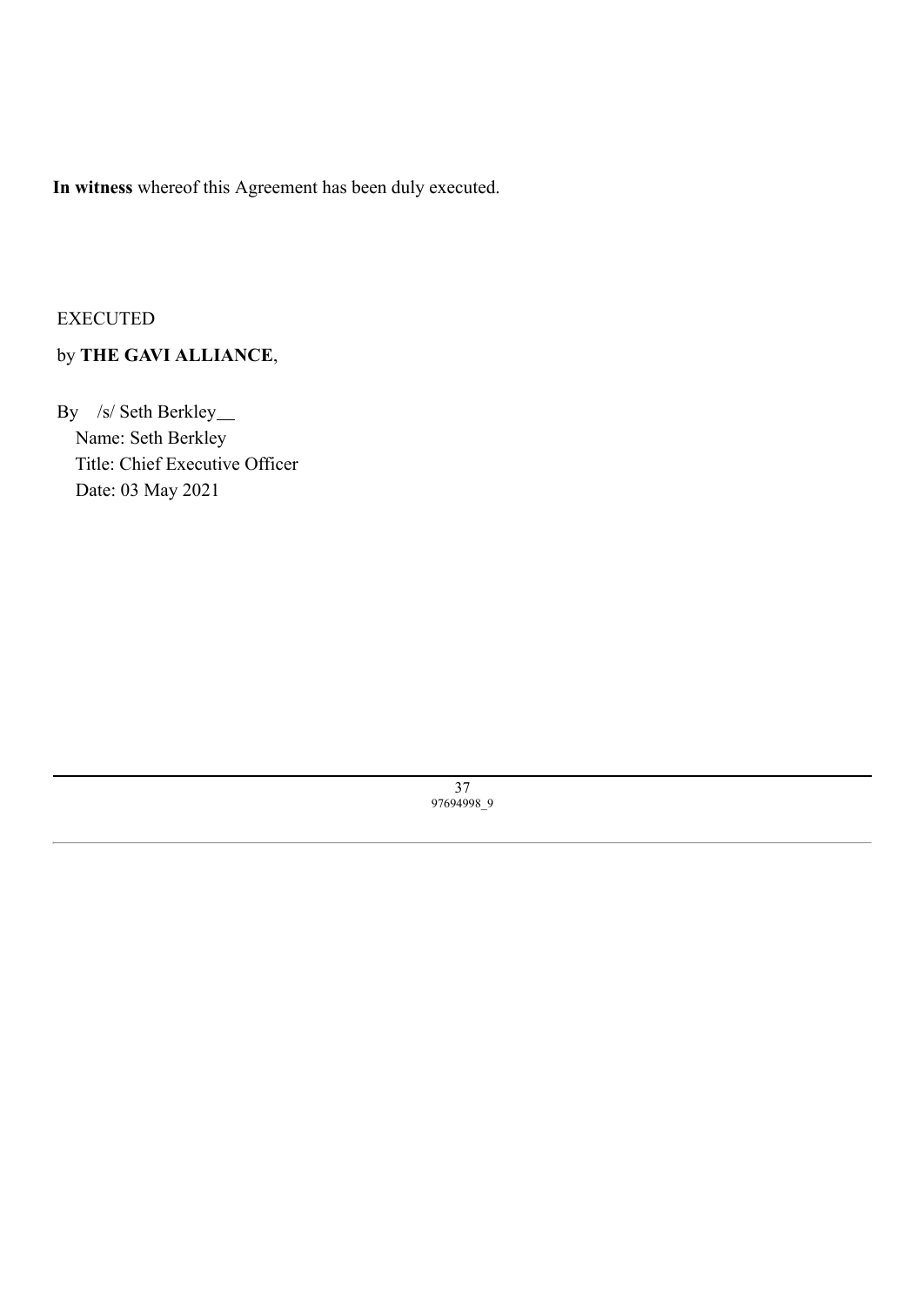#### **Schedule 1 Price Tiers and Eligible Country List**

[Pursuant to Regulation S-K, Item 601(a)(5), this Schedule 1 setting forth the Price Tiers and Eligible Country List has not been filed. The Registrant agrees to furnish supplementally a copy of any omitted schedules to the Securities and Exchange Commission upon request; provided, however, that the Registrant may request confidential treatment of omitted items.]

[\*\*\*]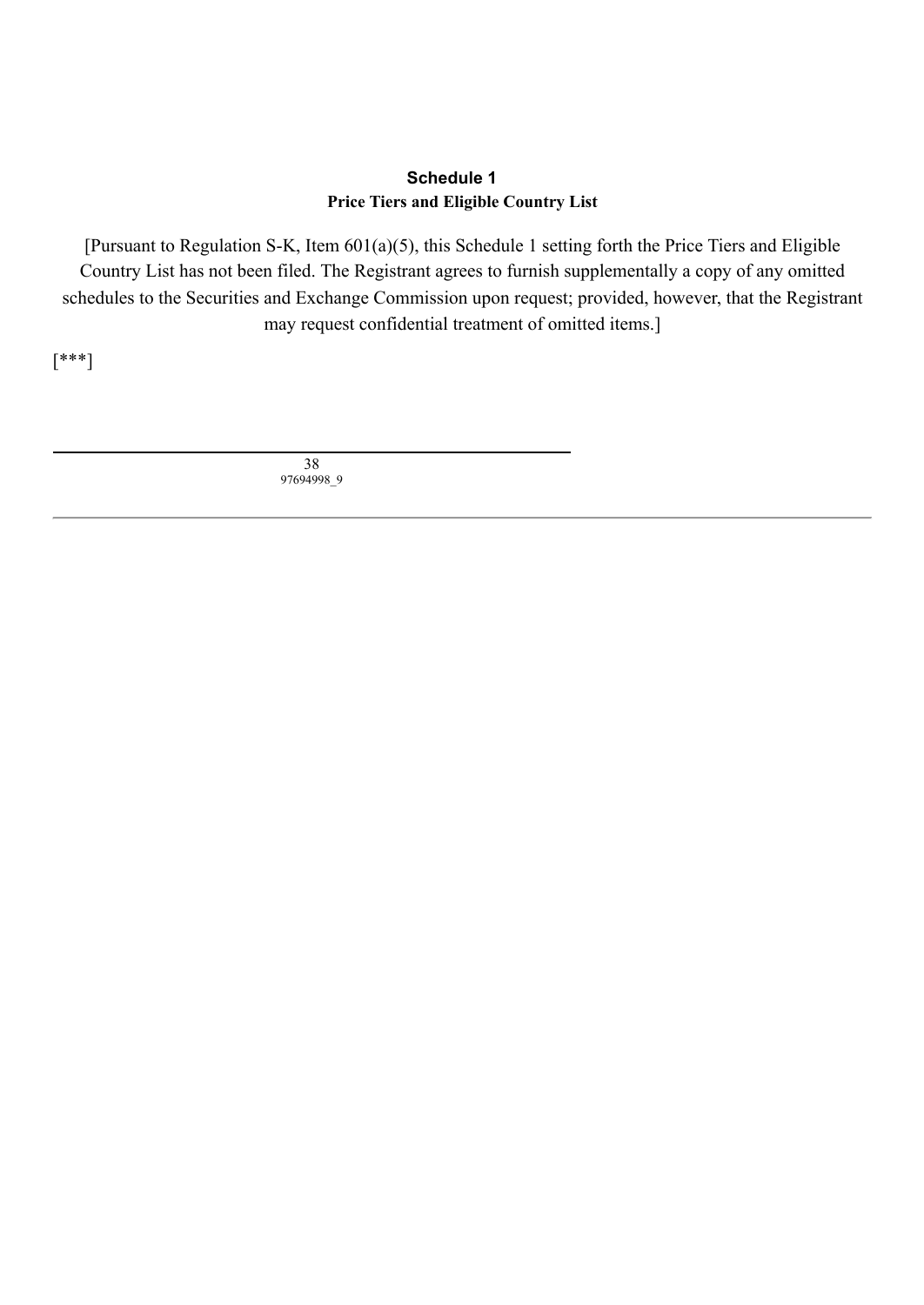#### **Schedule 2 Interim Delivery Schedule**

[Pursuant to Regulation S-K, Item 601(a)(5), this Schedule 2 setting forth the Interim Delivery Schedule has not been filed. The Registrant agrees to furnish supplementally a copy of any omitted schedules to the Securities and Exchange Commission upon request; provided, however, that the Registrant may request confidential treatment of omitted items.]

<span id="page-44-0"></span>[\*\*\*]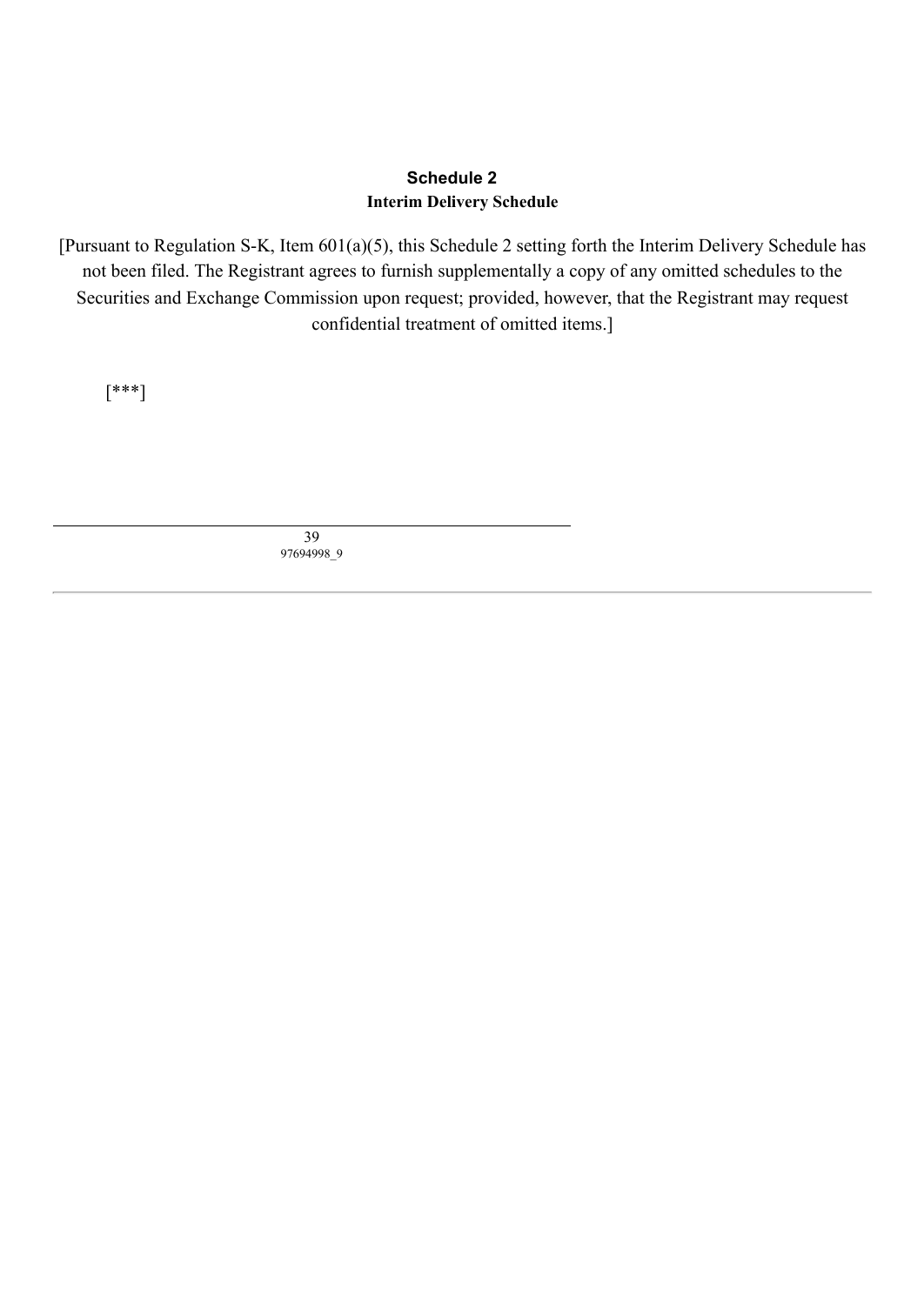#### **Schedule 3 Pricing Tier**

[Pursuant to Regulation S-K, Item 601(a)(5), this Schedule 3 setting forth the Pricing Tier has not been filed. The Registrant agrees to furnish supplementally a copy of any omitted schedules to the Securities and Exchange Commission upon request; provided, however, that the Registrant may request confidential treatment of omitted items.]

[\*\*\*]

<span id="page-45-0"></span>97694998\_9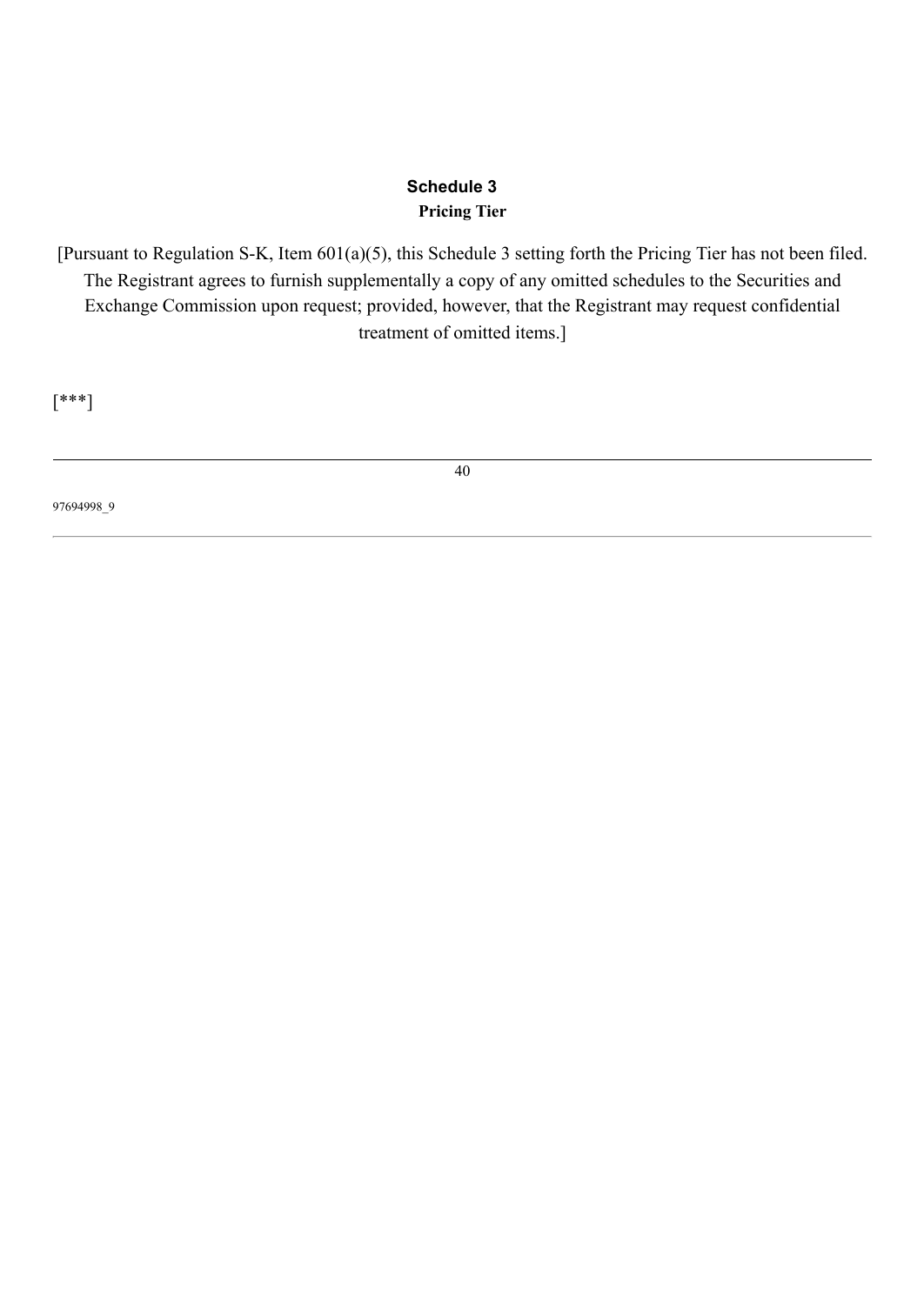## **Schedule 4 Supply Terms**

[Pursuant to Regulation S-K, Item 601(a)(5), this Schedule 4 setting forth the Supply Terms has not been filed. The Registrant agrees to furnish supplementally a copy of any omitted schedules to the Securities and Exchange Commission upon request; provided, however, that the Registrant may request confidential treatment of omitted items.]

[\*\*\*]

97694998\_9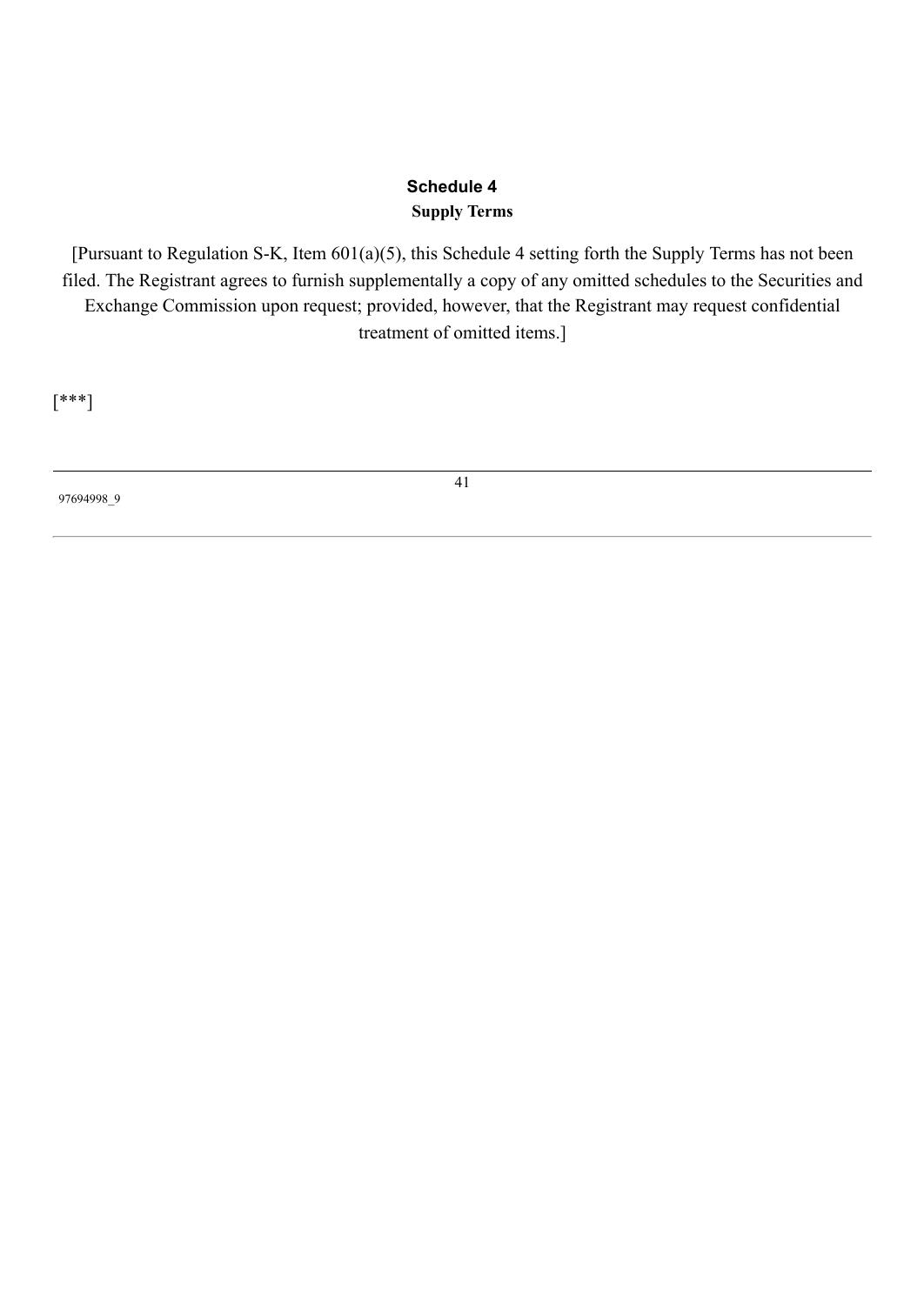## **Schedule 5 Information Requirements**

[Pursuant to Regulation S-K, Item 601(a)(5), this Schedule 5 setting forth the Information Requirements has not been filed. The Registrant agrees to furnish supplementally a copy of any omitted schedules to the Securities and Exchange Commission upon request; provided, however, that the Registrant may request confidential treatment of omitted items.]

[\*\*\*]

97694998\_9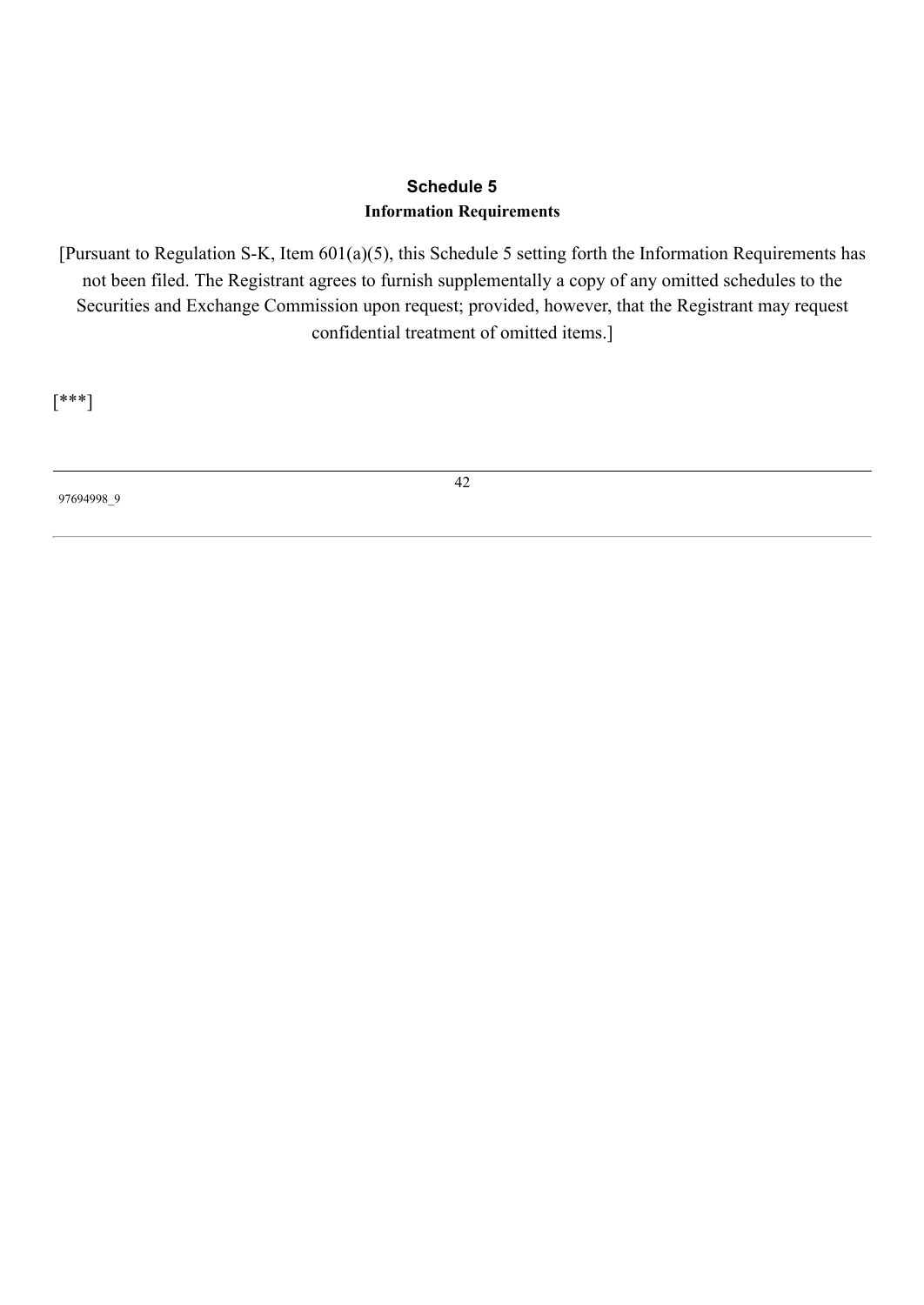#### **Schedule 6 [\*\*\*] Indemnity**

[Pursuant to Regulation S-K, Item 601(a)(5), this Schedule 6 setting forth the Indemnity has not been filed. The Registrant agrees to furnish supplementally a copy of any omitted schedules to the Securities and Exchange Commission upon request; provided, however, that the Registrant may request confidential treatment of omitted items.]

[\*\*\*]

97694998\_9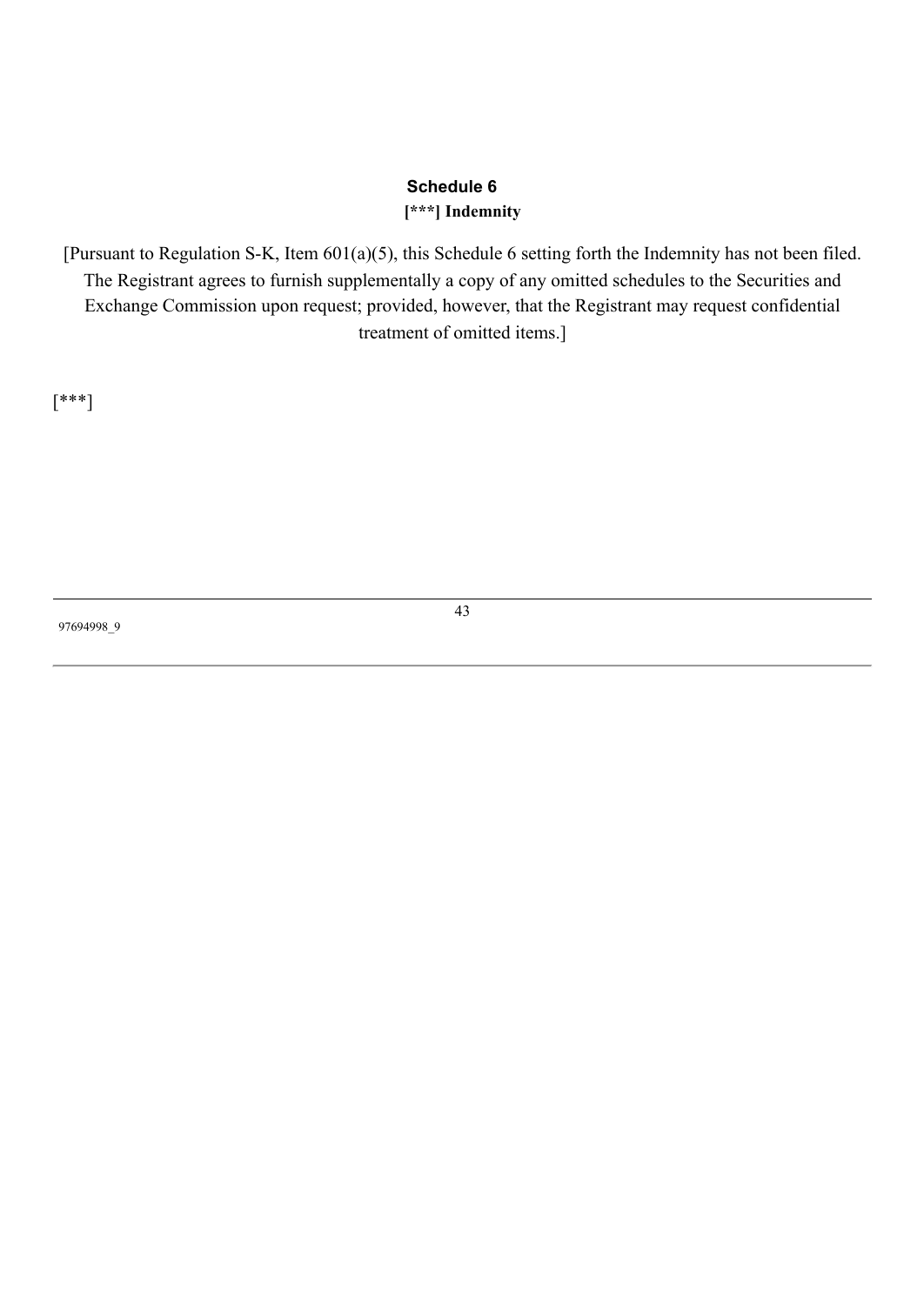#### **Schedule 7 – [\*\*\*] Indemnity**

[Pursuant to Regulation S-K, Item 601(a)(5), this Schedule 7 setting forth the Indemnity has not been filed. The Registrant agrees to furnish supplementally a copy of any omitted schedules to the Securities and Exchange Commission upon request; provided, however, that the Registrant may request confidential treatment of omitted items.]

[\*\*\*]

97694998\_9